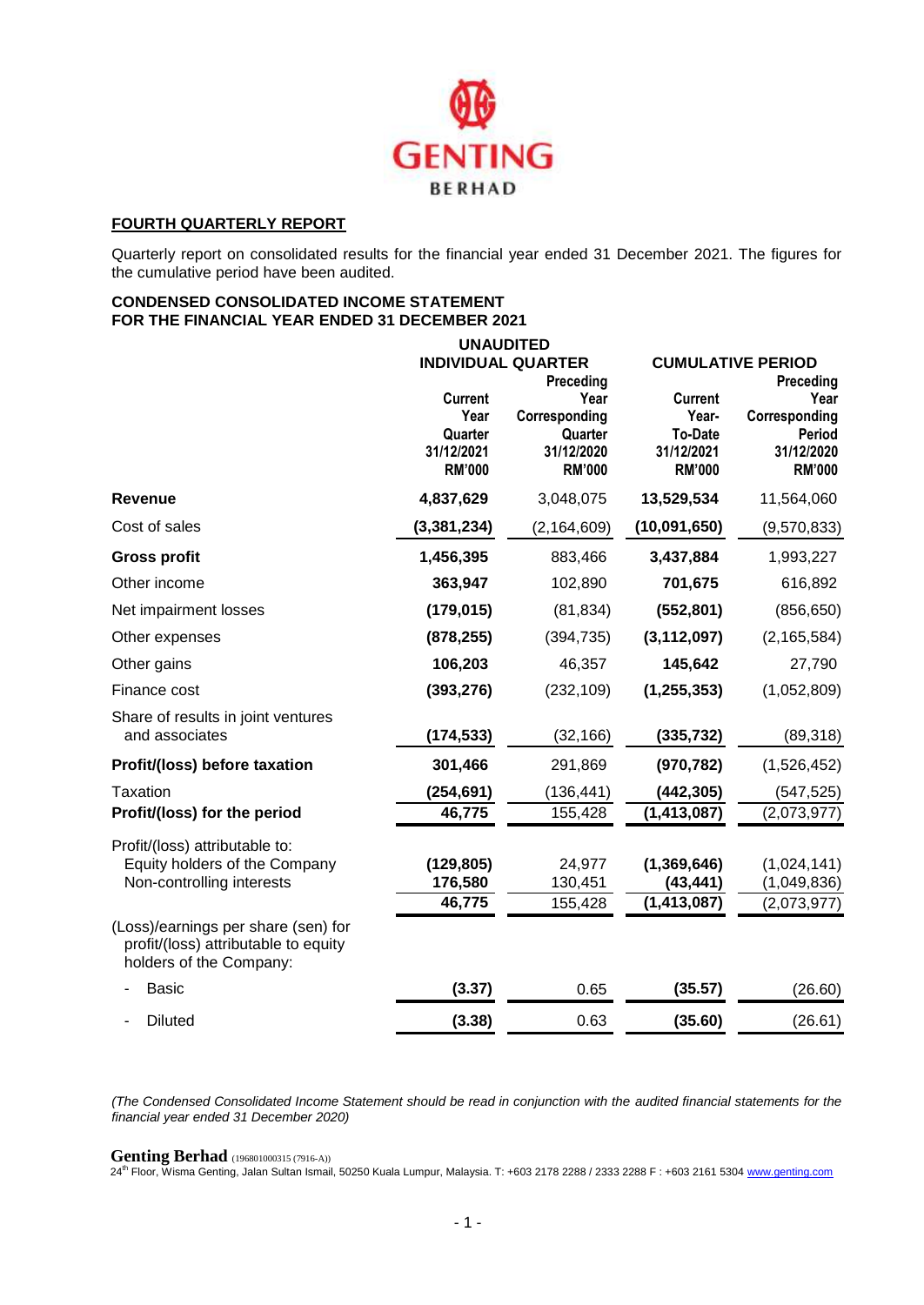# **CONDENSED CONSOLIDATED STATEMENT OF COMPREHENSIVE INCOME FOR THE FINANCIAL YEAR ENDED 31 DECEMBER 2021**

|                                                                        | <b>UNAUDITED</b>       |                           |                          |                         |  |  |
|------------------------------------------------------------------------|------------------------|---------------------------|--------------------------|-------------------------|--|--|
|                                                                        |                        | <b>INDIVIDUAL QUARTER</b> | <b>CUMULATIVE PERIOD</b> |                         |  |  |
|                                                                        |                        | Preceding                 |                          | Preceding               |  |  |
|                                                                        | <b>Current</b><br>Year | Year                      | <b>Current</b>           | Year                    |  |  |
|                                                                        | Quarter                | Corresponding<br>Quarter  | Year-<br><b>To-Date</b>  | Corresponding<br>Period |  |  |
|                                                                        | 31/12/2021             | 31/12/2020                | 31/12/2021               | 31/12/2020              |  |  |
|                                                                        | <b>RM'000</b>          | <b>RM'000</b>             | <b>RM'000</b>            | <b>RM'000</b>           |  |  |
| Profit/(loss) for the period                                           | 46,775                 | 155,428                   | (1, 413, 087)            | (2,073,977)             |  |  |
| Other comprehensive (loss)/income                                      |                        |                           |                          |                         |  |  |
| Items that will not be reclassified<br>subsequently to profit or loss: |                        |                           |                          |                         |  |  |
| Actuarial gain/(loss) on retirement                                    |                        |                           |                          |                         |  |  |
| benefit liability                                                      | 18,218                 | (10, 221)                 | 18,167                   | (10, 175)               |  |  |
| Changes in the fair value of equity                                    |                        |                           |                          |                         |  |  |
| investments at fair value through<br>other comprehensive income        | (255, 564)             | 131,454                   | (231, 879)               | (117, 835)              |  |  |
|                                                                        | (237, 346)             | 121,233                   | (213, 712)               | (128, 010)              |  |  |
|                                                                        |                        |                           |                          |                         |  |  |
| Items that will be reclassified<br>subsequently to profit or loss:     |                        |                           |                          |                         |  |  |
| Cash flow hedges                                                       |                        |                           |                          |                         |  |  |
| Fair value gain/(loss)                                                 | 4,055                  | (27, 548)                 | (63,990)                 | 15,090                  |  |  |
| Reclassifications                                                      | 43,438                 | 15,241                    | 65,978                   | 15,834                  |  |  |
| Share of other comprehensive                                           |                        |                           |                          |                         |  |  |
| (loss)/income of joint ventures                                        |                        |                           |                          |                         |  |  |
| and associates                                                         | (6,698)                | (28, 913)                 | 14,812                   | (17,681)                |  |  |
| Net foreign currency exchange                                          | 21,558                 | (380, 286)                | 1,119,353                | (579, 054)              |  |  |
| differences                                                            | 62,353                 |                           | 1,136,153                |                         |  |  |
|                                                                        |                        | (421, 506)                |                          | (565, 811)              |  |  |
| Other comprehensive (loss)/income                                      |                        |                           |                          |                         |  |  |
| for the period, net of tax                                             | (174,993)              | (300, 273)                | 922,441                  | (693, 821)              |  |  |
| <b>Total comprehensive loss</b>                                        |                        |                           |                          |                         |  |  |
| for the period                                                         | (128, 218)             | (144, 845)                | (490, 646)               | (2,767,798)             |  |  |
| Total comprehensive (loss)/income<br>attributable to:                  |                        |                           |                          |                         |  |  |
| Equity holders of the Company                                          | (358, 883)             | (250, 836)                | (846, 693)               | (1,525,910)             |  |  |
| Non-controlling interests                                              | 230,665                | 105,991                   | 356,047                  | (1, 241, 888)           |  |  |
|                                                                        | (128, 218)             | (144, 845)                | (490, 646)               | (2,767,798)             |  |  |

*(The Condensed Consolidated Statement of Comprehensive Income should be read in conjunction with the audited financial statements for the financial year ended 31 December 2020)*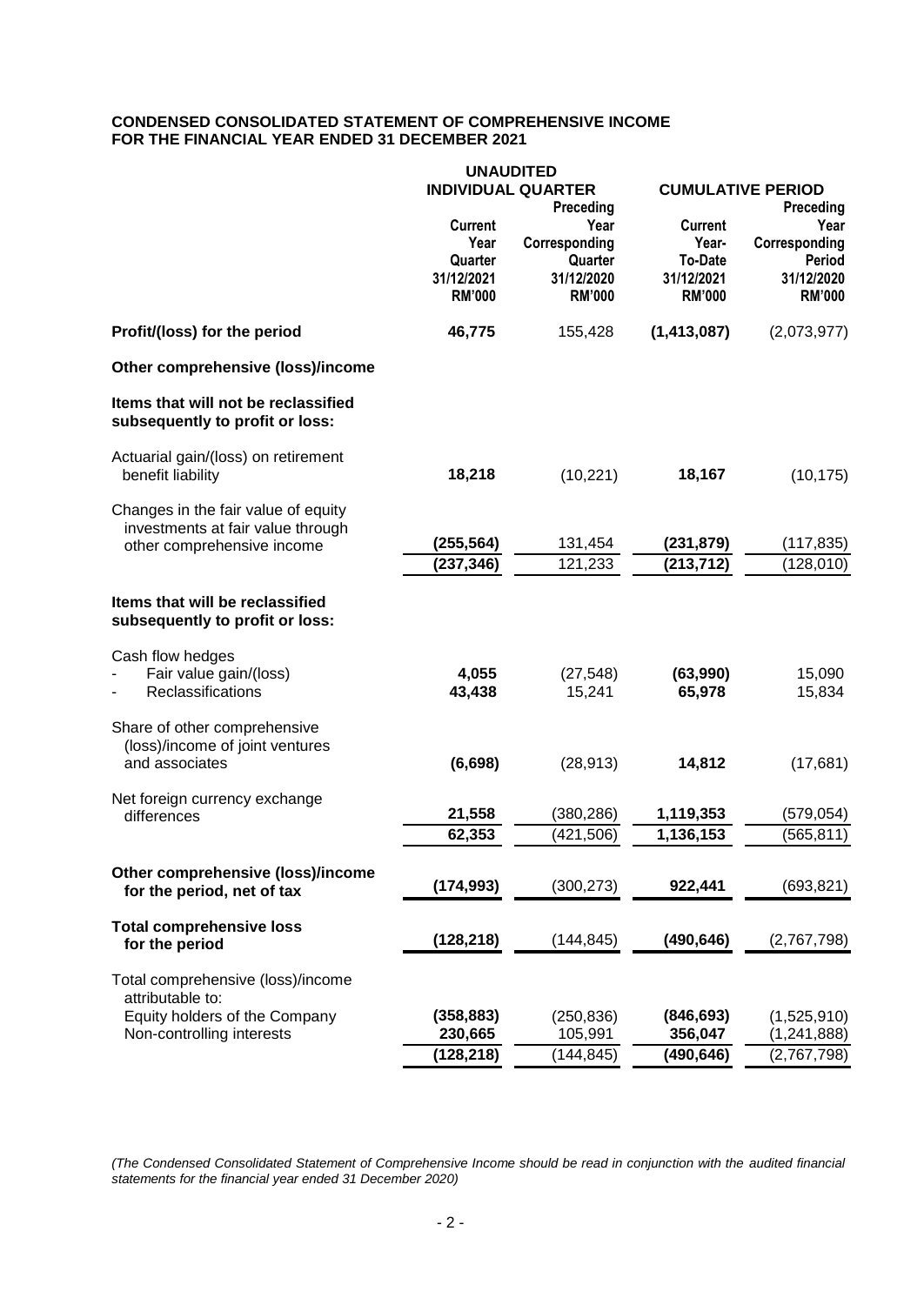#### **GENTING BERHAD CONDENSED CONSOLIDATED STATEMENT OF FINANCIAL POSITION AS AT 31 DECEMBER 2021**

|                                                                               | As At<br>31 Dec 2021<br><b>RM'000</b> | As At<br>31 Dec 2020<br><b>RM'000</b> |
|-------------------------------------------------------------------------------|---------------------------------------|---------------------------------------|
| <b>ASSETS</b>                                                                 |                                       |                                       |
| <b>NON-CURRENT ASSETS</b>                                                     |                                       |                                       |
| Property, plant and equipment                                                 | 49,403,800                            | 45,084,298                            |
| Land held for property development                                            | 485,353                               | 363,807<br>1,528,798                  |
| Investment properties<br>Intangible assets                                    | 1,639,250<br>5,028,540                | 5,188,602                             |
| Rights of use of oil and gas assets                                           | 3,066,135                             | 3,250,924                             |
| Rights of use of lease assets                                                 | 6,626,073                             | 4,134,007                             |
| Joint ventures                                                                | 1,318,271                             | 1,496,313                             |
| Associates                                                                    | 2,577,952                             | 1,869,038                             |
| Financial assets at fair value through other comprehensive income             | 989,019                               | 963,474                               |
| Financial assets at fair value through profit or loss                         | 462,967                               | 293,710                               |
| Other non-current assets<br>Deferred tax assets                               | 3,853,868<br>116,700                  | 3,884,675<br>118,377                  |
|                                                                               | 75,567,928                            | 68,176,023                            |
| <b>CURRENT ASSETS</b>                                                         |                                       |                                       |
| Property development costs                                                    | 11,480                                | 21,054                                |
| Inventories                                                                   | 643,959                               | 572,239                               |
| Produce growing on bearer plants                                              | 12,472                                | 8,289                                 |
| Trade and other receivables<br>Amounts due from joint ventures and associates | 2,746,075<br>51,126                   | 2,200,364<br>98,154                   |
| Financial assets at fair value through other comprehensive income             | 162,329                               | 434,206                               |
| Financial assets at fair value through profit or loss                         | 98,153                                | 1,062,846                             |
| Derivative financial instruments                                              | 7,536                                 | 41,135                                |
| Restricted cash                                                               | 565,166                               | 645,643                               |
| Cash and cash equivalents                                                     | 22,581,891                            | 25,974,317                            |
| Assets classified as held for sale                                            | 26,880,187                            | 31,058,247<br>406,750                 |
|                                                                               | 26,880,187                            | 31,464,997                            |
| <b>TOTAL ASSETS</b>                                                           | 102,448,115                           | 99,641,020                            |
| <b>EQUITY AND LIABILITIES</b>                                                 |                                       |                                       |
| Equity attributable to equity holders of the Company                          |                                       |                                       |
| Share capital                                                                 | 3,056,175                             | 3,056,175                             |
| <b>Treasury shares</b>                                                        | (221, 206)                            | (221, 206)                            |
| Reserves                                                                      | 28,959,079                            | 30,130,383                            |
|                                                                               | 31,794,048                            | 32,965,352                            |
| <b>Non-controlling interests</b><br><b>TOTAL EQUITY</b>                       | 21,364,551<br>53,158,599              | 21,561,079<br>54,526,431              |
|                                                                               |                                       |                                       |
| <b>NON-CURRENT LIABILITIES</b>                                                |                                       |                                       |
| Long term borrowings<br>Lease liabilities                                     | 37,114,476<br>723,250                 | 34,351,911<br>791,228                 |
| Deferred tax liabilities                                                      | 2,007,280                             | 1,992,120                             |
| Derivative financial instruments                                              | 1,154                                 | 7,520                                 |
| Other non-current liabilities                                                 | 858,683                               | 897,929                               |
|                                                                               | 40,704,843                            | 38,040,708                            |
| <b>CURRENT LIABILITIES</b>                                                    |                                       |                                       |
| Trade and other payables                                                      | 5,212,842                             | 4,952,017                             |
| Amounts due to joint ventures and associates<br>Short term borrowings         | 110,236<br>2,767,884                  | 44,920                                |
| Lease liabilities                                                             | 132,895                               | 1,454,020<br>170,232                  |
| Derivative financial instruments                                              | 21,183                                | 38,206                                |
| Taxation                                                                      | 339,633                               | 413,309                               |
|                                                                               | 8,584,673                             | 7,072,704                             |
| Liabilities classified as held for sale                                       |                                       | 1,177                                 |
|                                                                               | 8,584,673                             | 7,073,881                             |
| <b>TOTAL LIABILITIES</b>                                                      | 49,289,516                            | 45,114,589                            |
| <b>TOTAL EQUITY AND LIABILITIES</b>                                           | 102,448,115                           | 99,641,020                            |
| <b>NET ASSETS PER SHARE (RM)</b>                                              | 8.26                                  | 8.56                                  |

*(The Condensed Consolidated Statement of Financial Position should be read in conjunction with the audited financial statements for the financial year ended 31 December 2020)*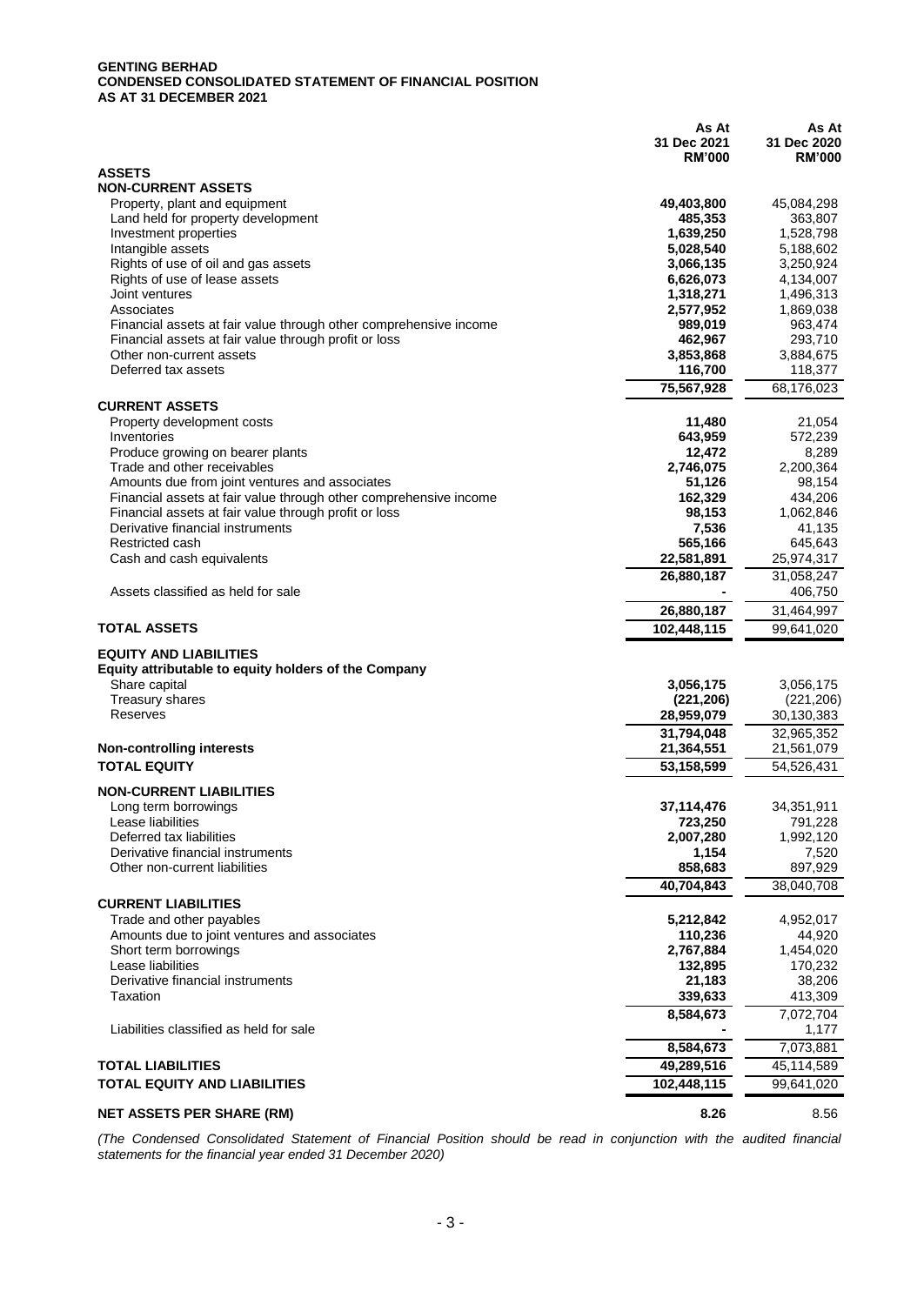#### **GENTING BERHAD CONDENSED CONSOLIDATED STATEMENT OF CHANGES IN EQUITY FOR THE FINANCIAL YEAR ENDED 31 DECEMBER 2021**

|                                                                                                                          | <b>Share</b><br>Capital<br><b>RM'000</b> | <b>Fair Value</b><br>Reserve<br><b>RM'000</b> | <b>Cash Flow</b><br>Hedge<br>Reserve<br><b>RM'000</b> | Foreign<br>Exchange &<br>Other<br><b>Reserves</b><br><b>RM'000</b> | <b>Retained</b><br><b>Earnings</b><br><b>RM'000</b> | Treasury<br><b>Shares</b><br><b>RM'000</b> | <b>Total</b><br><b>RM'000</b> | Non-<br>controlling<br><b>Interests</b><br><b>RM'000</b> | Total<br><b>Equity</b><br><b>RM'000</b> |
|--------------------------------------------------------------------------------------------------------------------------|------------------------------------------|-----------------------------------------------|-------------------------------------------------------|--------------------------------------------------------------------|-----------------------------------------------------|--------------------------------------------|-------------------------------|----------------------------------------------------------|-----------------------------------------|
| At 1 January 2021                                                                                                        | 3,056,175                                | (307, 720)                                    | 17,242                                                | (1,841,817)                                                        | 32,262,678                                          | (221, 206)                                 | 32,965,352                    | 21,561,079                                               | 54,526,431                              |
| Loss for the year<br>Other comprehensive (loss)/income                                                                   |                                          | (282, 077)                                    | (7, 904)                                              | 801,243                                                            | (1,369,646)<br>11,691                               |                                            | (1, 369, 646)<br>522,953      | (43, 441)<br>399,488                                     | (1, 413, 087)<br>922,441                |
| Total comprehensive (loss)/income<br>for the year<br>Transfer of gain on disposal of<br>equity investments at fair value |                                          | (282, 077)                                    | (7, 904)                                              | 801,243                                                            | (1, 357, 955)                                       |                                            | (846, 693)                    | 356,047                                                  | (490, 646)                              |
| through other comprehensive<br>income to retained earnings<br>Effects arising from changes in                            |                                          | (78,090)                                      |                                                       |                                                                    | 78,090                                              |                                            |                               |                                                          |                                         |
| composition of the Group<br>Performance-based Employee                                                                   |                                          |                                               |                                                       |                                                                    | 1,335                                               |                                            | 1,335                         | (2, 131)                                                 | (796)                                   |
| Share Scheme by subsidiaries<br>Effects of share-based payment<br>Dividends to non-controlling interests                 |                                          |                                               |                                                       |                                                                    | 1,353                                               |                                            | 1,353<br>$\blacksquare$       | (1, 353)<br>(363)<br>(548, 728)                          | (363)<br>(548, 728)                     |
| Appropriation:<br>Special single-tier dividend for<br>financial year ended 31 December 2020                              |                                          |                                               |                                                       |                                                                    | (327, 299)                                          |                                            | (327, 299)                    |                                                          | (327, 299)                              |
| Balance at 31 December 2021                                                                                              | 3,056,175                                | (667, 887)                                    | 9,338                                                 | (1,040,574)                                                        | 30,658,202                                          | (221, 206)                                 | 31,794,048                    | 21,364,551                                               | 53,158,599                              |

*(The Condensed Consolidated Statement of Changes in Equity should be read in conjunction with the audited financial statements for the financial year ended 31 December 2020)*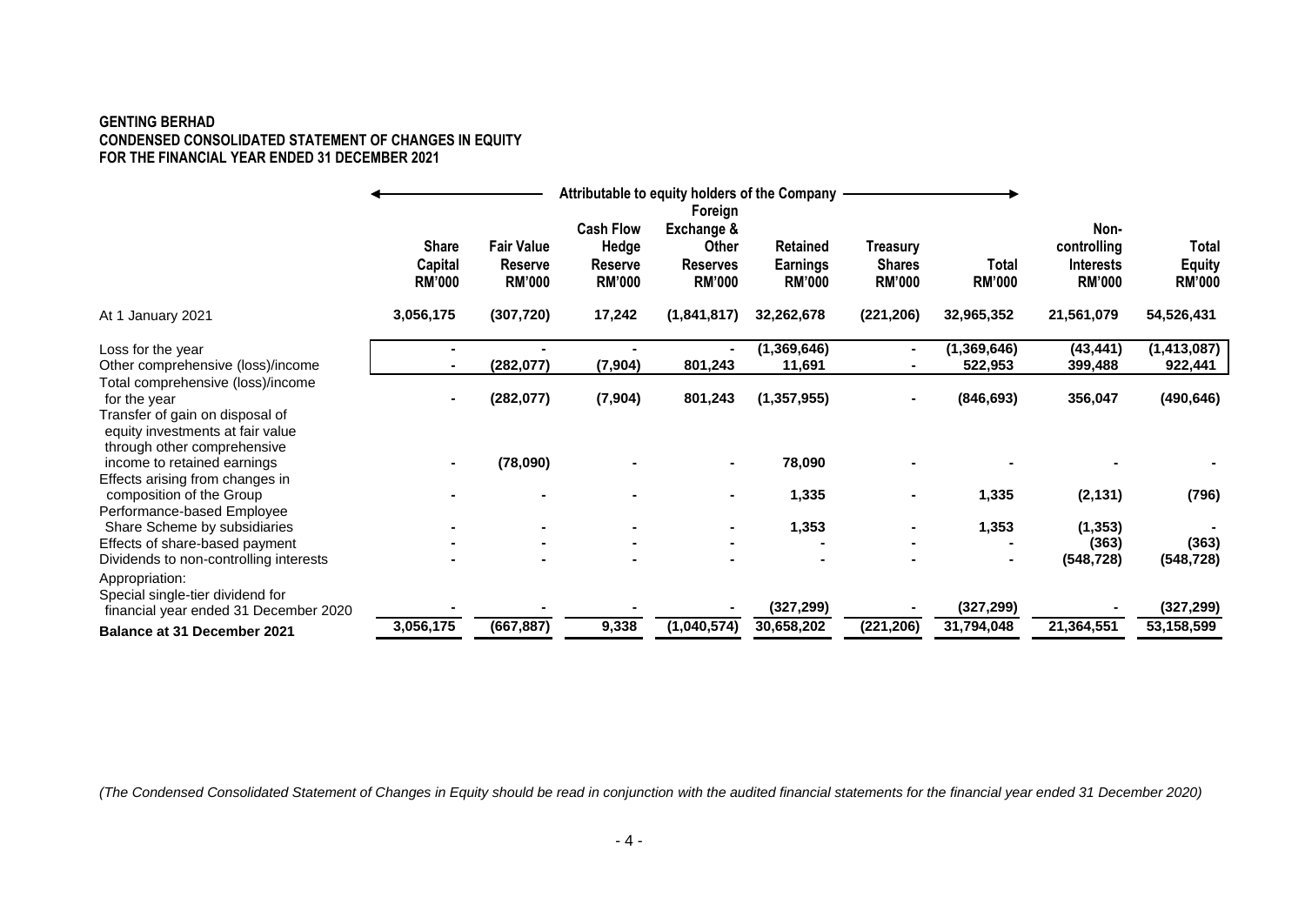### **GENTING BERHAD CONDENSED CONSOLIDATED STATEMENT OF CHANGES IN EQUITY FOR THE FINANCIAL YEAR ENDED 31 DECEMBER 2020**

|                                                                         |                            |                                 |                                         | Attributable to equity holders of the Company        |                                |                              |                 |                                            |                           |
|-------------------------------------------------------------------------|----------------------------|---------------------------------|-----------------------------------------|------------------------------------------------------|--------------------------------|------------------------------|-----------------|--------------------------------------------|---------------------------|
|                                                                         | Share<br>Capital<br>RM'000 | Fair Value<br>Reserve<br>RM'000 | Cash Flow<br>Hedge<br>Reserve<br>RM'000 | Foreign<br>Exchange &<br>Other<br>Reserves<br>RM'000 | Retained<br>Earnings<br>RM'000 | Treasury<br>Shares<br>RM'000 | Total<br>RM'000 | Non-<br>controlling<br>Interests<br>RM'000 | Total<br>Equity<br>RM'000 |
| At 1 January 2020                                                       | 3,056,175                  | (216, 666)                      | (6, 230)                                | (1,410,029)                                          | 34,130,158                     | (221, 206)                   | 35,332,202      | 23,941,797                                 | 59,273,999                |
| Loss for the year                                                       |                            |                                 |                                         |                                                      | (1,024,141)                    | $\blacksquare$               | (1,024,141)     | (1,049,836)                                | (2,073,977)               |
| Other comprehensive (loss)/income                                       |                            | (91, 054)                       | 23,472                                  | (431, 788)                                           | (2, 399)                       |                              | (501, 769)      | (192, 052)                                 | (693, 821)                |
| Total comprehensive (loss)/income for                                   |                            |                                 |                                         |                                                      |                                |                              |                 |                                            |                           |
| the year                                                                |                            | (91, 054)                       | 23,472                                  | (431, 788)                                           | (1,026,540)                    | $\blacksquare$               | (1,525,910)     | (1,241,888)                                | (2,767,798)               |
| Effects arising from changes in<br>composition of the Group             |                            |                                 |                                         |                                                      | (1, 964)                       |                              | (1, 964)        | (99, 852)                                  | (101, 816)                |
| Performance-based Employee                                              |                            |                                 |                                         |                                                      |                                |                              |                 |                                            |                           |
| Share Scheme by subsidiaries                                            |                            |                                 |                                         |                                                      | 8,151                          |                              | 8,151           | (8, 151)                                   |                           |
| Effects of share-based payment                                          |                            |                                 |                                         |                                                      |                                |                              |                 | 72,967                                     | 72,967                    |
| Dividends to non-controlling interests                                  |                            |                                 |                                         |                                                      |                                |                              |                 | (1, 103, 794)                              | (1, 103, 794)             |
| Appropriation:                                                          |                            |                                 |                                         |                                                      |                                |                              |                 |                                            |                           |
| Special single-tier dividend for                                        |                            |                                 |                                         |                                                      |                                |                              |                 |                                            |                           |
| financial year ended 31 December 2019                                   |                            |                                 |                                         |                                                      | (365, 805)                     |                              | (365, 805)      |                                            | (365, 805)                |
| Final single-tier dividend for<br>financial year ended 31 December 2019 |                            |                                 |                                         |                                                      | (231, 035)                     |                              | (231, 035)      |                                            | (231, 035)                |
| Interim single-tier dividend for                                        |                            |                                 |                                         |                                                      |                                |                              |                 |                                            |                           |
| financial year ended 31 December 2020                                   |                            |                                 |                                         |                                                      | (250, 287)                     |                              | (250, 287)      |                                            | (250, 287)                |
| Balance at 31 December 2020                                             | 3,056,175                  | (307, 720)                      | 17,242                                  | (1,841,817)                                          | 32,262,678                     | (221, 206)                   | 32,965,352      | 21,561,079                                 | 54,526,431                |

*(The Condensed Consolidated Statement of Changes in Equity should be read in conjunction with the audited financial statements for the financial year ended 31 December 2020)*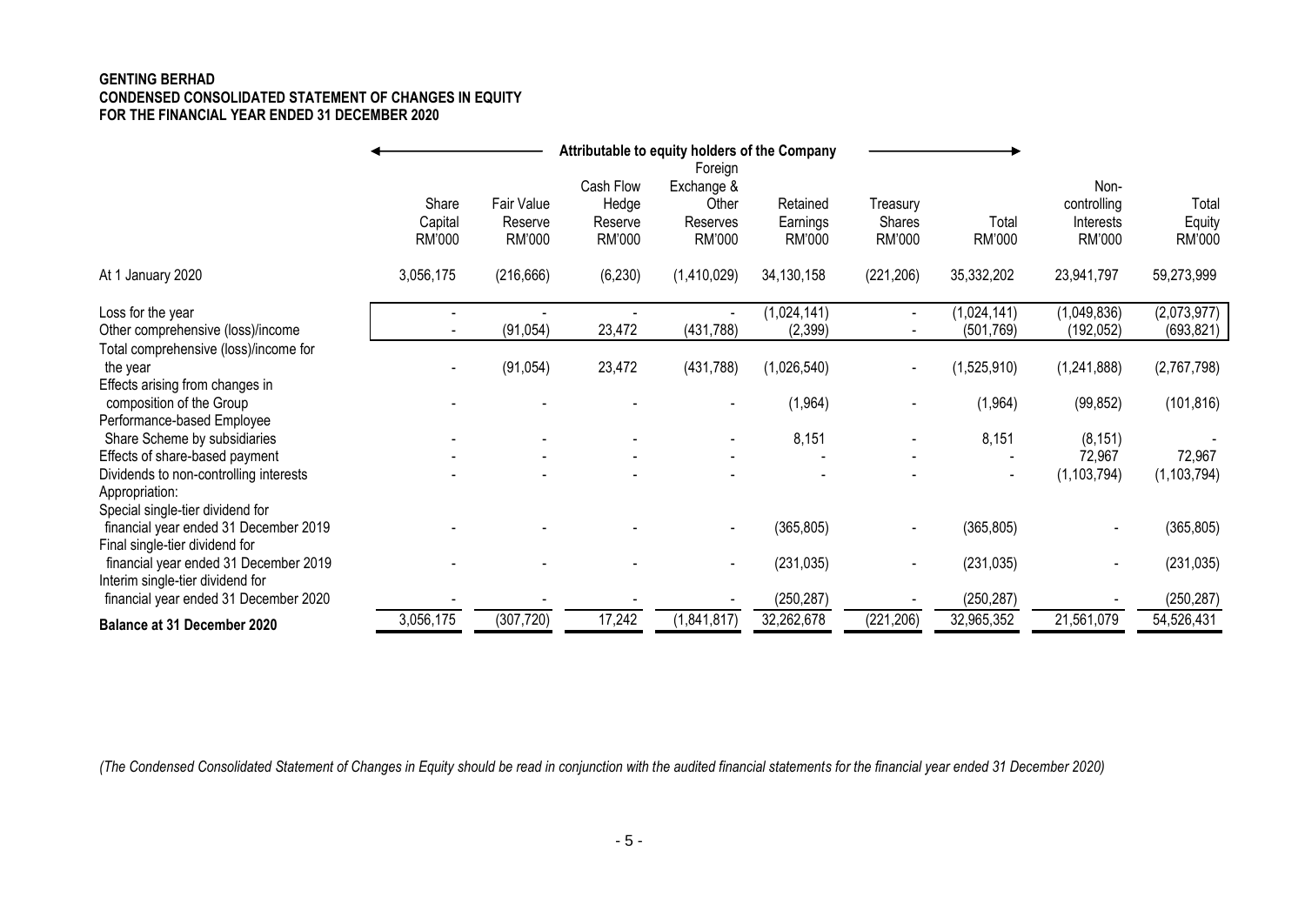#### **GENTING BERHAD CONDENSED CONSOLIDATED STATEMENT OF CASH FLOWS FOR THE FINANCIAL YEAR ENDED 31 DECEMBER 2021**

|                                                                                                                                               | <b>Current</b><br>Year-To-Date<br><b>RM'000</b> | <b>Preceding Year</b><br>Corresponding<br>Period<br><b>RM'000</b> |
|-----------------------------------------------------------------------------------------------------------------------------------------------|-------------------------------------------------|-------------------------------------------------------------------|
| <b>CASH FLOWS FROM OPERATING ACTIVITIES</b><br>Loss before taxation                                                                           | (970, 782)                                      | (1,526,452)                                                       |
| Adjustments for:                                                                                                                              |                                                 |                                                                   |
| Depreciation and amortisation                                                                                                                 | 2,764,284                                       | 2,426,099                                                         |
| Finance cost                                                                                                                                  | 1,255,353                                       | 1,052,809                                                         |
| Net impairment losses                                                                                                                         | 552,801                                         | 856,650                                                           |
| Share of results in joint ventures and associates                                                                                             | 335,732                                         | 89,318                                                            |
| Assets written off                                                                                                                            | 64,714                                          | 58,054                                                            |
| Fair value adjustment of long term receivables                                                                                                | 40,310                                          | 24,721                                                            |
| Gain on disposal of subsidiaries (see note a)                                                                                                 | (184, 106)                                      |                                                                   |
| Interest income                                                                                                                               | (154, 078)                                      | (372, 498)                                                        |
| Net fair value gain on financial assets at fair value through profit or loss<br>Deferred income recognised for Government grant               | (133, 503)<br>(99, 182)                         | (29, 819)<br>(19, 962)                                            |
| Net reversal of impairment of receivables                                                                                                     | (56, 824)                                       | (63,054)                                                          |
| Investment income                                                                                                                             | (28, 513)                                       | (44, 295)                                                         |
| Net exchange (gain)/loss - unrealised                                                                                                         | (11, 779)                                       | 41,775                                                            |
| Other non-cash items                                                                                                                          | 19,695                                          | (34, 757)                                                         |
|                                                                                                                                               | 4,364,904                                       | 3,985,041                                                         |
| Operating profit before changes in working capital                                                                                            | 3,394,122                                       | 2,458,589                                                         |
| Net change in current assets                                                                                                                  | (483, 033)                                      | 358,017                                                           |
| Net change in current liabilities                                                                                                             | 650,267                                         | (920, 859)                                                        |
|                                                                                                                                               | 167,234                                         | (562, 842)                                                        |
| <b>Cash generated from operations</b>                                                                                                         | 3,561,356                                       | 1,895,747                                                         |
| Tax paid (net of tax refund)                                                                                                                  | (539, 951)                                      | (779, 275)                                                        |
| Retirement gratuities paid                                                                                                                    | (5,642)                                         | (50, 203)                                                         |
| Other operating activities                                                                                                                    | (2,973)                                         | (5, 332)                                                          |
|                                                                                                                                               | (548, 566)                                      | (834, 810)                                                        |
| <b>NET CASH FROM OPERATING ACTIVITIES</b>                                                                                                     | 3,012,790                                       | 1,060,937                                                         |
|                                                                                                                                               |                                                 |                                                                   |
| <b>CASH FLOWS FROM INVESTING ACTIVITIES</b>                                                                                                   |                                                 |                                                                   |
| Purchase of property, plant and equipment and rights of use of lease assets<br>Increase in investments, intangible assets and other long term | (8,656,631)                                     | (6,355,312)                                                       |
| financial assets                                                                                                                              | (1,463,642)                                     | (926, 017)                                                        |
| Proceeds from disposal of investments                                                                                                         | 1,400,321                                       | 1,056,056                                                         |
| Proceeds from disposal of subsidiaries (see note b)                                                                                           | 591,008                                         |                                                                   |
| Dividend received from a joint venture                                                                                                        | 162,397                                         | 70,407                                                            |
| Interest received                                                                                                                             | 126,917                                         | 399,620                                                           |
| Repayment of amount due from a joint venture<br>Proceeds from Government grant                                                                | 101,959<br>101,448                              | 62,264<br>44,253                                                  |
| Proceeds from disposal of property, plant and equipment                                                                                       | 61,169                                          | 18,850                                                            |
| Other investing activities                                                                                                                    | 98,498                                          | 105,248                                                           |
| <b>NET CASH USED IN INVESTING ACTIVITIES</b>                                                                                                  | (7, 476, 556)                                   | (5,524,631)                                                       |
|                                                                                                                                               |                                                 |                                                                   |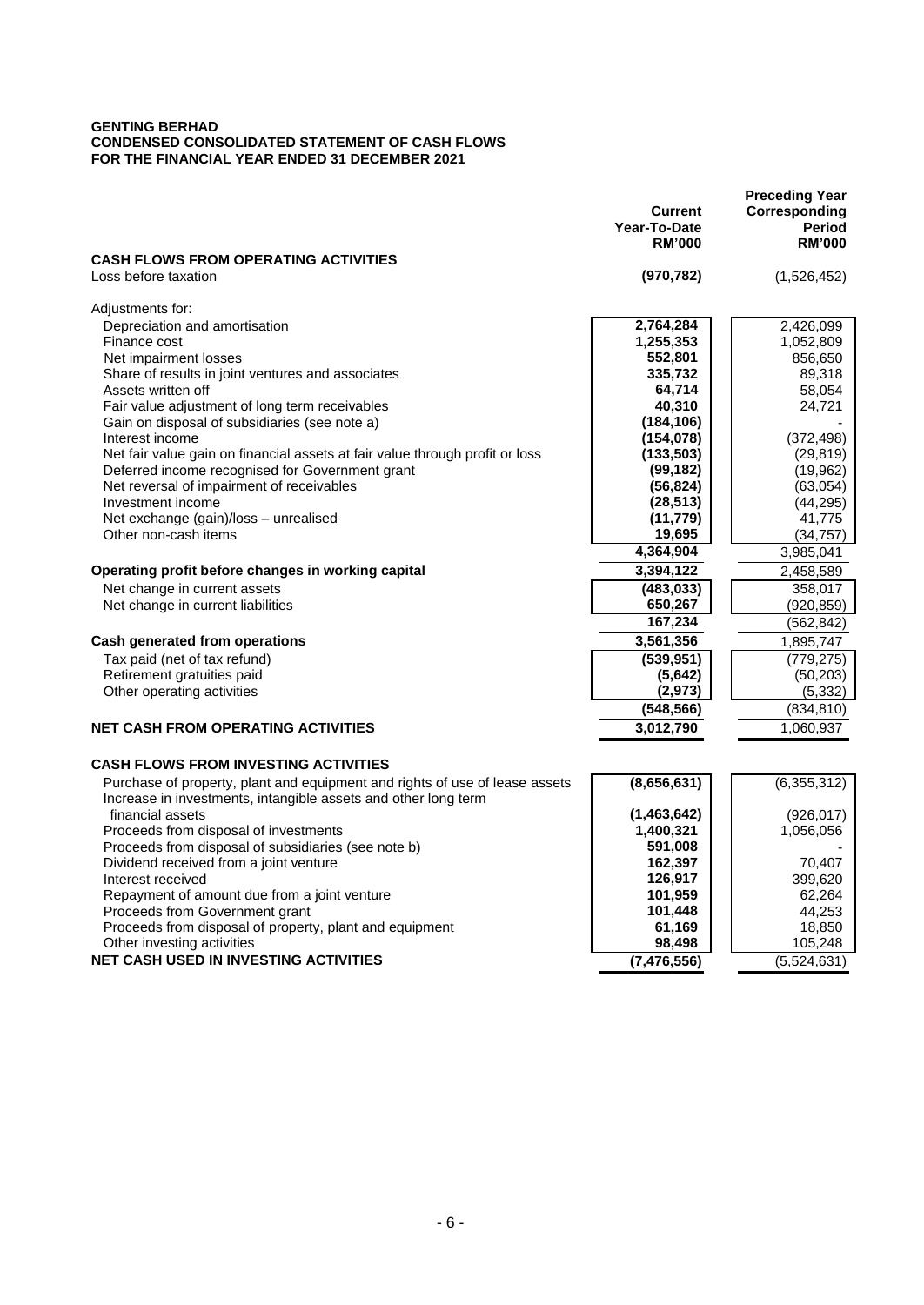#### **GENTING BERHAD CONDENSED CONSOLIDATED STATEMENT OF CASH FLOWS FOR THE FINANCIAL YEAR ENDED 31 DECEMBER 2021** (**Cont'd)**

|                                                                                                                                                                                                                                                                                                                                                                                                                                       | Current<br>Year-To-Date<br><b>RM'000</b>                                                                                      | <b>Preceding Year</b><br>Corresponding<br><b>Period</b><br><b>RM'000</b>                                                                 |
|---------------------------------------------------------------------------------------------------------------------------------------------------------------------------------------------------------------------------------------------------------------------------------------------------------------------------------------------------------------------------------------------------------------------------------------|-------------------------------------------------------------------------------------------------------------------------------|------------------------------------------------------------------------------------------------------------------------------------------|
| <b>CASH FLOWS FROM FINANCING ACTIVITIES</b>                                                                                                                                                                                                                                                                                                                                                                                           |                                                                                                                               |                                                                                                                                          |
| Repayment of borrowings, redemption of medium term note and payment of<br>transaction costs<br>Finance cost paid<br>Dividends paid to non-controlling interests<br>Dividends paid<br>Repayment of lease liabilities<br>Buy-back of shares by a subsidiary<br>Proceeds from bank borrowings and issuance of senior notes by subsidiaries<br>Restricted cash<br>Other financing activities<br><b>NET CASH FROM FINANCING ACTIVITIES</b> | (6,398,424)<br>(1,518,612)<br>(548, 728)<br>(327, 299)<br>(213, 332)<br>(21, 257)<br>9,460,412<br>22,842<br>18,463<br>474,065 | (4, 178, 968)<br>(1,539,201)<br>(1, 103, 794)<br>(847, 127)<br>(115, 311)<br>(30, 145)<br>8,718,512<br>(27, 850)<br>(15, 221)<br>860,895 |
| <b>NET MOVEMENT IN CASH AND CASH EQUIVALENTS</b><br>CASH AND CASH EQUIVALENTS AT BEGINNING OF FINANCIAL YEAR<br><b>EFFECTS OF CURRENCY TRANSLATION</b><br><b>CASH AND CASH EQUIVALENTS AT END OF FINANCIAL YEAR</b>                                                                                                                                                                                                                   | (3,989,701)<br>25,974,317<br>597,275<br>22,581,891                                                                            | (3,602,799)<br>30,282,176<br>(705,060)<br>25,974,317                                                                                     |
| <b>ANALYSIS OF CASH AND CASH EQUIVALENTS</b><br>Bank balances and deposits<br>Money market instruments                                                                                                                                                                                                                                                                                                                                | 19,383,469<br>3,198,422<br>22,581,891                                                                                         | 24,044,409<br>1,929,908<br>25,974,317                                                                                                    |

### **DISPOSAL OF SUBSIDIARIES**

i) Fair value of the net assets disposed and net cash inflow on disposal of PLM Properties (UK) Pte. Ltd., a subsidiary of Genting Malaysia Berhad ("GENM"), which is 49.5% owned by the Company, as disclosed in Part I(j)i) of this interim financial report are analysed as follows:

|                                                      | As at date of<br>disposal<br><b>RM'000</b> |
|------------------------------------------------------|--------------------------------------------|
| Property, plant and equipment                        | 265,204                                    |
| Investment properties                                | 129,336                                    |
| Intangible assets                                    | 12,742                                     |
| Cash and cash equivalents                            | 3,939                                      |
| Trade and other receivables                          | 456                                        |
| Trade and other payables                             | (83)                                       |
| Net assets disposed                                  | 411,594                                    |
| Reclassification of currency translation reserve     | (29, 287)                                  |
|                                                      | 382,307                                    |
| Gain on disposal of a subsidiary (note a)            | 64,357                                     |
| Total cash consideration                             | 446.664                                    |
| Less: cash and cash equivalents disposed             | (3,939)                                    |
| Net cash inflow on disposal of a subsidiary (note b) | 442.725                                    |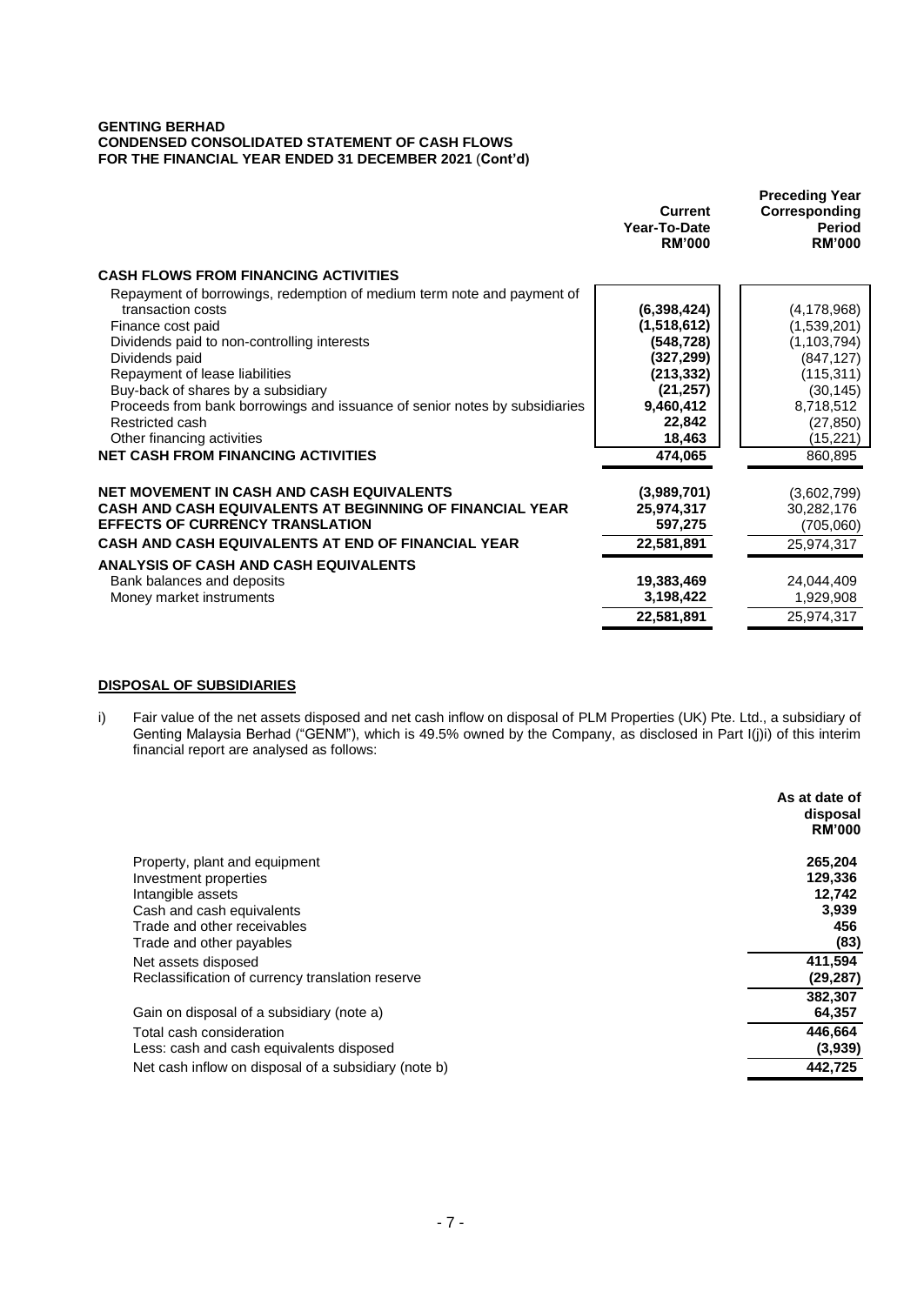### **DISPOSAL OF SUBSIDIARIES (Cont'd)**

ii) Fair value of the net assets disposed and net cash inflow on disposal of Authentic Gaming Limited and Authentic Gaming Malta Limited, subsidiaries of GENM, as disclosed in Part I(j)ii) of this interim financial report are analysed as follows:

|                                                      | As at date of<br>disposal<br><b>RM'000</b> |
|------------------------------------------------------|--------------------------------------------|
| Property, plant and equipment                        | 9,807                                      |
| Intangible assets                                    | 69,123                                     |
| Cash and cash equivalents                            | 2,733                                      |
| Trade and other receivables                          | 9,900                                      |
| Inventories                                          | 71                                         |
| Trade and other payables                             | (37, 792)                                  |
| Other non-current liabilities                        | (2, 260)                                   |
| Deferred tax liabilities                             | (487)                                      |
| Taxation                                             | (81)                                       |
| Net assets disposed                                  | 51,014                                     |
| Reclassification of currency translation reserve     | 82                                         |
| Gain on disposal of subsidiaries (note a)            | 119,749                                    |
| Total cash consideration                             | 170,845                                    |
| Less: deferred consideration                         | (19, 829)                                  |
| cash and cash equivalents disposed                   | (2,733)                                    |
| Net cash inflow on disposal of subsidiaries (note b) | 148,283                                    |

*(The Condensed Consolidated Statement of Cash Flows should be read in conjunction with the audited financial statements for the financial year ended 31 December 2020)*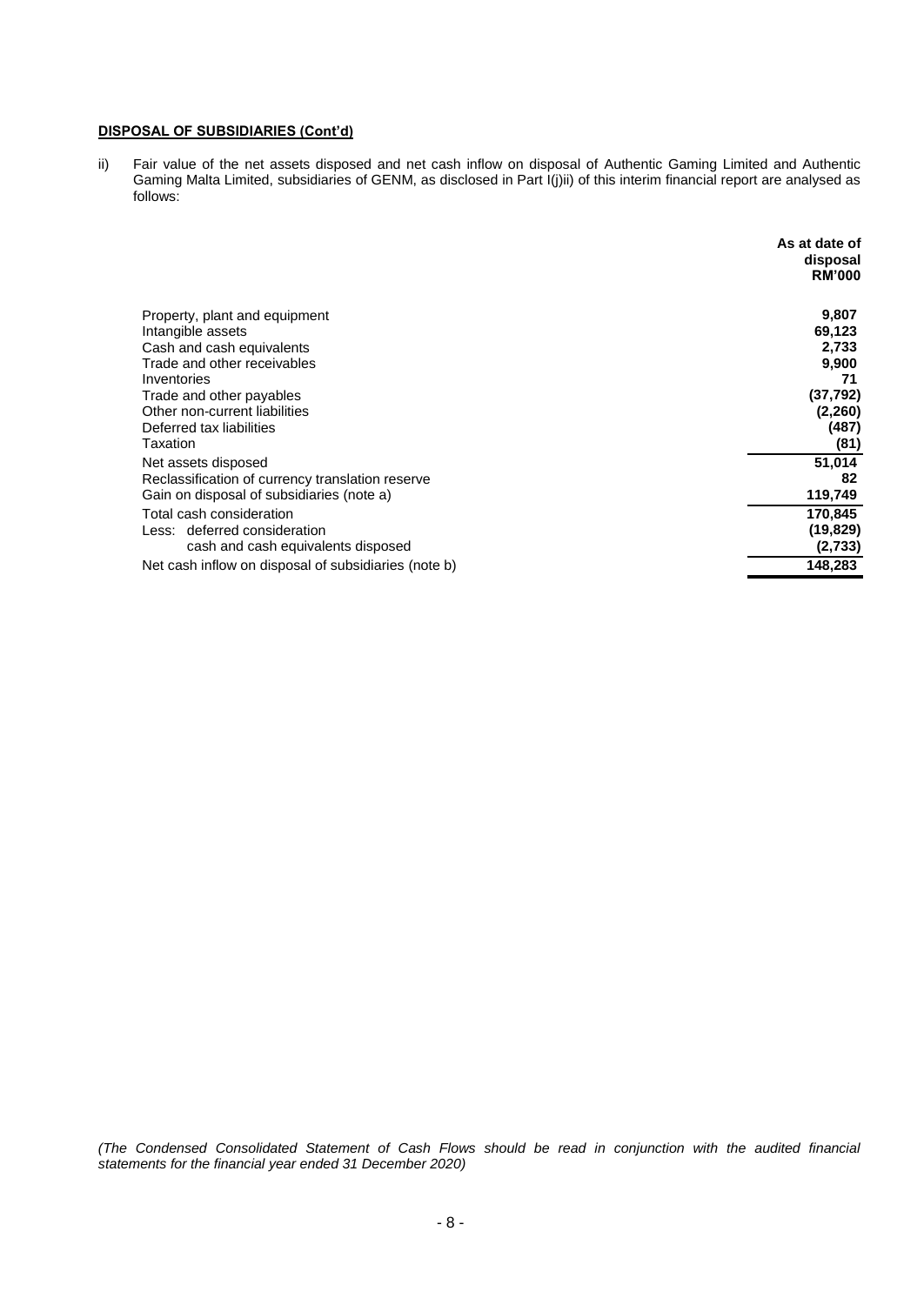#### **GENTING BERHAD**

# **NOTES TO THE INTERIM FINANCIAL REPORT – FOURTH QUARTER ENDED 31 DECEMBER 2021**

#### **(I) Compliance with Malaysian Financial Reporting Standard ("MFRS") 134: Interim Financial Reporting**

#### (a) **Accounting Policies, Presentation and Methods of Computation**

The interim financial report has been prepared in accordance with MFRS 134 "Interim Financial Reporting" and paragraph 9.22 of Bursa Malaysia Securities Berhad ("Bursa Securities") Listing Requirements. The figures for the cumulative period have been audited.

The interim financial report should be read in conjunction with the audited financial statements of the Group for the financial year ended 31 December 2020. The accounting policies, presentation and methods of computation adopted for the interim financial report are consistent with those adopted for the annual audited financial statements for the financial year ended 31 December 2020 except for the adoption of amendments to published standards for the Group for the financial year beginning 1 January 2021:

- Amendments to MFRS 16 "COVID-19-Related Rent Concessions"
- Amendments to MFRS 9, MFRS 139, MFRS 7, MFRS 4 and MFRS 16 "Interest Rate Benchmark Reform-Phase 2"

The adoption of these amendments to published standards did not have any material impact on the interim financial report of the Group.

#### (b) **Seasonal or Cyclical Factors**

On an overall basis, the business operations of the Group's Leisure & Hospitality Division and Plantation Division are subject to seasonal fluctuations. The results of the Leisure & Hospitality Division are affected by major festive seasons and holidays. Fresh fruit bunches ("FFB") production is seasonal in nature. Production of FFB normally peaks in the second half of the year but this cropping pattern can be affected by changes in weather conditions. More detailed commentary is set out in Notes 1 and 2 in Part II of this interim financial report.

# (c) **Unusual Items Affecting Assets, Liabilities, Equity, Net Income or Cash Flow**

There were no unusual items affecting the assets, liabilities, equity, net income or cash flows of the Group for the current financial year ended 31 December 2021.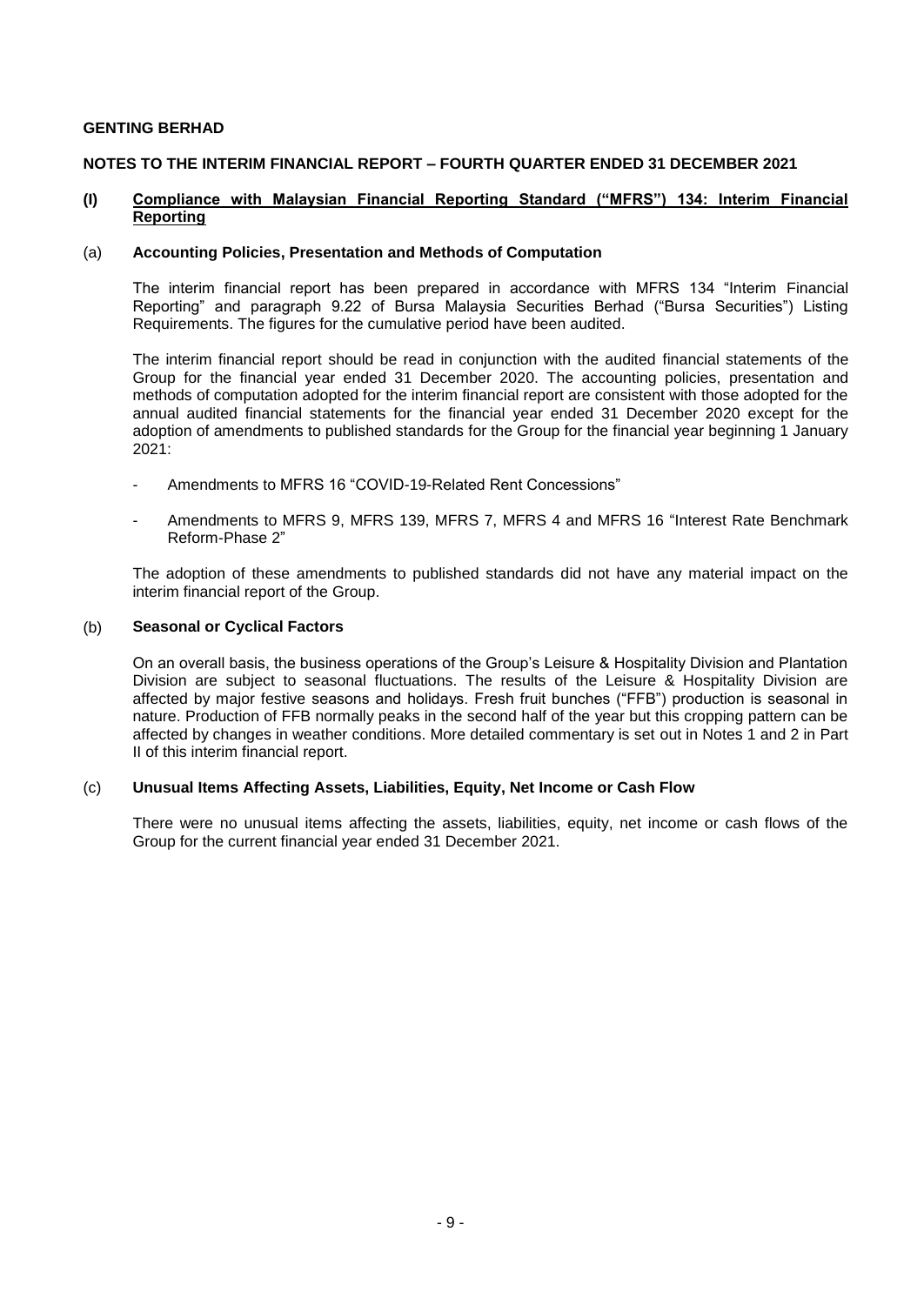### (d) **Material Changes in Estimates**

There have been no significant changes made in estimates of amounts reported in prior financial years.

#### (e) **Changes in Debt and Equity Securities**

- i) In February 2021, Genting New York LLC and GENNY Capital Inc., indirect wholly owned subsidiaries of GENM, issued USD525.0 million aggregate principal amount of Senior Notes due 2026 ("Senior Notes 2026"). The Senior Notes 2026 bear interest at a rate of 3.3% per annum, payable semi-annually.
- ii) On 6 April 2021, Resorts World Las Vegas LLC ("RWLVLLC") and RWLV Capital Inc., indirect wholly owned subsidiaries of the Company, issued USD350.0 million aggregate principal amount of 4.625% Senior Notes due 2031 ("Senior Notes"). The Senior Notes were listed on Singapore Exchange Securities Trading Limited on 7 April 2021. The Senior Notes have the benefit of various funding agreements provided by Genting Overseas Holdings Limited, a direct wholly owned subsidiary of the Company. The Senior Notes also have the benefit of a keepwell deed provided by the Company.
- iii) In April 2021, GENM Capital Labuan Limited, a direct wholly owned subsidiary of GENM, issued USD1.0 billion aggregate principal amount of 3.882% senior unsecured notes due 2031 ("Senior Unsecured Notes 2031"). The Senior Unsecured Notes 2031 are fully and unconditionally guaranteed by GENM. Interest is payable semi-annually.
- iv) On 11 May 2021, GENM Capital Berhad, a direct wholly owned subsidiary of GENM, had early redeemed RM1.25 billion in nominal value of the RM2.60 billion in nominal value of Medium Term Notes ("MTN") issued on 31 March 2017 under the MTN programme.

Other than the above, there were no other material issuance, cancellation, share buy-back, resale and repayment of debt securities or equity securities for the current financial year ended 31 December 2021.

# (f) **Dividends Paid**

Dividend paid during the current financial year ended 31 December 2021 is as follows:

# **RM'million**

Special single-tier dividend paid on 8 April 2021 for the financial year ended 31 December 2020 8.5 sen per ordinary share 327.3

# (g) **Segment Information**

The segments are reported in a manner that is consistent with the internal reporting provided to the chief operating decision maker whereby the Group's business is considered from both geographic and industry perspective. The performance of the operating segments is based on a measure of adjusted earnings/(losses) before interest, tax, depreciation and amortisation ("EBITDA/(LBITDA)"). Items not forming part of the adjusted EBITDA/(LBITDA) include net fair value gain or loss on financial assets, gain or loss on disposal of assets, assets written off, gain or loss on derecognition and change in shareholding of associates and joint ventures, project costs written off, impairment losses, reversal of previously recognised impairment losses, pre-opening and development expenses and share-based payment expenses.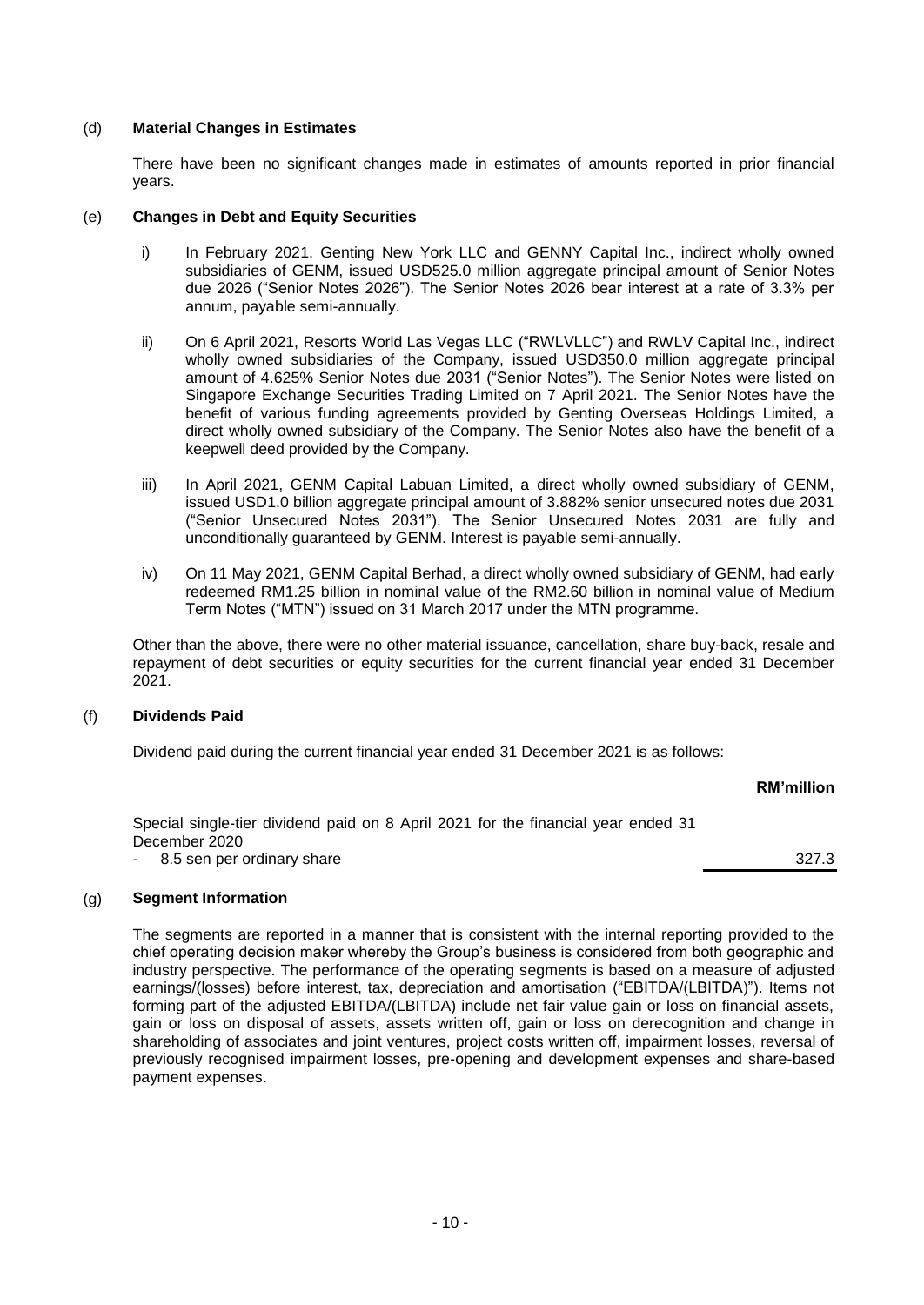#### (g) **Segment Information (Cont'd)**

Segment analysis for current financial year ended 31 December 2021 is set out below:

| <b>RM'million</b>                                   |                    |                  | <b>Leisure &amp; Hospitality</b>      |                                                                       | <b>Power</b>       | <b>Property</b>               | Oil & Gas                                 | Investments<br>& Others | Total      |                |         |                 |                     |
|-----------------------------------------------------|--------------------|------------------|---------------------------------------|-----------------------------------------------------------------------|--------------------|-------------------------------|-------------------------------------------|-------------------------|------------|----------------|---------|-----------------|---------------------|
|                                                     | Malaysia           | Singapore        | <b>United</b><br>Kingdom<br>and Egypt | <b>United</b><br><b>States of</b><br>America<br>and<br><b>Bahamas</b> | <b>Total</b>       | Oil Palm<br><b>Plantation</b> | <b>Downstream</b><br><b>Manufacturing</b> | <b>Total</b>            |            |                |         |                 |                     |
| Revenue                                             |                    |                  |                                       |                                                                       |                    |                               |                                           |                         |            |                |         |                 |                     |
| Total revenue<br>Inter/intra segment                | 1,648.5<br>(141.7) | 3,285.5<br>(0.1) | 1,064.7                               | 2,824.0                                                               | 8,822.7<br>(141.8) | 2,077.4<br>(679.1)            | 1,632.1                                   | 3,709.5<br>(679.1)      | 1,052.6    | 286.5<br>(5.6) | 351.3   | 219.8<br>(86.4) | 14,442.4<br>(912.9) |
| External                                            | 1,506.8            | 3,285.4          | 1,064.7                               | 2,824.0                                                               | 8,680.9            | 1,398.3                       | 1,632.1                                   | 3,030.4                 | 1,052.6    | 280.9          | 351.3   | 133.4           | 13,529.5            |
| <b>Adjusted EBITDA/</b><br>(LBITDA)                 | 62.5               | 1,448.8          | 234.5                                 | 630.5                                                                 | 2,376.3            | 922.6                         | 59.7                                      | 982.3                   | 390.4      | 133.6          | 272.0   | (136.9)         | 4,017.7             |
| Main foreign currency<br>Exchange ratio of 1 unit/  | <b>RM</b>          | SGD              | GBP                                   | <b>USD</b>                                                            |                    | RM/4DR                        | <b>RM</b>                                 |                         | <b>NDR</b> | <b>USD</b>     | ^RMB    |                 |                     |
| 100 units <sup>^</sup> of foreign<br>currency to RM |                    | 3.0848           | 5.7013                                | 4.1454                                                                |                    | 0.0290                        |                                           |                         | 0.0290     | 4.1454         | 64.2513 |                 |                     |

**RM'million**

A reconciliation of adjusted EBITDA to loss before taxation is as follows:

| <b>Adjusted EBITDA</b>                                                                 | 4.017.7   |
|----------------------------------------------------------------------------------------|-----------|
| Net fair value gain on financial assets at fair value through profit or loss ("FVTPL") | 133.5     |
| Gain on disposal of subsidiaries                                                       | 184.1     |
| Net impairment losses                                                                  | (552.8)   |
| Depreciation and amortisation                                                          | (2,764.3) |
| Interest income                                                                        | 154.1     |
| Finance cost                                                                           | (1,255.4) |
| Share of results in joint ventures and associates                                      | (335.7)   |
| Others <sup>*</sup>                                                                    | (552.0)   |
| Loss before taxation                                                                   | (970.8)   |

\* Others include pre-opening and development expenses, assets written off, gain or loss on disposal of assets and share-based payment expenses.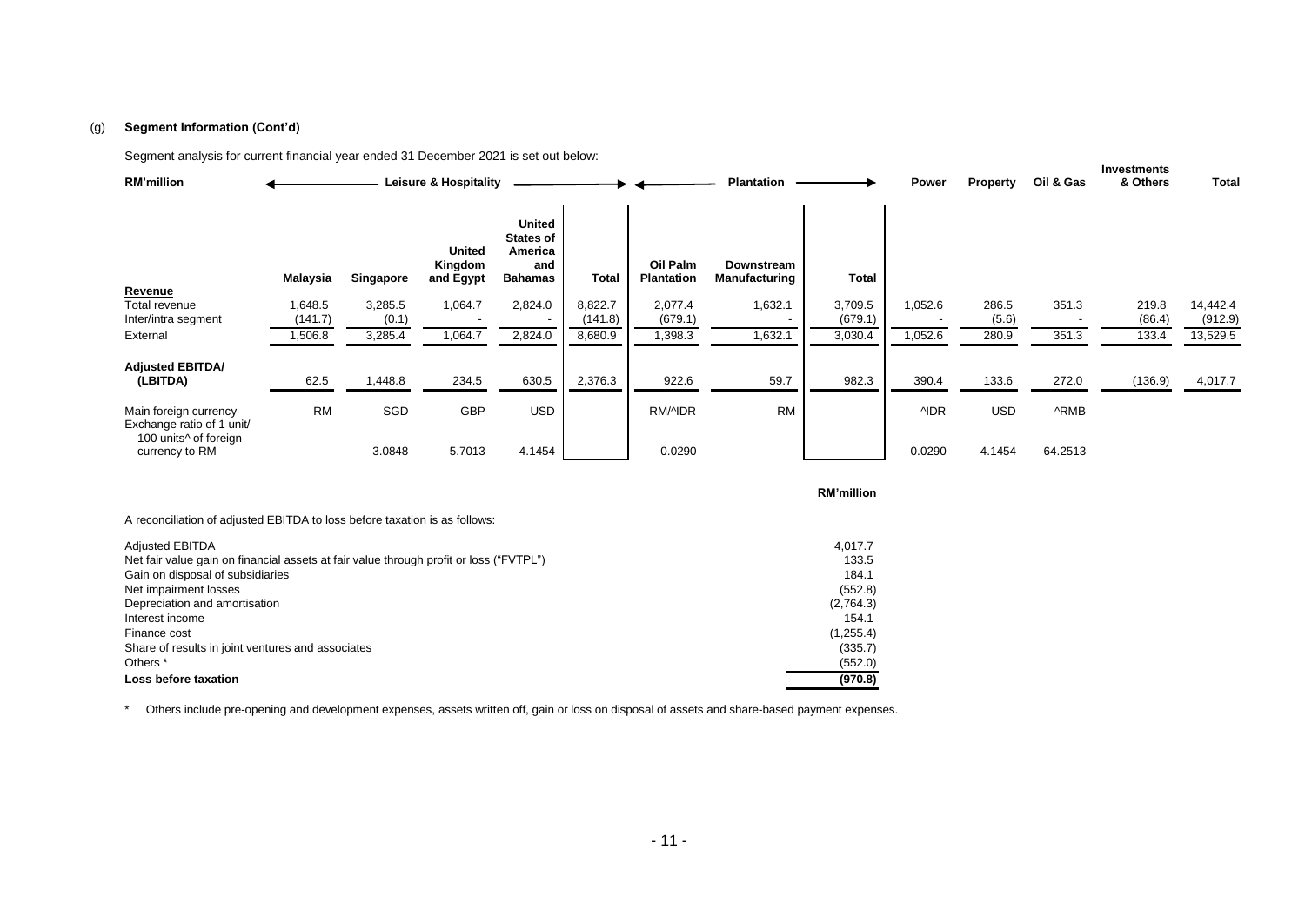### (g) **Segment Information (Cont'd)**

| <b>Programmation</b>                                |           |           |                                       |                                                                       |              |                               |                             |              |            |                 |                    | Investments |          |
|-----------------------------------------------------|-----------|-----------|---------------------------------------|-----------------------------------------------------------------------|--------------|-------------------------------|-----------------------------|--------------|------------|-----------------|--------------------|-------------|----------|
| <b>RM'million</b>                                   |           |           | <b>Leisure &amp; Hospitality</b>      |                                                                       |              |                               | <b>Plantation</b>           |              | Power      | <b>Property</b> | Oil & Gas          | & Others    | Total    |
|                                                     | Malaysia  | Singapore | <b>United</b><br>Kingdom<br>and Egypt | <b>United</b><br><b>States of</b><br>America<br>and<br><b>Bahamas</b> | <b>Total</b> | Oil Palm<br><b>Plantation</b> | Downstream<br>Manufacturing | <b>Total</b> |            |                 |                    |             |          |
| <b>Segment Assets</b>                               | 11,776.2  | 16,325.0  | 4,481.8                               | 24,470.3                                                              | 57,053.3     | 6,328.5                       | 467.9                       | 6,796.4      | 4,625.3    | 2,480.1         | 3,515.1            | 3,890.7     | 78,360.9 |
| <b>Segment Liabilities</b>                          | 1,766.9   | 1,123.6   | 1,090.7                               | 1,582.4                                                               | 5,563.6      | 371.3                         | 10.2                        | 381.5        | 369.8      | 200.3           | 386.9              | 158.1       | 7,060.2  |
| Main foreign currency<br>Exchange ratio of 1 unit/  | <b>RM</b> | SGD       | GBP                                   | <b>USD</b>                                                            |              | RM/4DR                        | <b>RM</b>                   |              | <b>NDR</b> | <b>USD</b>      | ^RMB/^IDR          |             |          |
| 100 units <sup>^</sup> of foreign<br>currency to RM |           | 3.0863    | 5.6308                                | 4.1660                                                                |              | 0.0292                        |                             |              | 0.0292     | 4.1660          | 65.4903/<br>0.0292 |             |          |

**RM'million**

| A reconciliation of segment assets to total assets is as follows: |  |
|-------------------------------------------------------------------|--|
|                                                                   |  |

| Segment assets               | 78.360.9  |
|------------------------------|-----------|
| Interest bearing instruments | 19.911.1  |
| Joint ventures               | 1.318.3   |
| Associates                   | 2.577.9   |
| Unallocated corporate assets | 279.9     |
| <b>Total assets</b>          | 102.448.1 |

A reconciliation of segment liabilities to total liabilities is as follows:

| Segment liabilities               | 7.060.2  |
|-----------------------------------|----------|
| Interest bearing instruments      | 39.882.4 |
| Unallocated corporate liabilities | 2.346.9  |
| <b>Total liabilities</b>          | 49.289.5 |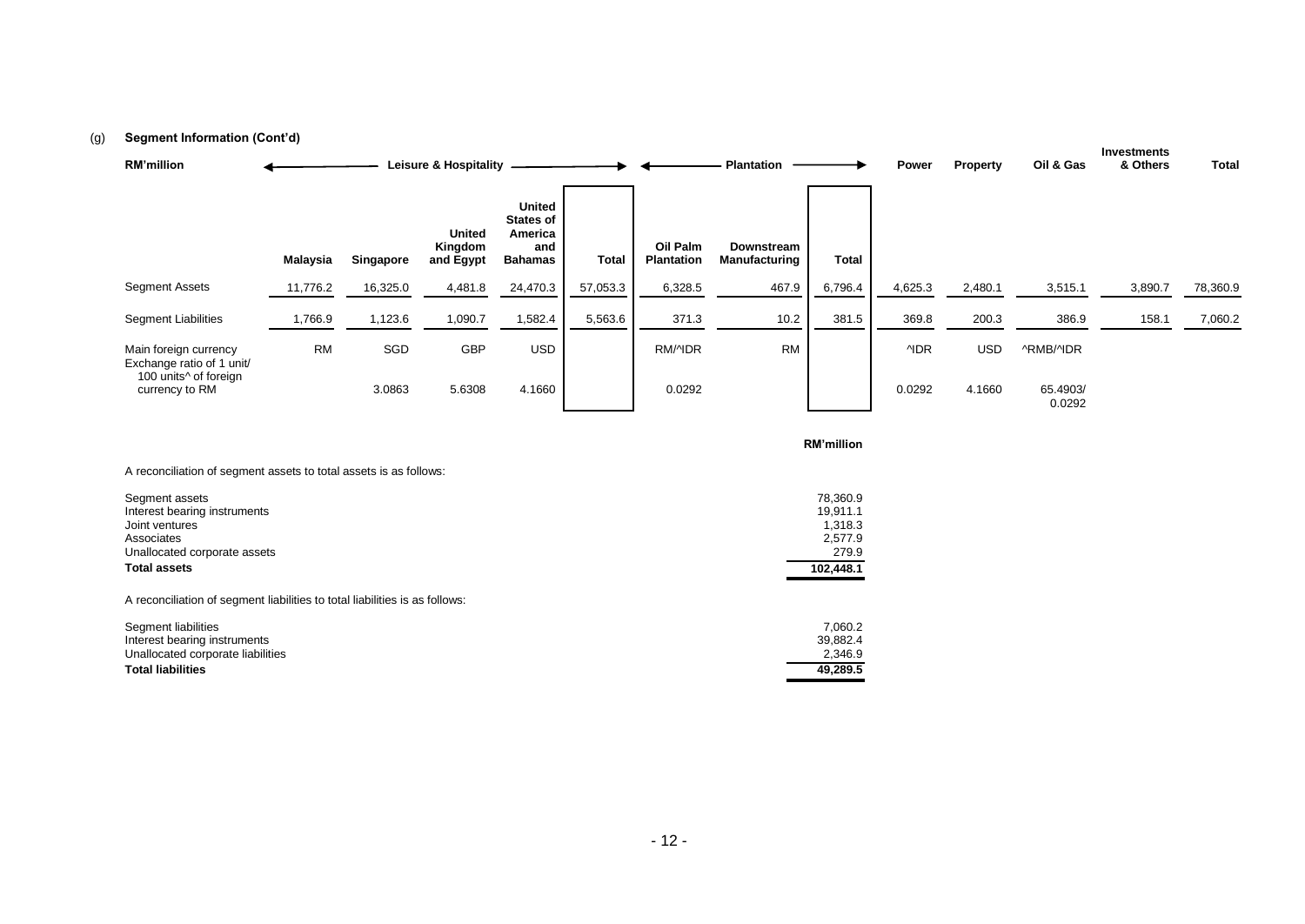# (g) **Segment Information (Cont'd)**

# Notes

- 1. Total revenue from the Leisure & Hospitality Division of RM8,680.9 million for the current financial year ended 31 December 2021 comprised gaming revenue and non-gaming revenue of RM6,225.9 million and RM2,455.0 million respectively. In respect of the Leisure & Hospitality non-gaming revenue:
	- i) Hotel room revenue is recognised when services are rendered to the customers over their stay at the hotel.
	- ii) Revenue from sales of food and beverage is recognised when the services are rendered to the customers.
	- iii) Attractions revenue is recognised when tickets are used. Revenue from annual passes is amortised over the period of their validity.
- 2. Plantation revenue from sales of palm produce and its derivatives is recognised upon the delivery of goods at the point when control of the goods has been passed to the customers.
- 3. Revenue from sale of oil is recognised at a point in time upon delivery to customer at the delivery point and there is no unfulfilled obligation that could affect the customer's acceptance of the oils. Revenue from sale of electricity is recognised over time upon delivery to customer.
- 4. Revenue from property development projects is recognised upon the finalisation of sale and purchase agreements and is measured as the projects' activities progress over time by reference to the property development costs incurred to date as a percentage of the total estimated development costs of the respective projects. Revenue from sales of completed properties is recognised upon delivery of properties at the point when control of the properties has been passed to the buyers.

# (h) **Property, Plant and Equipment**

During the current financial year ended 31 December 2021, acquisitions and disposals of property, plant and equipment by the Group were RM6,101.8 million and RM52.3 million respectively.

# (i) **Material Events Subsequent to the End of the Financial Year**

On 28 January 2022, GENM announced that its direct wholly owned subsidiary, GENM Capital Berhad had early redeemed RM1.4 billion in nominal value of the RM2.6 billion in nominal value of MTNs issued on 11 July 2018 under the MTN programme.

Other than the above, there were no other material events subsequent to the end of the current financial year ended 31 December 2021 that have not been reflected in this interim financial report.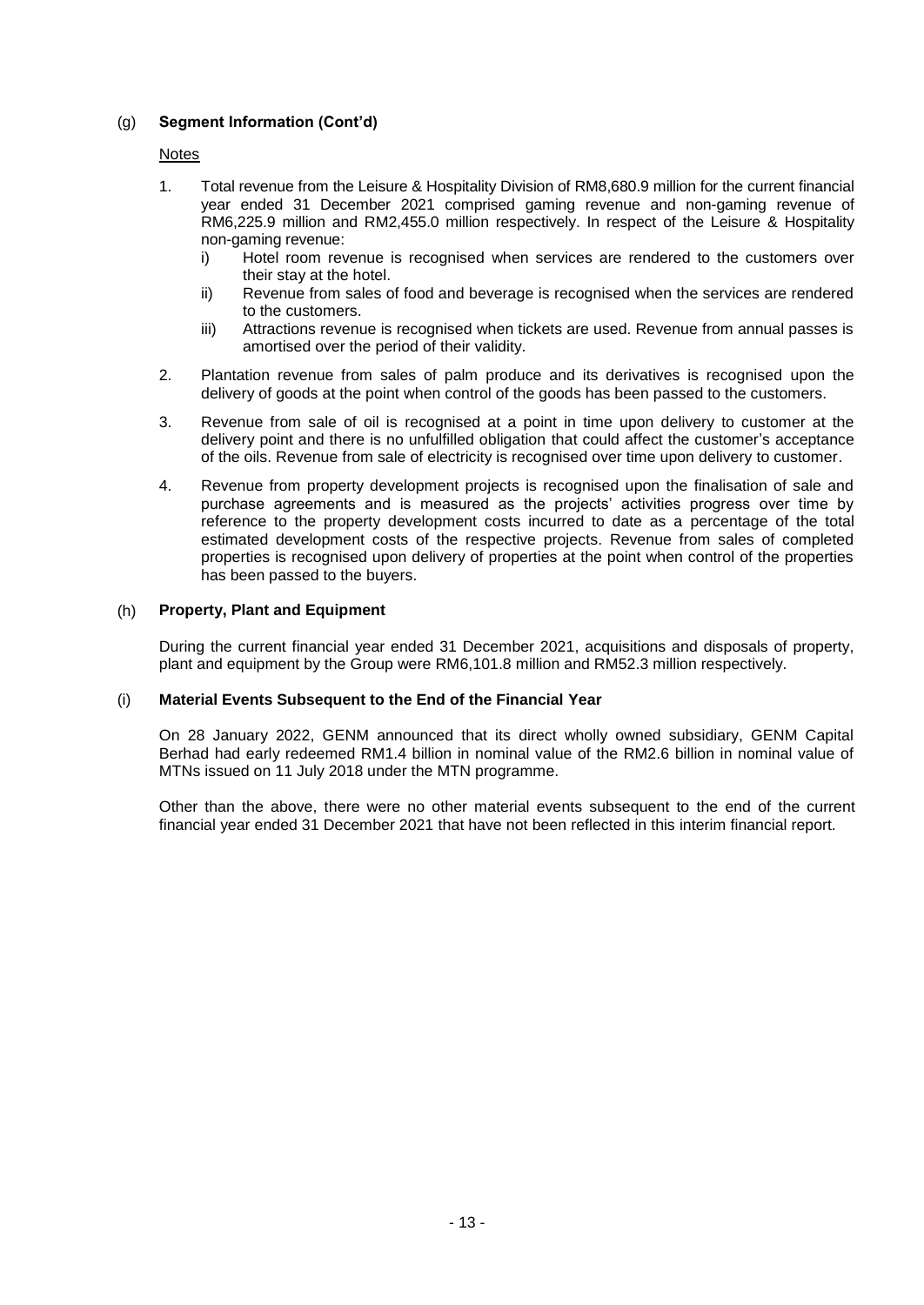### (j) **Changes in the Composition of the Group**

- i) On 24 May 2021, Genting Worldwide (UK) Limited, an indirect wholly owned subsidiary of GENM, entered into a Share Purchase Agreement with BCC Pine Bidco Limited to dispose of its entire equity interest in PLM Properties (UK) Pte. Ltd. ("PLM"), an owner of a hotel and adjoining residential apartments in London, for a total cash consideration of GBP77.0 million (equivalent to approximately RM446.7 million). The Group realised a gain of approximately GBP6.1 million (equivalent to approximately RM64.3 million, including the realisation of reserve on exchange differences) from the disposal. The disposal was completed on 25 June 2021 and PLM ceased to be an indirect wholly owned subsidiary of GENM.
- ii) On 26 October 2021, Genting Malta Limited, an indirect wholly owned subsidiary of GENM, entered into an agreement with SG Gaming, Inc. to dispose of its entire equity interest in Authentic Gaming Limited ("AGL") and Authentic Gaming Malta Limited ("AGML"), providers of live online gaming solutions, for a total cash consideration of GBP30.2 million (equivalent to approximately RM170.8 million), net of working capital and net debt adjustments on the completion date. Out of the cash consideration of GBP30.2 million, GBP26.7 million (equivalent to approximately RM151.0 million) was paid in cash and the remaining GBP3.5 million (equivalent to approximately RM19.8 million) is payable within 12 months. The Group realised a gain of approximately GBP21.2 million (equivalent to approximately RM119.8 million) from the disposal. The disposal was completed on 3 November 2021 and AGL and AGML ceased to be indirect wholly owned subsidiaries of GENM.

Other than the above, there were no other material changes in the composition of the Group for the current financial year ended 31 December 2021.

#### (k) **Changes in Contingent Liabilities or Contingent Assets**

There were no material changes in the contingent liabilities or contingent assets since the last financial year ended 31 December 2020.

#### (l) **Capital Commitments**

Authorised capital commitments not provided for in the interim financial statements as at 31 December 2021 are as follows:

|                                                                     | <b>RM'million</b> |
|---------------------------------------------------------------------|-------------------|
| Contracted                                                          | 11,872.8          |
| Not contracted                                                      | 4,788.8           |
|                                                                     | 16,661.6          |
| Analysed as follows:                                                |                   |
| Property, plant and equipment<br>-                                  | 16,416.7          |
| Rights of use of lease assets<br>-                                  | 113.7             |
| Rights of use of oil and gas assets<br>$\qquad \qquad \blacksquare$ | 92.7              |
| Investments<br>۰                                                    | 36.5              |
| Intangible assets<br>۰                                              | 2.0               |
|                                                                     | 16,661.6          |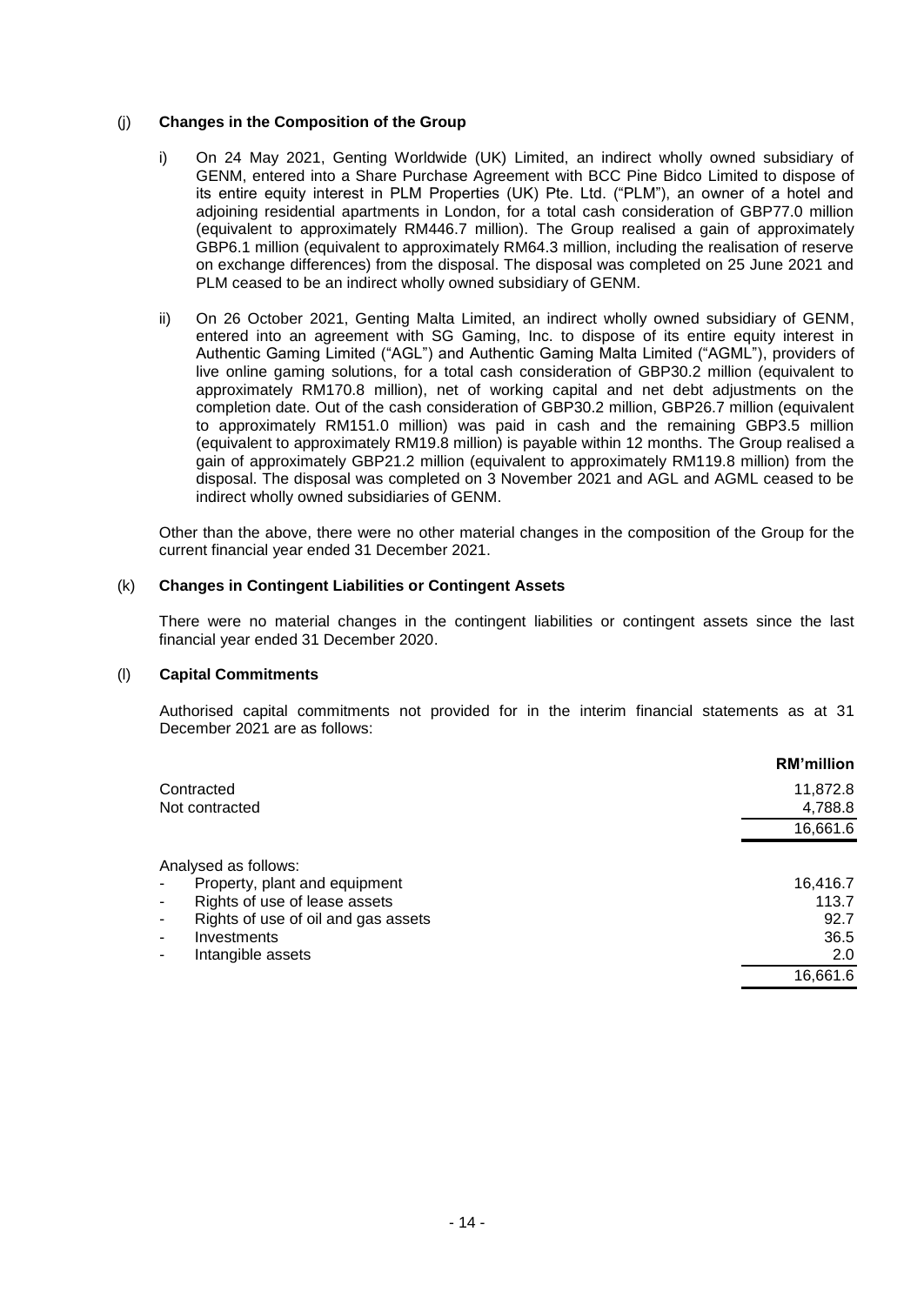### (m) **Significant Related Party Transactions**

Significant related party transactions which were entered into on agreed terms and prices for the current quarter and current financial year ended 31 December 2021 are set out below. The relationship of the related parties are as disclosed in the annual audited financial statements for the financial year ended 31 December 2020 and the approved shareholders' mandates for recurrent related party transactions.

|              |                                                                                                                                                                                                                      | <b>Current Year</b><br>Quarter<br><b>RM'million</b> | <b>Current</b><br>Year to date<br><b>RM'million</b> |
|--------------|----------------------------------------------------------------------------------------------------------------------------------------------------------------------------------------------------------------------|-----------------------------------------------------|-----------------------------------------------------|
| <u>Group</u> |                                                                                                                                                                                                                      |                                                     |                                                     |
| i)           | Licensing fee for the use of the name "Genting" charged<br>by wholly owned subsidiaries of the Company to<br>Genting Simon Sdn Bhd ("GSSB") and Genting<br>Highlands Premium Outlets Sdn Bhd ("GHPO").               | 0.3                                                 | 0.7                                                 |
| ii)          | Licensing fee charged by Resorts World Inc Pte Ltd<br>("RWI") Group to Genting Hong<br>Kong Limited<br>("GENHK") Group, Empire Resorts, Inc. ("Empire")<br>Group and Secret Garden (Zhangjiakou) Resorts Co.<br>Ltd. | 4.2                                                 | 15.6                                                |
| iii)         | Concept license fees, management and consultancy<br>fees charged by Zouk IP Pte Ltd and Zouk Consulting<br>Pte Ltd to RWLVLLC.                                                                                       | 8.0                                                 | 9.4                                                 |
| iv)          | Provision of management services by RWI Group to<br>International Resort Management Services Pte Ltd<br>("IRMS").                                                                                                    | 0.1                                                 | 0.2                                                 |
| v)           | Purchase of business jets by RWLVLLC from GENHK<br>Group.                                                                                                                                                            | 104.2                                               | 120.8                                               |
| vi)          | Purchase of gaming machines by RWLVLLC from<br>Empire Group.                                                                                                                                                         |                                                     | 1.3                                                 |
| vii)         | Licensing fee for the use of trademark of Japanese<br>restaurant charged by RWI Group to RWLVLLC.                                                                                                                    | 0.1                                                 | 0.1                                                 |
| viii)        | Provision<br>management services<br>οf<br>by Genting<br>Awanpura Sdn Bhd, a wholly owned subsidiary of<br>Genting Plantations Berhad ("GENP"), which is 55.4%<br>owned by the Company, to GSSB and GHPO.             | 0.3                                                 | 0.7                                                 |
| ix)          | Sale of refined palm oil products by Genting MusimMas<br>Refinery Sdn Bhd to Inter-Continental Oils & Fats Pte<br>Ltd.                                                                                               | 412.5                                               | 1,150.9                                             |
| x)           | Licensing fee for the use of "Resorts World" and<br>"Genting" intellectual property charged by RWI Group to<br><b>GENM Group.</b>                                                                                    | 18.5                                                | 72.3                                                |
| xi)          | Income from rental of premises by GENM Group to<br>Warisan Timah Holdings Sdn Bhd, a company related to<br>certain directors of GENM.                                                                                | 0.3                                                 | 1.1                                                 |
| xii)         | Income from rental of office space by GENM Group to<br><b>GENHK Group.</b>                                                                                                                                           | 1.4                                                 | 6.0                                                 |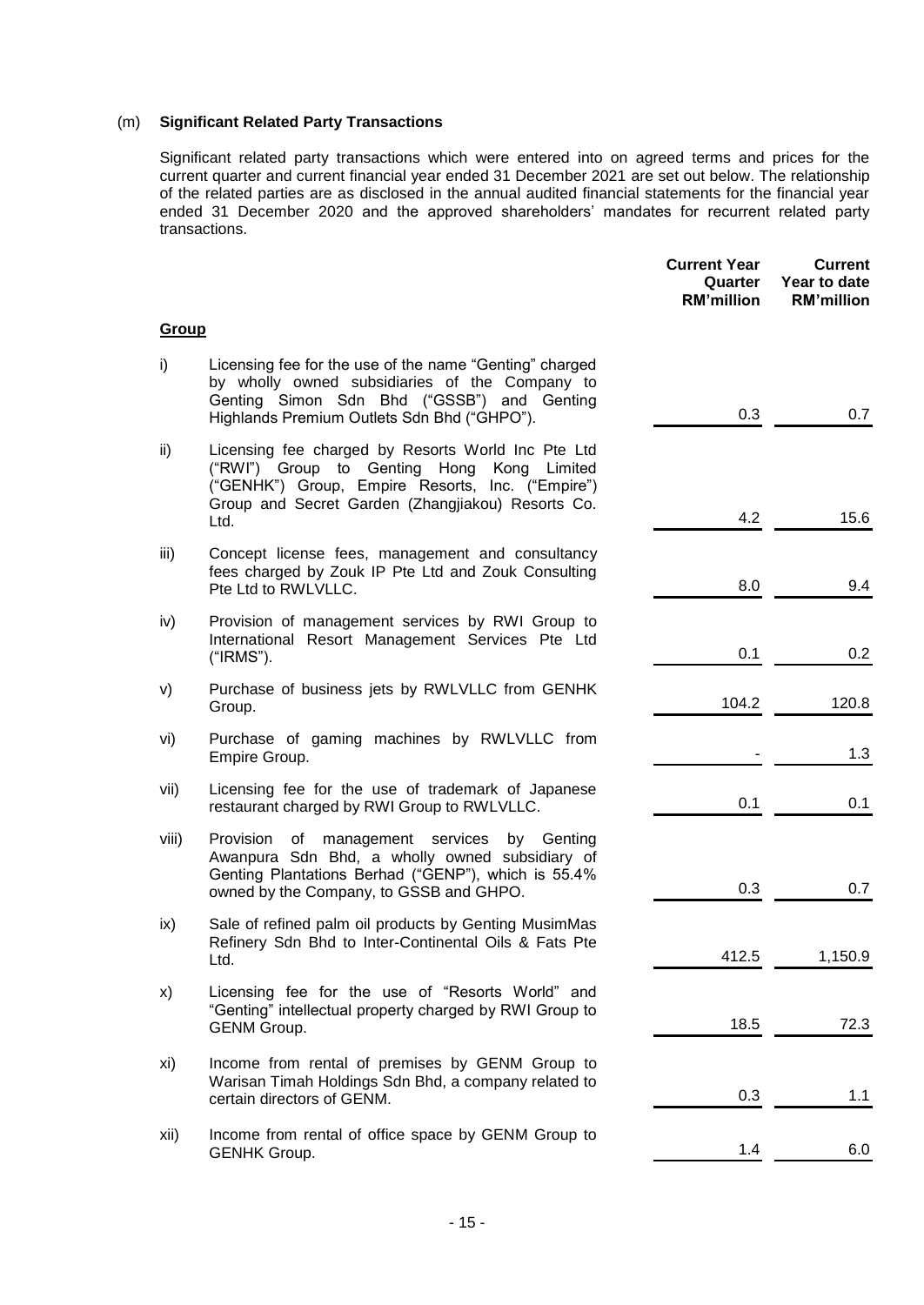# (m) **Significant Related Party Transactions (Cont'd)**

|              |                                                                                                                                                        | <b>Current Year</b><br>Quarter<br><b>RM'million</b> | <b>Current</b><br>Year to date<br><b>RM'million</b> |
|--------------|--------------------------------------------------------------------------------------------------------------------------------------------------------|-----------------------------------------------------|-----------------------------------------------------|
| <b>Group</b> |                                                                                                                                                        |                                                     |                                                     |
| xiii)        | Provision of maintenance and construction services by<br>with<br>entity<br>connected<br>shareholder<br>of BB<br>an<br>Entertainment Ltd to GENM Group. | 1.9                                                 | 12.6                                                |
| xiv)         | Licensing fee for the use of gaming software and<br>system charged by RWI Group to GENM Group.                                                         | 2.8                                                 | 5.8                                                 |
| xv)          | technical<br>Provision<br>οf<br>crewing,<br>support<br>and<br>administrative support services by GENHK Group to<br><b>GENM Group.</b>                  | 5.7                                                 | 17.2                                                |
| xvi)         | Provision of support and management services by<br><b>GENM Group to Empire.</b>                                                                        | 5.2                                                 | 12.7                                                |
| xvii)        | Subscription of Series L Preferred Stock of Empire by<br><b>GENM Group.</b>                                                                            | 622.7                                               | 774.2                                               |
| xviii)       | Acquisition of a piece of land by GENM Group from<br>Murrumbeena Sdn Bhd, a company related to certain<br>directors of GENM.                           |                                                     | 5.0                                                 |
| xix)         | Sale of goods and services by Genting Singapore<br>Limited ("GENS") Group, an indirect 52.7% subsidiary of<br>the Company, to GENHK Group.             | 0.6                                                 | 2.2                                                 |
| XX)          | Sale of goods and services by GENS Group to DCP<br>(Sentosa) Pte Ltd.                                                                                  | 2.2                                                 | 4.0                                                 |
| xxi)         | Purchase of goods and services by GENS Group from<br>DCP (Sentosa) Pte Ltd.                                                                            | 29.8                                                | 64.6                                                |
| xxii)        | Sale of goods and services by GENS Group to IRMS.                                                                                                      |                                                     | 0.4                                                 |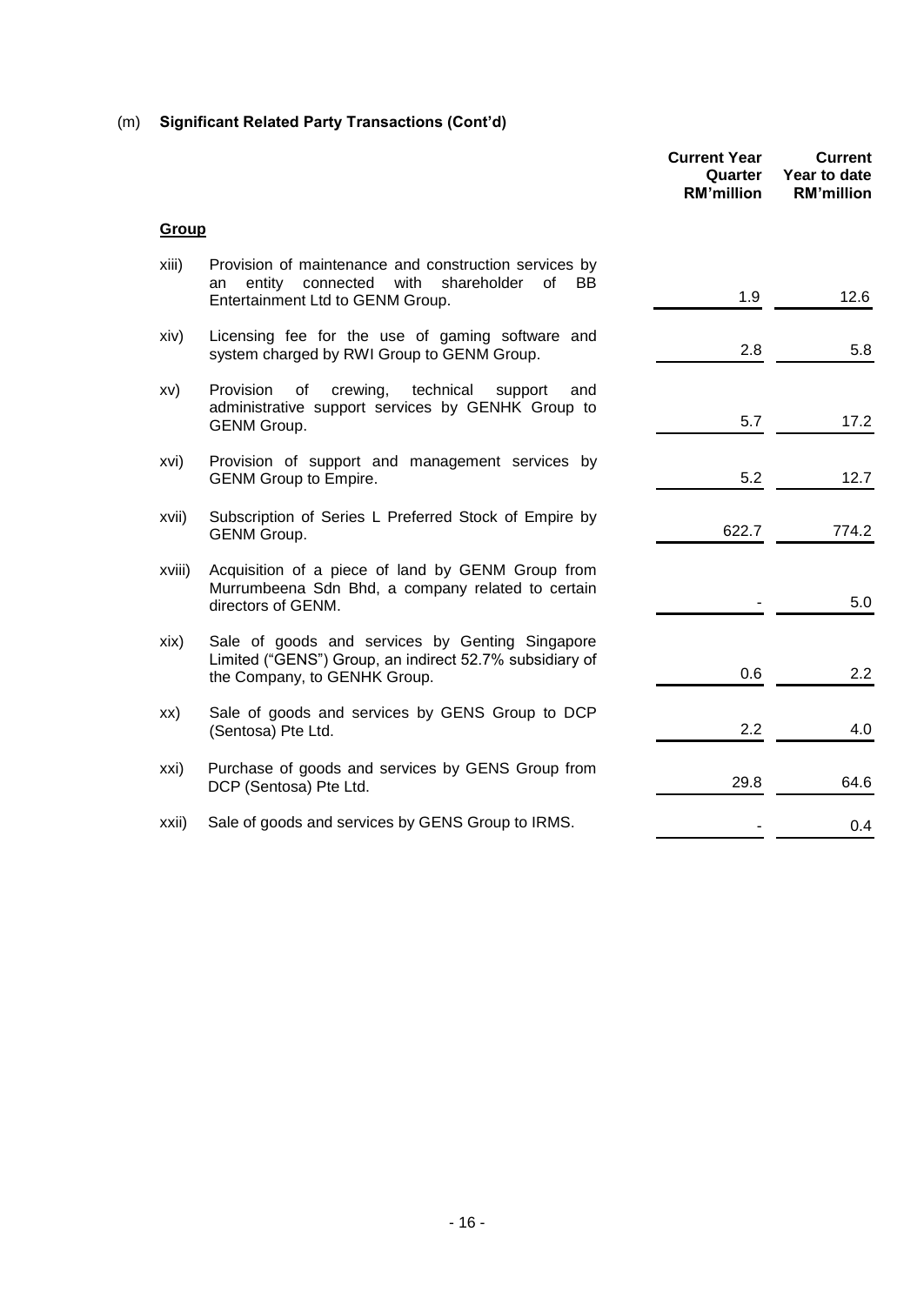#### (n) **Fair Value of Financial Instruments**

The Group uses the following hierarchy for determining the fair value of all financial instruments carried at fair value:

| Level 1: | Quoted prices (unadjusted) in active markets for identical assets or liabilities.                                                                                                                |
|----------|--------------------------------------------------------------------------------------------------------------------------------------------------------------------------------------------------|
| Level 2: | Inputs other than quoted prices included within Level 1 that are observable for the<br>asset or liability, either directly (that is, as prices) or indirectly (that is, derived from<br>prices). |
| Level 3: | Inputs for the asset or liability that are not based on observable market data (that is,<br>unobservable inputs).                                                                                |

As at 31 December 2021, the Group's financial instruments measured and recognised at fair value on a recurring basis are as follows:

| Level 1 | Level 2 | Level 3 | Total   |
|---------|---------|---------|---------|
|         |         |         |         |
|         |         |         |         |
| 884.4   |         | 266.9   | 1,151.3 |
| 59.4    |         | 501.8   | 561.2   |
|         | 7.5     |         | 7.5     |
| 943.8   | 7.5     | 768.7   | 1,720.0 |
|         |         |         |         |
|         | 22.3    |         | 22.3    |
|         |         |         |         |

The methods and valuation techniques used for the purpose of measuring fair value are unchanged compared with the last financial year ended 31 December 2020.

The following table presents the changes in financial instruments classified within Level 3:

|                                                               | <b>RM'million</b> |
|---------------------------------------------------------------|-------------------|
| As at 1 January 2021                                          | 1.191.1           |
| Transfer out of Level 3                                       | (968.0)           |
| Foreign exchange differences                                  | 46.9              |
| Additions                                                     | 401.0             |
| Fair value changes – recognised in other comprehensive income | 114.5             |
| Fair value changes - recognised in income statements          | 163.8             |
| <b>Disposals</b>                                              | (187.4)           |
| Dividends income and interest income                          | 6.8               |
| As at 31 December 2021                                        | 768.7             |

During the current financial year ended 31 December 2021, the Group transferred various equity investments from Level 3 into Level 1 following the listing of its shares in the stock exchange.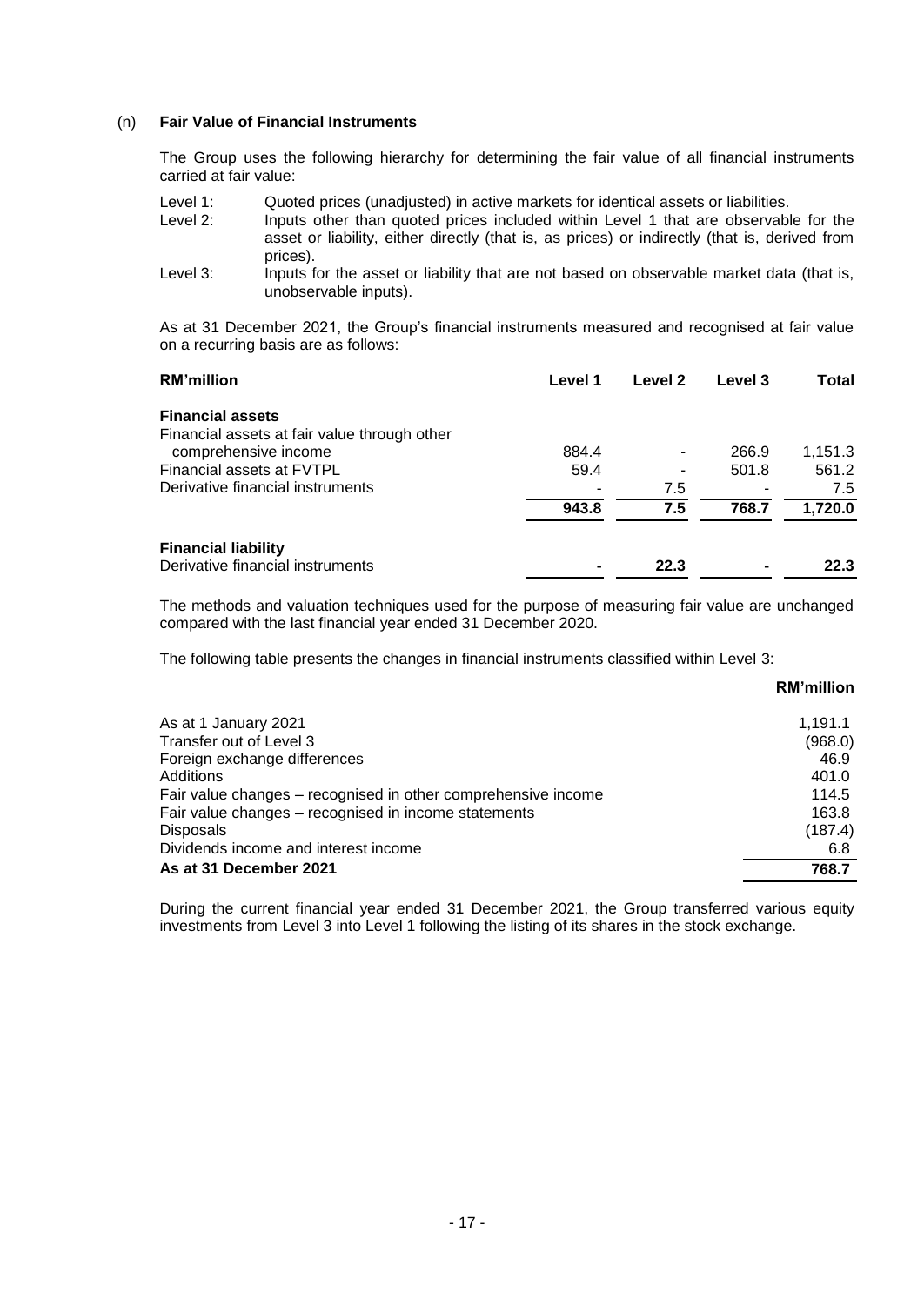#### **GENTING BERHAD ADDITIONAL INFORMATION REQUIRED BY BURSA SECURITIES – FINANCIAL YEAR ENDED 31 DECEMBER 2021**

### **(II) Compliance with Appendix 9B of Bursa Securities Listing Requirements**

#### 1. **Performance Analysis**

Financial review for the current quarter and financial year to date compared with the corresponding periods last year.

|                                                            | <b>Individual Period</b><br>(4 <sup>th</sup> quarter) |                                                   |                            |               | <b>Cumulative Period</b>        |                                                  |                                |                |
|------------------------------------------------------------|-------------------------------------------------------|---------------------------------------------------|----------------------------|---------------|---------------------------------|--------------------------------------------------|--------------------------------|----------------|
|                                                            | <b>Current</b><br>Year<br>Quarter                     | <b>Preceding Year</b><br>Corresponding<br>Quarter | <b>Changes</b>             |               | Current<br>Year<br>to date      | <b>Preceding Year</b><br>Corresponding<br>Period | Changes                        |                |
|                                                            | 31/12/2021<br><b>RM'million</b>                       | 31/12/2020<br><b>RM'million</b>                   | $+/-$<br><b>RM'million</b> | $+/-$<br>%    | 31/12/2021<br><b>RM'million</b> | 31/12/2020                                       | $+/-$<br>RM'million RM'million | $+/-$<br>%     |
| Revenue                                                    |                                                       |                                                   |                            |               |                                 |                                                  |                                |                |
| Leisure & Hospitality                                      |                                                       |                                                   |                            |               |                                 |                                                  |                                |                |
| Malaysia                                                   | 957.6                                                 | 643.0                                             | 314.6                      | $+49$         | 1,506.8                         | 3,126.6                                          | $-1,619.8$                     | $-52$          |
| Singapore                                                  | 803.3                                                 | 910.1                                             | $-106.8$                   | $-12$         | 3,285.4                         | 3,047.8                                          | 237.6                          | $+8$           |
| UK and Egypt                                               | 433.2                                                 | 116.1                                             | 317.1                      | >100          | 1,064.7                         | 651.9                                            | 412.8                          | $+63$          |
| US and Bahamas                                             | 1,066.7                                               | 245.3                                             | 821.4                      | >100          | 2,824.0                         | 603.6                                            | 2,220.4                        | >100           |
| Plantation                                                 | 3,260.8                                               | 1,914.5                                           | 1,346.3                    | $+70$         | 8,680.9                         | 7,429.9                                          | 1,251.0                        | $+17$          |
| Oil Palm Plantation<br>$\overline{a}$<br>Downstream        | 677.7                                                 | 441.8                                             | 235.9                      | $+53$         | 2,077.4                         | 1,469.9                                          | 607.5                          | $+41$          |
| Manufacturing                                              | 572.7                                                 | 408.2                                             | 164.5                      | $+40$         | 1,632.1                         | 1,486.2                                          | 145.9                          | $+10$          |
|                                                            | 1,250.4                                               | 850.0                                             | 400.4                      | $+47$         | 3,709.5                         | 2,956.1                                          | 753.4                          | $+25$          |
| Intra segment<br>$\overline{a}$                            | (212.3)                                               | (155.4)                                           | $-56.9$                    | $-37$         | (679.1)                         | (543.3)                                          | $-135.8$                       | $-25$          |
|                                                            | 1,038.1                                               | 694.6                                             | 343.5                      | $+49$         | 3,030.4                         | 2.412.8                                          | 617.6                          | $+26$          |
| Power                                                      | 249.0                                                 | 221.8                                             | 27.2                       | $+12$         | 1,052.6                         | 962.0                                            | 90.6                           | $+9$           |
| Property                                                   | 157.1                                                 | 62.8                                              | 94.3                       | >100          | 280.9                           | 163.8                                            | 117.1                          | +71            |
| Oil & Gas                                                  | 91.3                                                  | 73.4                                              | 17.9                       | $+24$         | 351.3                           | 300.1                                            | 51.2                           | $+17$          |
| Investments & Others                                       | 41.3                                                  | 81.0                                              | -39.7                      | -49           | 133.4                           | 295.5                                            | $-162.1$                       | $-55$          |
|                                                            | 4,837.6                                               | 3,048.1                                           | 1,789.5                    | $+59$         | 13,529.5                        | 11,564.1                                         | 1,965.4                        | $+17$          |
| Profit/(loss) before taxation<br>Leisure & Hospitality     |                                                       |                                                   |                            |               |                                 |                                                  |                                |                |
| Malaysia<br>$\blacksquare$                                 | 458.4                                                 | 187.6                                             | 270.8                      | >100          | 62.5                            | 848.0                                            | $-785.5$                       | $-93$          |
| Singapore                                                  | 231.1                                                 | 672.1                                             | $-441.0$                   | $-66$         | 1,448.8                         | 1,358.2                                          | 90.6                           | $+7$           |
| UK and Egypt                                               | 178.8                                                 | (44.6)                                            | 223.4                      | >100          | 234.5                           | (238.9)                                          | 473.4                          | >100           |
| US and Bahamas                                             | 213.0                                                 | 61.0                                              | 152.0                      | >100          | 630.5                           | (181.0)                                          | 811.5                          | >100           |
| Plantation                                                 | 1,081.3                                               | 876.1                                             | 205.2                      | $+23$         | 2,376.3                         | 1,786.3                                          | 590.0                          | $+33$          |
| Oil Palm Plantation                                        | 304.3                                                 | 185.2                                             | 119.1                      | +64           | 922.6                           | 523.8                                            | 398.8                          | $+76$          |
| Downstream                                                 |                                                       |                                                   |                            |               |                                 |                                                  |                                |                |
| Manufacturing                                              | 16.2<br>320.5                                         | 5.6<br>190.8                                      | 10.6<br>129.7              | >100<br>$+68$ | 59.7<br>982.3                   | 33.5<br>557.3                                    | 26.2<br>425.0                  | $+78$<br>$+76$ |
|                                                            |                                                       |                                                   |                            |               |                                 |                                                  |                                |                |
| Power                                                      | 90.2                                                  | 102.1                                             | $-11.9$                    | $-12$         | 390.4                           | 407.9                                            | $-17.5$                        | $-4$           |
| Property                                                   | 110.4                                                 | 1.1                                               | 109.3                      | >100          | 133.6                           | 40.6                                             | 93.0                           | >100           |
| Oil & Gas                                                  | 70.1                                                  | 51.2                                              | 18.9                       | $+37$         | 272.0                           | 228.1                                            | 43.9                           | $+19$          |
| Investments & Others                                       | (62.2)                                                | (45.6)                                            | $-16.6$                    | $-36$         | (136.9)                         | (119.2)                                          | $-17.7$                        | $-15$          |
| <b>Adjusted EBITDA</b>                                     | 1,610.3                                               | 1,175.7                                           | 434.6                      | $+37$         | 4,017.7                         | 2,901.0                                          | 1,116.7                        | $+38$          |
| Net fair value loss on<br>derivative financial             |                                                       |                                                   |                            |               |                                 |                                                  |                                |                |
| instruments                                                | (6.4)                                                 |                                                   | $-6.4$                     | <b>NM</b>     |                                 |                                                  |                                |                |
| Net fair value gain on<br>financial assets at FVTPL        | 117.9                                                 | 58.9                                              | 59.0                       | >100          | 133.5                           | 29.8                                             | 103.7                          | >100           |
| Net gain on derecognition and<br>change in shareholding of |                                                       |                                                   |                            |               |                                 |                                                  |                                |                |
| associates                                                 |                                                       | 20.4                                              | $-20.4$                    | $-100$        |                                 | 85.7                                             | $-85.7$                        | $-100$         |
| Gain on disposal of                                        |                                                       |                                                   |                            |               |                                 |                                                  |                                |                |
| subsidiaries                                               | 119.8                                                 |                                                   | 119.8                      | <b>NM</b>     | 184.1                           |                                                  | 184.1                          | <b>NM</b>      |
| Net impairment losses<br>Depreciation and amortisation     | (179.0)<br>(773.5)                                    | (81.9)                                            | $-97.1$<br>$-189.3$        | >100<br>$-32$ | (552.8)<br>(2,764.3)            | (856.7)<br>(2,426.1)                             | 303.9<br>$-338.2$              | $+35$<br>$-14$ |
| Interest income                                            | 46.0                                                  | (584.2)<br>49.1                                   | $-3.1$                     | -6            | 154.1                           | 372.5                                            | $-218.4$                       | $-59$          |
| Finance cost                                               | (393.3)                                               | (232.1)                                           | $-161.2$                   | $-69$         | (1, 255.4)                      | (1,052.8)                                        | $-202.6$                       | $-19$          |
| Share of results in joint                                  |                                                       |                                                   |                            |               |                                 |                                                  |                                |                |
| ventures and associates                                    | (174.5)                                               | (32.2)                                            | $-142.3$                   | $> -100$      | (335.7)                         | (89.3)                                           | $-246.4$                       | $> -100$       |
| Others                                                     | (65.8)                                                | (81.9)                                            | 16.1                       | $+20$         | (552.0)                         | (490.6)                                          | $-61.4$                        | $-13$          |
|                                                            | 301.5                                                 | 291.8                                             | 9.7                        | $+3$          | (970.8)                         | (1,526.5)                                        | 555.7                          | $+36$          |

NM = Not meaningful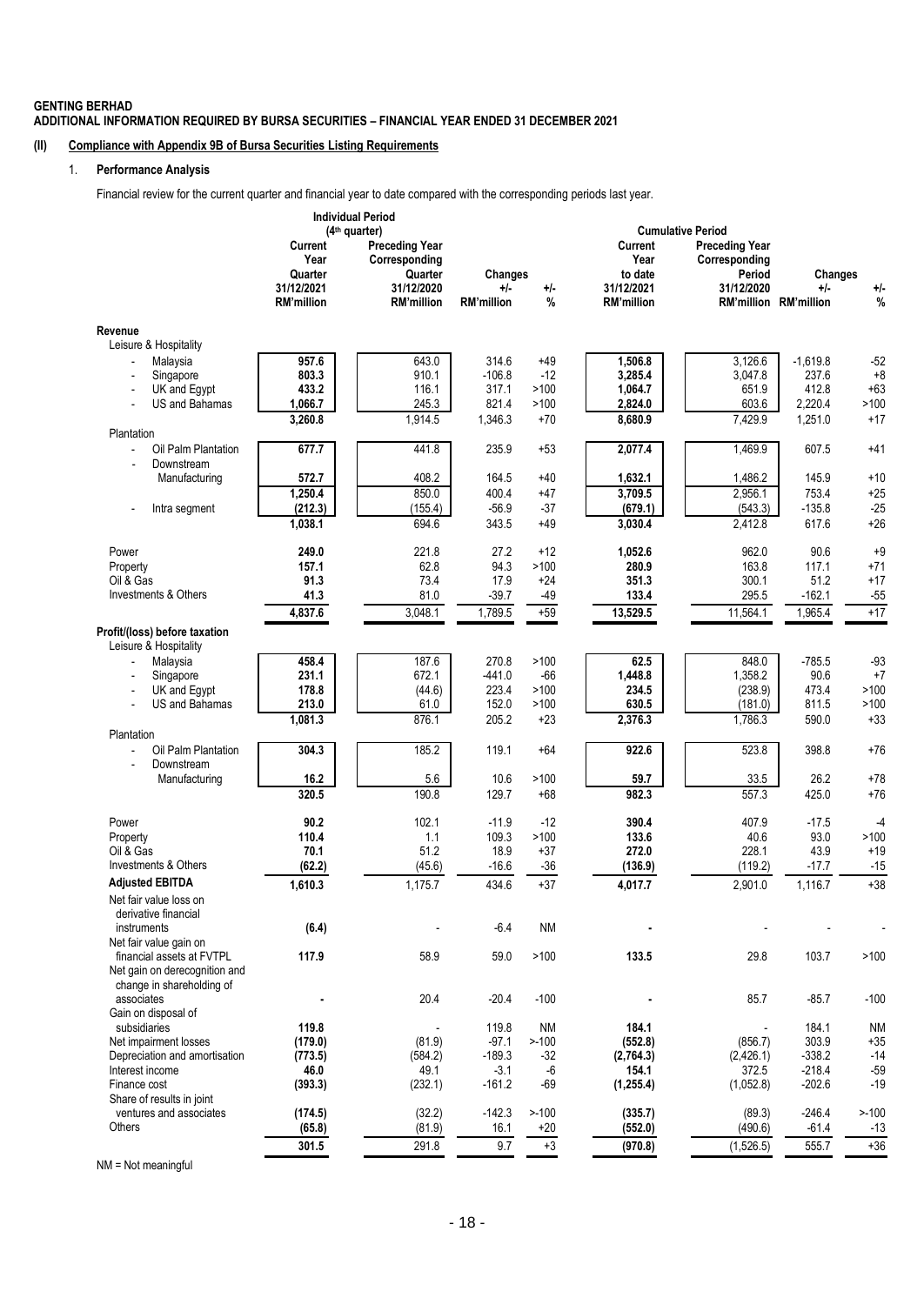#### **Quarter ended 31 December 2021 compared with quarter ended 31 December 2020**

Revenue of the Group for the current quarter recorded RM4,837.6 million, an increase of 59% compared with the previous year's corresponding quarter's revenue of RM3,048.1 million. The Group's adjusted earnings before interest, tax, depreciation and amortisation ("EBITDA") of RM1,610.3 million for the current quarter improved by 37% compared with RM1,175.7 million in the previous year's corresponding quarter, attributed mainly to the Leisure & Hospitality, Plantation and Property divisions.

Revenue and adjusted EBITDA of Resorts World Sentosa ("RWS") declined in the current quarter as the resort experienced a decrease in visitorship, mainly due to an increase in Coronavirus Disease 2019 ("COVID-19") community cases and the recent emergence of the Omicron variant. A series of enhanced safe management measures introduced to contain the spread of the virus had a profound negative impact on RWS's operating capacity and visitor arrivals.

At Resorts World Genting ("RWG"), revenue and adjusted EBITDA improved significantly mainly due to higher business volume from the gaming and non-gaming segments after resumption of operations on 30 September 2021 followed by the lifting of inter-state travel restrictions since 11 October 2021. RWG has been temporarily closed since 1 June 2021 in compliance with a government directive to curb the spread of the COVID-19 virus. Revenue for the previous year's corresponding quarter had been impacted by the imposition of travel restrictions in most states in the country from 14 October 2020. The increase in adjusted EBITDA in the current quarter was mainly due to the higher revenue, lower operating expenses and a reduction in payroll and related costs as a result of lower headcount.

The higher revenue from the leisure and hospitality businesses in United Kingdom ("UK") and Egypt in the current quarter was mainly due to higher volume of business for its land-based casinos in the UK and Crockfords Cairo. The land-based casinos in the UK have recorded an improved performance since re-opening in mid-May 2021. In the previous year's corresponding quarter, the land-based casinos had been intermittently closed throughout the period amid a resurgence of COVID-19 cases in the country. The adjusted EBITDA recorded in the current quarter as compared with the adjusted loss before interest, tax, depreciation and amortisation ("LBITDA") recorded in the previous year's corresponding quarter was primarily attributable to the recognition of RM109.4 million in relation to the recovery of value added taxes ("VAT") paid in prior years on income from gaming machines following the recent establishment of a legal precedent. In addition, higher revenue and lower debt written off, partially offset by higher payroll and related costs following the resumption of its operations since mid-May 2021 also contributed to the adjusted EBITDA during the current quarter.

The leisure and hospitality businesses in the United States of America ("US") and Bahamas recorded higher revenue in the current quarter compared with the previous year's corresponding quarter mainly due to the strong operating performance from Resorts World New York City ("RWNYC") since the full lifting of COVID-19 restrictions in June 2021. In the previous year's corresponding quarter, RWNYC had operated with limited operating hours from mid-November 2020 in compliance with a government directive since re-opening in early September 2020. Consequently, adjusted EBITDA of the leisure and hospitality businesses in the US and Bahamas improved mainly due to higher revenue, partially offset by higher payroll and related costs following the opening of new facilities at RWNYC. A capital award in relation to the expansion project at RWNYC of RM44.6 million has also been recognised in the current quarter as compared with RM5.0 million in the previous year's corresponding quarter.

Resorts World Las Vegas ("RWLV") was cash flow positive and continues to build its base of business and databases. RWLV completed construction in the current quarter with the opening of the Theater and other amenities. The Theater opened in December with two of RWLV's top residents: Carrie Underwood and Katy Perry. RWLV achieved 80% hotel occupancy in the current quarter and overall revenue and adjusted EBITDA were comparable with that achieved in the third quarter.

The Plantation Division's revenue and adjusted EBITDA increased in the current quarter as palm product prices strengthened against the previous year's corresponding quarter, mitigated by lower FFB production. Downstream Manufacturing revenue increased in the current quarter on the back of higher palm product prices which was partially mitigated by lower sales volume of biodiesel and refined palm products. Consequently, adjusted EBITDA improved due to higher revenue and better margins which more than compensated for the lower sales volume.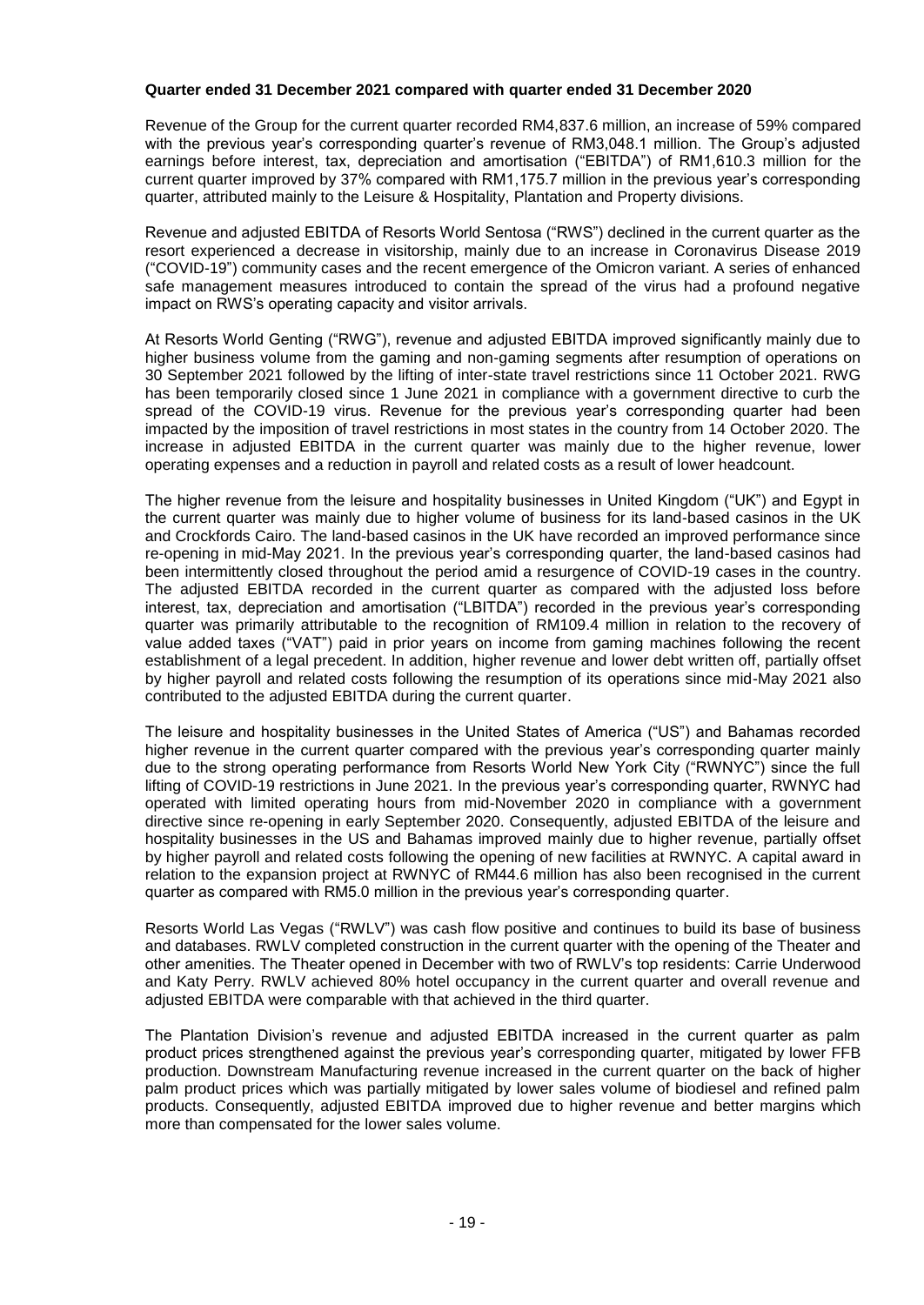Revenue from the Power Division increased due to higher net generation from the Indonesian Banten Plant. However, adjusted EBITDA was lower on higher fuel loss.

Revenue and adjusted EBITDA from the Property Division increased in the current quarter mainly due to the disposal of land by the GENM Group.

The Oil & Gas Division recorded higher revenue and adjusted EBITDA mainly due to higher average oil prices partially mitigated by lower production in the current quarter.

The Group reported a profit before taxation of RM301.5 million in the current quarter compared with a profit before taxation of RM291.8 million in the previous year's corresponding quarter, an increase of 3%. This was mainly due to the Group's higher adjusted EBITDA and net gain on disposal of subsidiaries by GENM Group. This was partially mitigated by higher depreciation and net finance costs arising mainly from RWLV's commencement of operations and higher share of losses in joint ventures and associates mainly due to a share of loss from the Meizhou Wan power plant in China as a result of higher coal costs despite better generation.

#### **Financial year ended 31 December 2021 compared with previous financial year ended 31 December 2020**

Group revenue of RM13,529.5 million and adjusted EBITDA of RM4,017.7 million registered an increase of 17% and 38% respectively over the previous financial year. The improved results are attributed mainly to the better performance of the Leisure & Hospitality, Plantation and Property divisions.

Revenue and adjusted EBITDA of RWS improved marginally in the current financial year compared with the previous financial year as RWS continued to grapple with the pressure and limitations on its operations arising from the COVID-19 pandemic.

Lower revenue was recorded from RWG mainly due to the decline in overall business volume from gaming and non-gaming segments following the re-imposition of various COVID-19 restrictions by the government during the current financial year. This resulted in a temporary closure of RWG for approximately five months compared with three months in the previous financial year. Consequently, RWG recorded a lower adjusted EBITDA for the current financial year primarily due to the lower revenue, mitigated by a reduction in operating expenses and payroll and related costs as a result of lower headcount.

Revenue from the leisure and hospitality businesses in UK and Egypt was higher mainly due to higher volume of business from its land-based casinos in the UK and Crockfords Cairo. These land-based casinos were temporary closed for approximately four and half months in the current financial year compared with approximately six months in the previous financial year. Consequently, an adjusted EBITDA was recorded compared with an adjusted LBITDA in the previous financial year mainly due to higher revenue and higher debt recovery, partially offset by higher payroll and related costs. In addition, there was recognition of VAT claim on income from gaming machines of RM109.4 million during the current financial year.

The leisure and hospitality businesses in the US and Bahamas recorded higher revenue primarily due to a strong rebound in demand at RWNYC as COVID-19 restrictions gradually eased during the current financial year. In the previous financial year, the operations at RWNYC had been temporarily closed since mid-March 2020 and resumed business with reduced capacity in early September 2020. Consequently, an adjusted EBITDA was recorded compared with an adjusted LBITDA in the previous financial year mainly due to the higher revenue partially offset by higher payroll and related costs following the resumption of its operations and the introduction of new facilities at RWNYC. In addition, the recognition of a capital award in relation to the expansion project at RWNYC of RM85.4 million as compared with RM19.9 million in the previous financial year has further improved the adjusted EBITDA for the US and Bahamas operations.

RWLV which opened its doors to the public on 24 June 2021 generated positive cash flows and continues to build its base of business and databases. Construction of RWLV was officially completed in December and its various operations are still in the ramping up period towards stabilisation.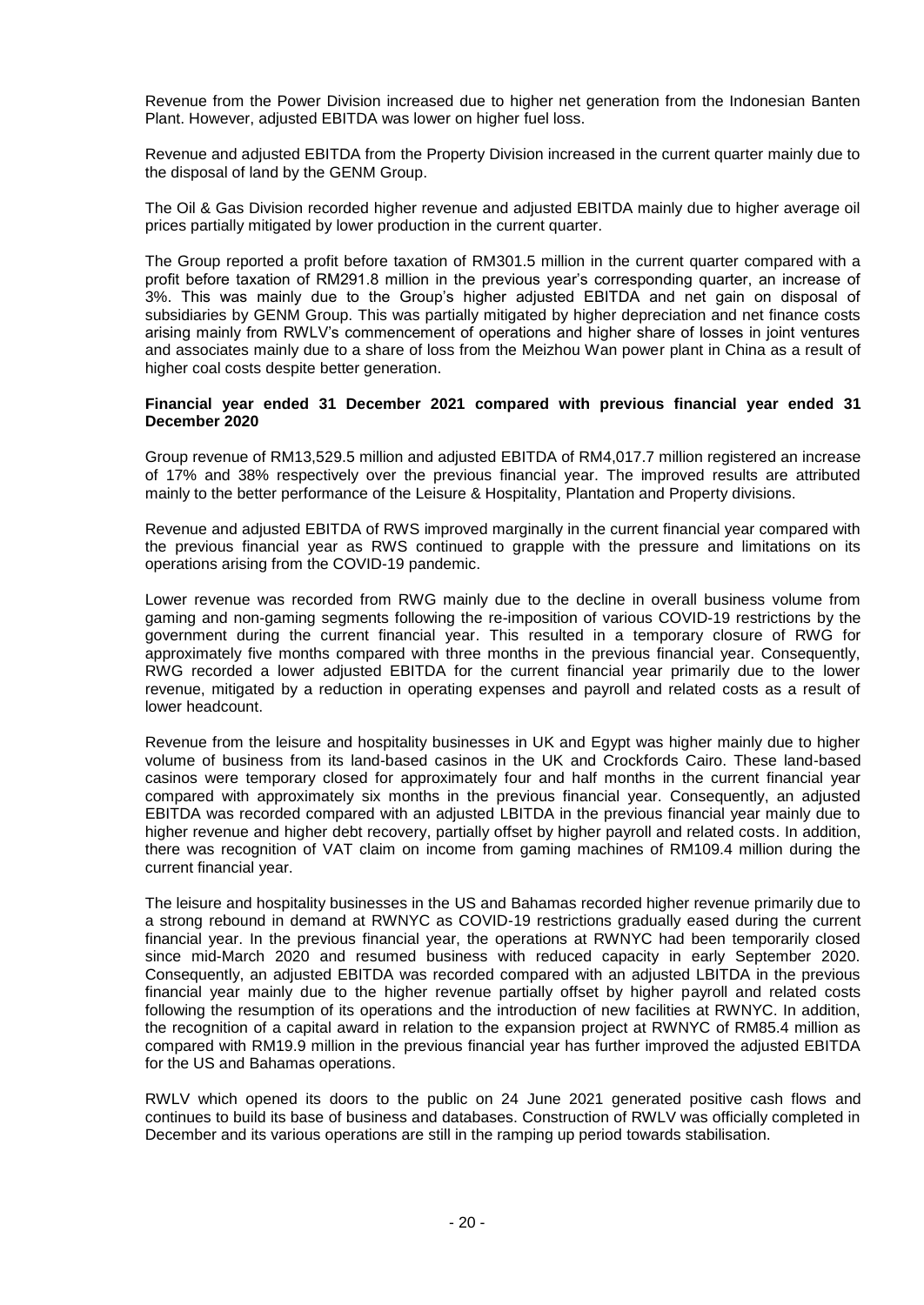Higher revenue and adjusted EBITDA from the Plantation Division in the current financial year was mainly due to higher palm product prices which more than compensated for the lower FFB production attributable to replanting activities in Malaysia and mitigated by better harvest in Indonesia due to increased harvesting area. Revenue and adjusted EBITDA from Downstream Manufacturing segment was higher due to higher palm product prices and better margins which more than compensated the lower sales volume.

Revenue from the Power Division which comprised mainly revenue from sale of electricity by the Indonesian Banten Plant improved in the current financial year on higher net generation. However, adjusted EBITDA was lower due to higher operating and maintenance expenses following the minor scheduled outage which took place in early 2021.

The higher revenue and adjusted EBITDA from the Property Division was mainly due to the disposal of land by the GENM Group.

The Oil & Gas Division recorded higher revenue and adjusted EBITDA mainly due to higher average oil prices which was partially mitigated by higher platform maintenance and workover expenses.

The Group reported a loss before taxation of RM970.8 million in the current financial year compared with a loss before taxation of RM1,526.5 million in the previous financial year. The lower loss was mainly due to higher adjusted EBITDA and lower net impairment losses. However, this was partially offset by higher pre-opening expenses, higher depreciation and higher net finance costs, incurred mainly by RWLV upon commencement of its operations in the current financial year. The higher share of losses in joint ventures and associates was mainly due to the Meizhou Wan power plant as a result of the significant increasing trend in coal prices due to shortage of supply. This was partly mitigated by the lower share of loss in Empire of RM183.8 million compared with RM285.1 million in the previous financial year due to continued improvement in its operating performance following the full relaxation of COVID-19 restrictions since June 2021.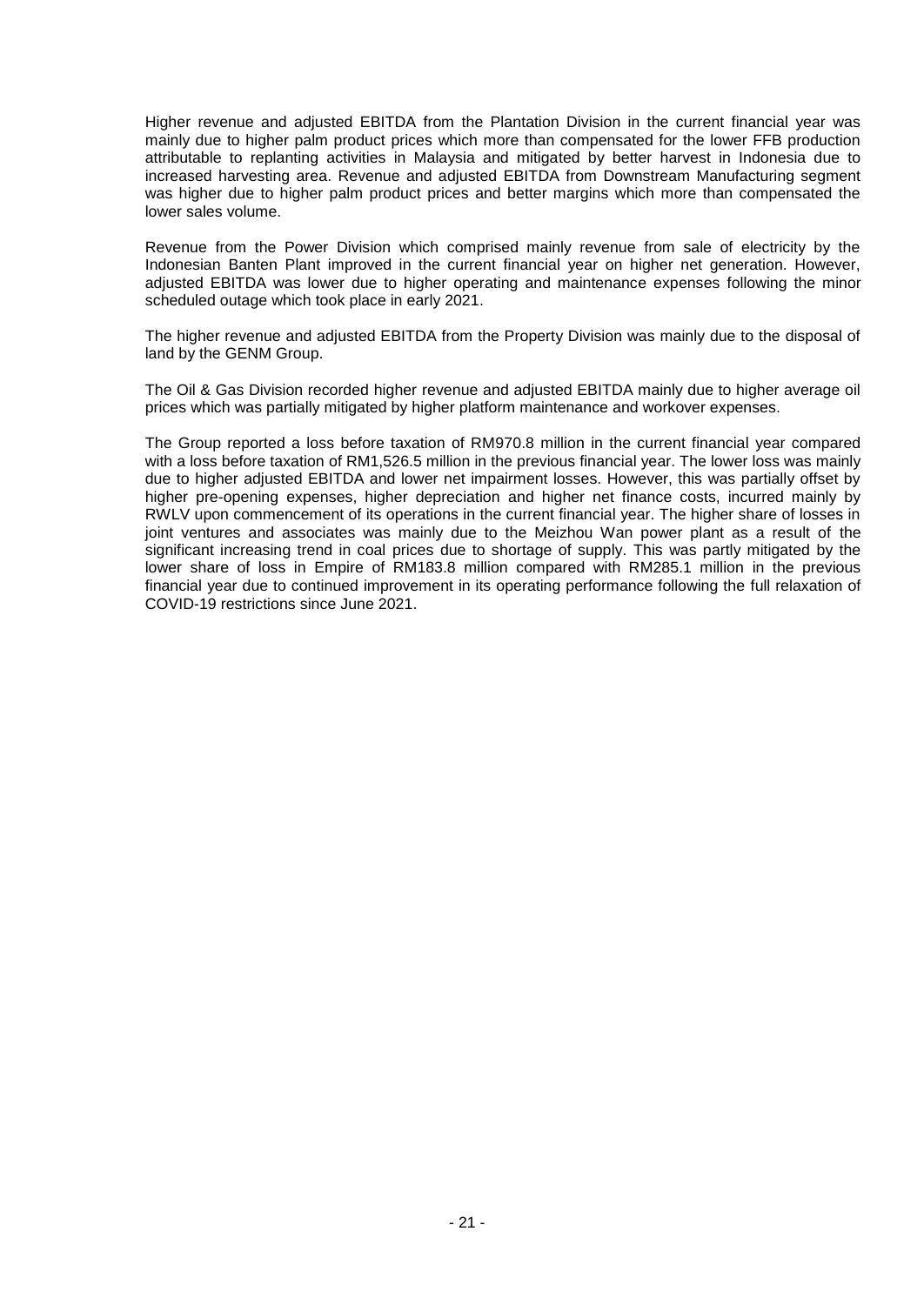# 2. **Material Changes in Profit/(loss) Before Taxation for the Current Quarter as Compared with the Immediate Preceding Quarter**

Financial review for the current quarter compared with the immediate preceding quarter.

|                                                                   | Current<br>Immediate<br>Year<br>Preceding<br>Quarter<br>Quarter |                                 | <b>Changes</b>           |                |
|-------------------------------------------------------------------|-----------------------------------------------------------------|---------------------------------|--------------------------|----------------|
|                                                                   | 31/12/2021<br><b>RM'million</b>                                 | 30/09/2021<br><b>RM'million</b> | +/-<br><b>RM'million</b> | $+/-$<br>$\%$  |
| Revenue                                                           |                                                                 |                                 |                          |                |
| Leisure & Hospitality                                             |                                                                 |                                 |                          |                |
| Malaysia                                                          | 957.6                                                           | 16.0                            | 941.6                    | >100           |
| Singapore                                                         | 803.3                                                           | 779.1                           | 24.2                     | $+3$           |
| UK and Egypt                                                      | 433.2                                                           | 406.0                           | 27.2                     | $+7$           |
| <b>US and Bahamas</b>                                             | 1,066.7                                                         | 1,087.0                         | $-20.3$                  | $-2$           |
|                                                                   | 3,260.8                                                         | 2,288.1                         | 972.7                    | $+43$          |
| Plantation                                                        |                                                                 |                                 |                          |                |
| Oil Palm Plantation                                               | 677.7                                                           | 525.6                           | 152.1                    | $+29$          |
| Downstream Manufacturing                                          | 572.7                                                           | 383.9                           | 188.8                    | $+49$          |
|                                                                   | 1,250.4                                                         | 909.5                           | 340.9                    | $+37$          |
| Intra segment                                                     | (212.3)                                                         | (193.0)                         | $-19.3$                  | $-10$          |
|                                                                   | 1,038.1                                                         | 716.5                           | 321.6                    | $+45$          |
| Power                                                             | 249.0                                                           | 336.7                           | $-87.7$                  | $-26$          |
| Property                                                          | 157.1                                                           | 35.3                            | 121.8                    | >100           |
| Oil & Gas                                                         | 91.3                                                            | 92.9                            | $-1.6$                   | $-2$           |
| Investments & Others                                              | 41.3                                                            | 32.6                            | 8.7                      | $+27$          |
|                                                                   | 4,837.6                                                         | 3,502.1                         | 1,335.5                  | $+38$          |
| Profit/(loss) before taxation<br>Leisure & Hospitality            |                                                                 |                                 |                          |                |
| Malaysia                                                          | 458.4                                                           | (204.6)                         | 663.0                    | >100           |
| Singapore                                                         | 231.1                                                           | 335.1                           | $-104.0$                 | $-31$          |
| UK and Egypt                                                      | 178.8                                                           | 98.5                            | 80.3                     | $+82$          |
| US and Bahamas                                                    | 213.0                                                           | 229.4                           | $-16.4$                  | $-7$           |
|                                                                   | 1,081.3                                                         | 458.4                           | 622.9                    | >100           |
| Plantation                                                        |                                                                 |                                 |                          |                |
| Oil Palm Plantation                                               | 304.3                                                           | 233.3                           | 71.0                     | $+30$          |
| Downstream Manufacturing                                          | 16.2                                                            | 25.5                            | $-9.3$                   | $-36$          |
|                                                                   | 320.5                                                           | 258.8                           | 61.7                     | $+24$          |
| Power                                                             | 90.2                                                            | 137.6                           | $-47.4$                  | $-34$          |
| Property                                                          | 110.4                                                           | 15.8                            | 94.6                     | >100           |
| Oil & Gas                                                         | 70.1                                                            | 74.5                            | $-4.4$                   | $-6$           |
| Investments & Others                                              | (62.2)                                                          | (36.9)                          | $-25.3$                  | $-69$          |
| <b>Adjusted EBITDA</b>                                            | 1,610.3                                                         | 908.2                           | 702.1                    | $+77$          |
| Net fair value (loss)/gain on derivative financial instruments    | (6.4)                                                           | 6.4                             | $-12.8$                  | $> -100$       |
| Net fair value gain/(loss) on financial assets at FVTPL           | 117.9                                                           | (2.2)                           | 120.1                    | >100           |
| Gain on disposal of subsidiaries                                  | 119.8                                                           |                                 | 119.8                    | <b>NM</b>      |
| Net impairment losses                                             | (179.0)                                                         | (29.9)                          | $-149.1$                 | $> -100$       |
| Depreciation and amortisation                                     | (773.5)                                                         | (774.7)                         | 1.2                      |                |
| Interest income                                                   | 46.0<br>(393.3)                                                 | 40.3<br>(379.6)                 | 5.7<br>$-13.7$           | $+14$          |
| Finance cost<br>Share of results in joint ventures and associates | (174.5)                                                         | (83.1)                          | $-91.4$                  | -4<br>$> -100$ |
| Others                                                            | (65.8)                                                          | 36.3                            | $-102.1$                 | $> -100$       |
|                                                                   | 301.5                                                           | (278.3)                         | 579.8                    | >100           |
|                                                                   |                                                                 |                                 |                          |                |

NM = Not meaningful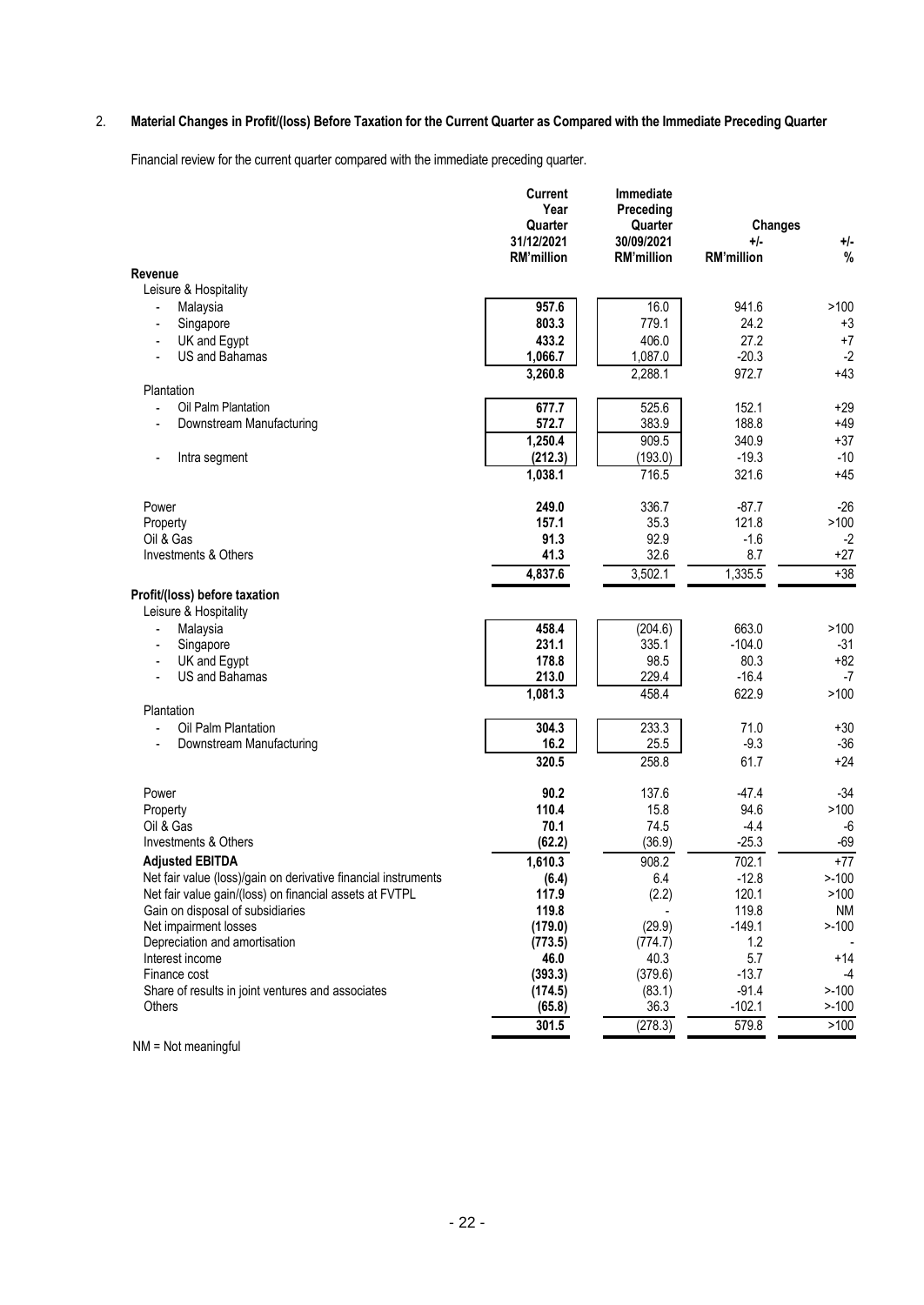#### **Material changes in profit/(loss) before taxation for the current quarter compared with the immediate preceding quarter**

A profit before taxation of RM301.5 million was recorded in the current quarter compared with a loss before taxation of RM278.3 million in the preceding quarter. The improvement was primarily due to a higher adjusted EBITDA, mainly from RWG which had resumed operations on 30 September 2021. Prior to the resumption of operations, RWG had been temporarily closed since 1 June 2021 in compliance with a government directive.

Adjusted EBITDA of RWS declined in the current quarter as RWS continued to grapple with the pressure and limitations on its operations arising from the COVID-19 pandemic.

The leisure and hospitality businesses in UK and Egypt recorded higher adjusted EBITDA in the current quarter mainly due to the recognition of VAT claim on income from gaming machines, partially offset by higher operating expenses incurred during the current quarter.

RWLV completed construction in the current quarter with the opening of the Theater and other amenities. Its hotel occupancy grew from 55% in the third quarter to 80% in the current quarter. Overall revenue and EBITDA were comparable with the previous quarter due to the higher hotel occupancy rate which was mitigated by a weaker table hold percentage in the current quarter.

Plantation Division's adjusted EBITDA improved during the current quarter mainly due to higher palm product prices although this was partly moderated by lower FFB production.

Power Division's adjusted EBITDA declined during the current quarter mainly due to lower net generation and higher fuel loss by the Indonesian Banten Plant.

The significant increase in the adjusted EBITDA of the Property Division was mainly due to the disposal of land in the current quarter by the GENM Group.

*\* The comments on performance in Notes 1 and 2 above are based on the results of the respective subsidiaries and associates of the Company. Some of the subsidiaries are separately listed on the Malaysian and Singapore stock exchanges. Please refer to the respective listed subsidiaries' announcements of their interim results for a detailed review of their respective performance.*

| Listed subsidiaries               | Announcement date |
|-----------------------------------|-------------------|
| <b>Genting Singapore Limited</b>  | 17 February 2022  |
| <b>Genting Plantations Berhad</b> | 23 February 2022  |
| Genting Malaysia Berhad           | 24 February 2022  |

#### 3. **Prospects**

Impact arising from COVID-19 on the Group's respective business operations have been set out in detail in the comments on performance for the quarter as well as the current financial year ended 31 December 2021 in Notes 1 and 2 above. Liquidity and working capital requirements continue to be closely monitored.

The performance of the Group for the 2022 financial year may be impacted as follows:

Global economic growth is expected to moderate amid a resurgence of COVID-19 variants, prolonged supply chain disruptions, as well as tightening fiscal and monetary policies in selected major economies. In Malaysia, the economy is expected to sustain its recovery trajectory, anchored by a rebound in domestic demand and continued expansion in exports.

While the outlook for international tourism is gradually improving, uncertainties surrounding COVID-19 developments will continue to pose headwinds to global travel. Nevertheless, higher vaccination rates worldwide and the introduction of vaccine passports in certain countries will support the recovery of the tourism, leisure and hospitality industries, including the regional gaming sector.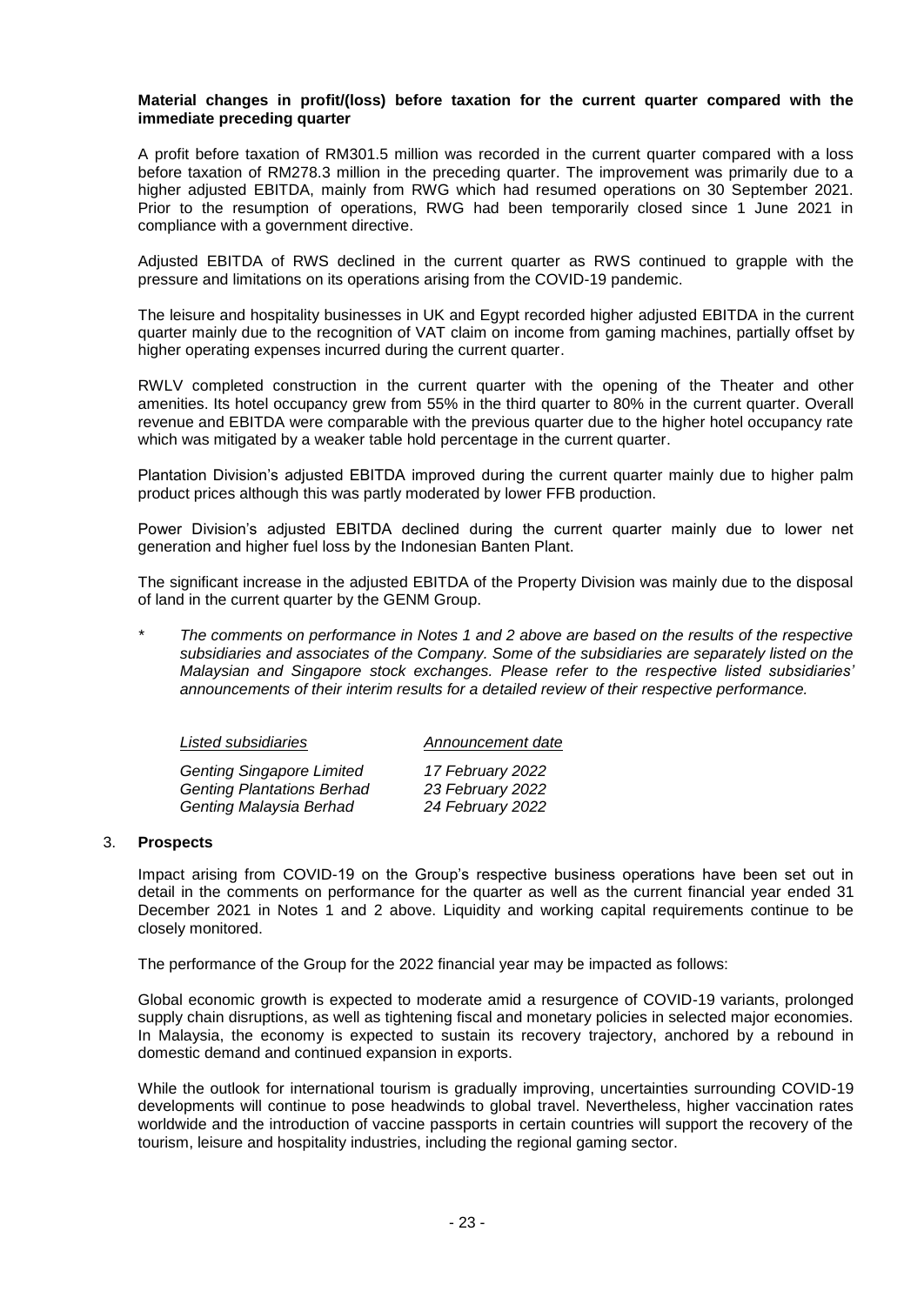Against this backdrop, GENM Group remains cautiously optimistic on the near-term prospects of the leisure and hospitality industry but is wary of the increased spread of COVID-19 variants.

In Malaysia, the latest announcement by government authorities on the potential reopening of national borders will further support GENM Group's recovery given RWG's prime position as a leading integrated resort destination in the region. Meanwhile, the soft opening of the highly anticipated first class worldclass Genting SkyWorlds took place on 8 February 2022 and GENM Group is focused on the progressive roll out of the remaining attractions in the theme park. The addition of Genting SkyWorlds complements RWG's extensive entertainment offerings and will be a key growth initiative for GENM Group in Malaysia.

In the UK and Egypt, GENM Group remains focused on sustaining its recovery momentum by capitalising on the improving trading environment following the relaxation of COVID-19 restrictions. GENM Group will continue to ramp up its operations in line with demand, whilst proactively managing its cost structure to better adapt to the fluid operating environment.

In the US, GENM Group remains committed to expanding its presence and strengthening its market leading position in the New York State. To this end, GENM Group will continue to pursue strategic initiatives between RWNYC and Empire to improve business volume and overall returns of its US operations. The development of Resorts World Hudson Valley, a new video gaming machine facility located in Orange County, New York is progressing well and remains on track to open in the summer of 2022. In addition, preparations are underway for Empire to commence its mobile sports betting operations in New York. At the same time, GENM Group will also place emphasis on scaling up operations at RWNYC following the completion of the USD400 million expansion project to transform the property into a world-class integrated resort destination. In the Bahamas, GENM Group will continue to leverage cross-marketing initiatives with strategic partners to drive visitation and spend at Resorts World Bimini ("RW Bimini") through increased port calls at the new RW Bimini Cruise Port.

Whilst the COVID-19 pandemic has severely impacted the business of GENS, there are signs that allow it a sense of optimism for the travel and tourism industry. GENS is hopeful that with further relaxation of Singapore's COVID-19 related regulations and gradual resumption of mutual vaccinated travel lanes (VTLs), more travellers will return to Singapore in 2022. However, such tourism flow is expected to be mostly small groups of FIT (Free Independent Traveller) leisure and business travellers.

As GENS anticipates a gradual return of visitors from its traditional markets over the next two years, GENS remains resilient and continue to harness opportunities to refresh and build new visitor offerings to emerge stronger from the pandemic for the return of visitors to pre-COVID levels. With this in mind, GENS is moving forward with its reinvestment and expansion plans at RWS. The preparation works for Universal Studios Singapore's new themed zone, Minion Land and the Singapore Oceanarium ("SGO") have been progressing steadily. The tender for the construction of Minion Land has been awarded. A total amount of about SGD400 million will be invested in 2022 for RWS 2.0 and related refurbishment works.

GENS is pleased that RWS and National University of Singapore ("NUS") launched the RWS-NUS Living Laboratory on 5 January 2022. With RWS committing SGD10 million in funding support, the Living Laboratory places RWS and NUS at the forefront to deliver on Singapore's long-term goals to achieve sustainable tourism. It also marks the single largest academic-industry partnership focused on biodiversity and energy conservation with direct contribution to the tourism economy and environmental education and sustainability efforts in Singapore's ESG (Environmental, Social & Corporate Governance) development. GENS will continue to partner respected and expert stakeholders in its journey to develop its aquarium into an institution well known for its research and education in marine conservation, sciences and biodiversity.

In all of GENS's developments for RWS 2.0 and major refurbishment works as mentioned above, GENS is acutely aware of the need to embody into its design a more sustainable environment. GENS is engaging various stakeholders and consultants to incorporate the latest technology and research to achieve this goal.

GENS is pleased that the Casino Regulatory Authority has renewed RWS's casino licence for another three years with effect from 6 February 2022. As Singapore's first integrated resort and a key tourism player, GENS committed to upholding the best-in-class social safeguards and promoting responsible gambling at its casino, while continuing to reinvest and expand the Integrated Resort's offerings to ensure that RWS remains a world-class destination to support the sustainable recovery of Singapore's tourism.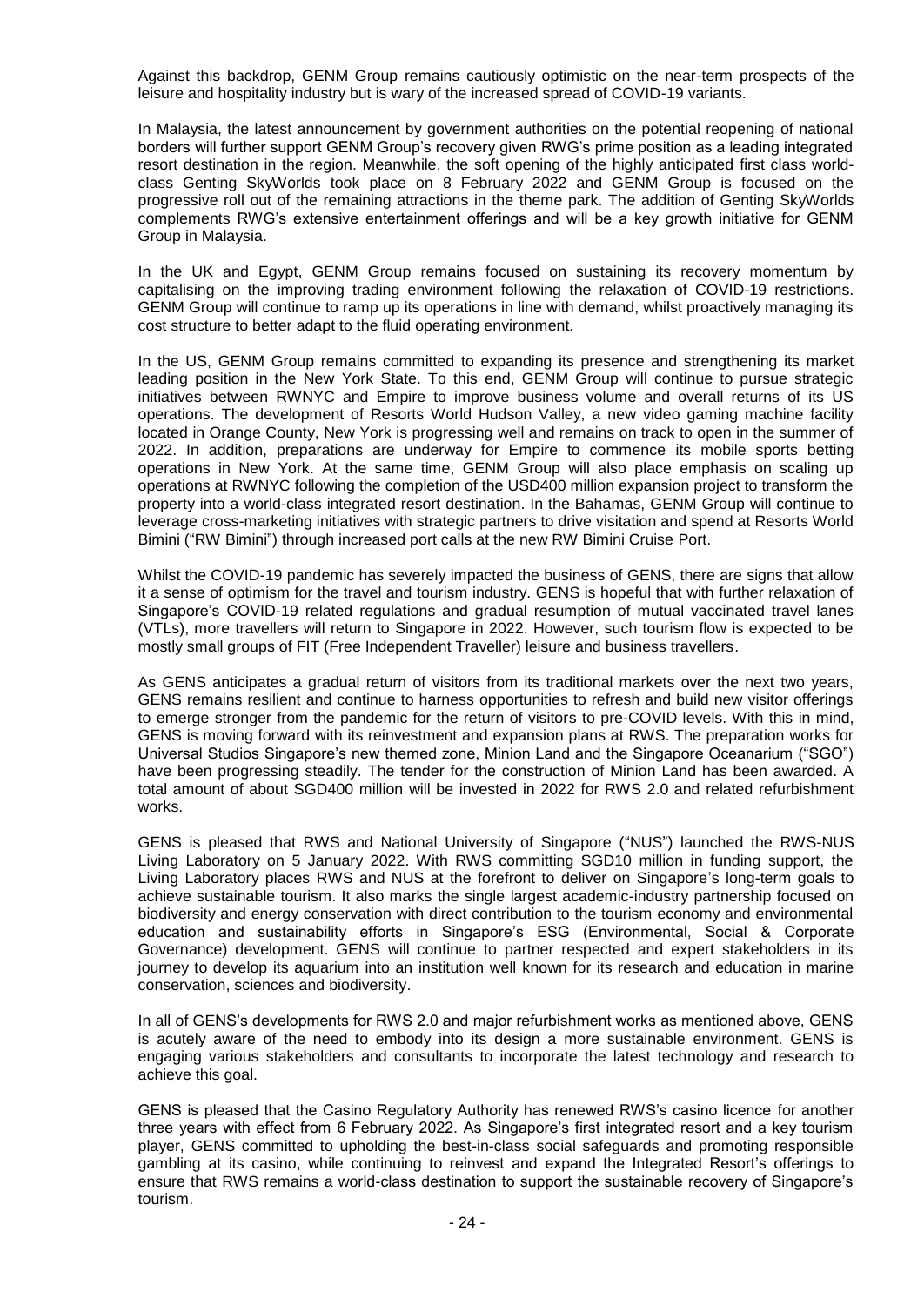As of 10 February 2022, State of Nevada lifted statewide mask mandate, which we are hopeful will result in a strong return of convention business and international travel in 2022. Nevada gaming revenues surpassed USD1 billion in October for the eighth straight month.

RWLV combines traditional and modern architecture, weaving a new luxury hotel experience into the fabric of Las Vegas with Asian-inspired touches, progressive technology and world-class guests service. This includes 117,000 square-feet casino, 59-story tower housing three Hilton hotel brands with over 3,506 rooms, 70,000 square-feet retail space, over 40 food & beverage outlets, 5,000 seat theater, and a 100,000 square-feet exterior LED screen on the West hotel tower. Upon opening, RWLV experienced a large number of guests enjoying the property's various offerings. RWLV will keep the momentum going by leveraging the Hilton branding partnership with over 123 million Hilton Honors Members and capitalising on the return of the convention business with its proximity to the Las Vegas Convention Center ("LVCC") expansion and Elon Musk's underground people mover tunnel connecting the LVCC to RWLV. The 5,000-capacity state-of-the-art theater opened in current quarter will continue to showcase A-list residencies and drive additional foot traffic in 2022. Total development and land costs incurred as of 31 December 2021 were approximately USD4.0 billion.

GENP Group's prospects for 2022 will track the performance of its mainstay Plantation segment, which is in turn dependent principally on the movements in palm product prices and the GENP Group's FFB production.

In the short run, palm product prices are expected to be supported by supply tightness of palm oil and other substitute oils and fats, as well as Indonesia's recent export ruling. Nevertheless, the export ruling may have adverse impact on the Indonesian local palm product prices.

On the FFB production front, GENP Group anticipates a better harvest for 2022, driven by additional harvesting areas and the progression of existing mature areas into higher yielding brackets in Indonesia. Nevertheless, the upside may still be constrained by the adverse weather conditions which marred estate operations, coupled with the on-going replanting activities in Malaysia.

For the Property segment, GENP Group will continue to offer products which cater to a broader market segment. Meanwhile, patronage and sales of the Premium Outlets® has shown recovery since the lifting of interstate travel restrictions, although they will continue to be adversely affected until the COVID-19 situation has eased.

For the Downstream Manufacturing segment, with the Indonesia's new export ruling and increased allocation for its local biodiesel mandate, the demand for refined palm products from Malaysia is likely to be supported for the immediate term. Meanwhile, the outlook for palm based biodiesel will remain challenging due to the unfavourable palm oil-gas oil ("POGO") spread.

The performance of Banten plant in Indonesia has resumed to normalcy with 100% availability subsequent to the minor outage which was carried out from end December 2020 to early February 2021. The plant load factor remains high since March until October 2021. The plant was operating at lower plant load factor during the last quarter of the year to conserve coal due to some delays in coal supplies arising from local shortage. The coal supplies are anticipated to stabilize with the assistance and directive issued by the power offtaker. The performance of the Jangi wind farm in Gujarat, India has shown improvement with the higher wind season from June to September, compared with the previous financial year, following the better wind speed. Generation from both power plants is expected to be stable and continue to contribute positive earnings to the Group's performance.

With the steady production year on year, coupled with increasing trend in global crude oil prices currently, 2021 was an excellent year for Chengdaoxi block compared with 2020 when global crude oil was still in the gloom as a result of the COVID-19 pandemic. With the improvement in global crude oil prices, Chengdaoxi block will continue to make positive contributions to the Group. Following the approval from the Ministry of Energy and Mineral Resources of Indonesia on the Plan of Development for the Kasuri block, the progress of the front end engineering design has commenced since 2019 and is progressing towards its final completion stage. The completion date was further postponed pending the finalisation of negotiation with a potential offtaker in West Papua for the supply of natural gas which will be utilising the 1.7 trillion cubic feet of discovered gas-in-place.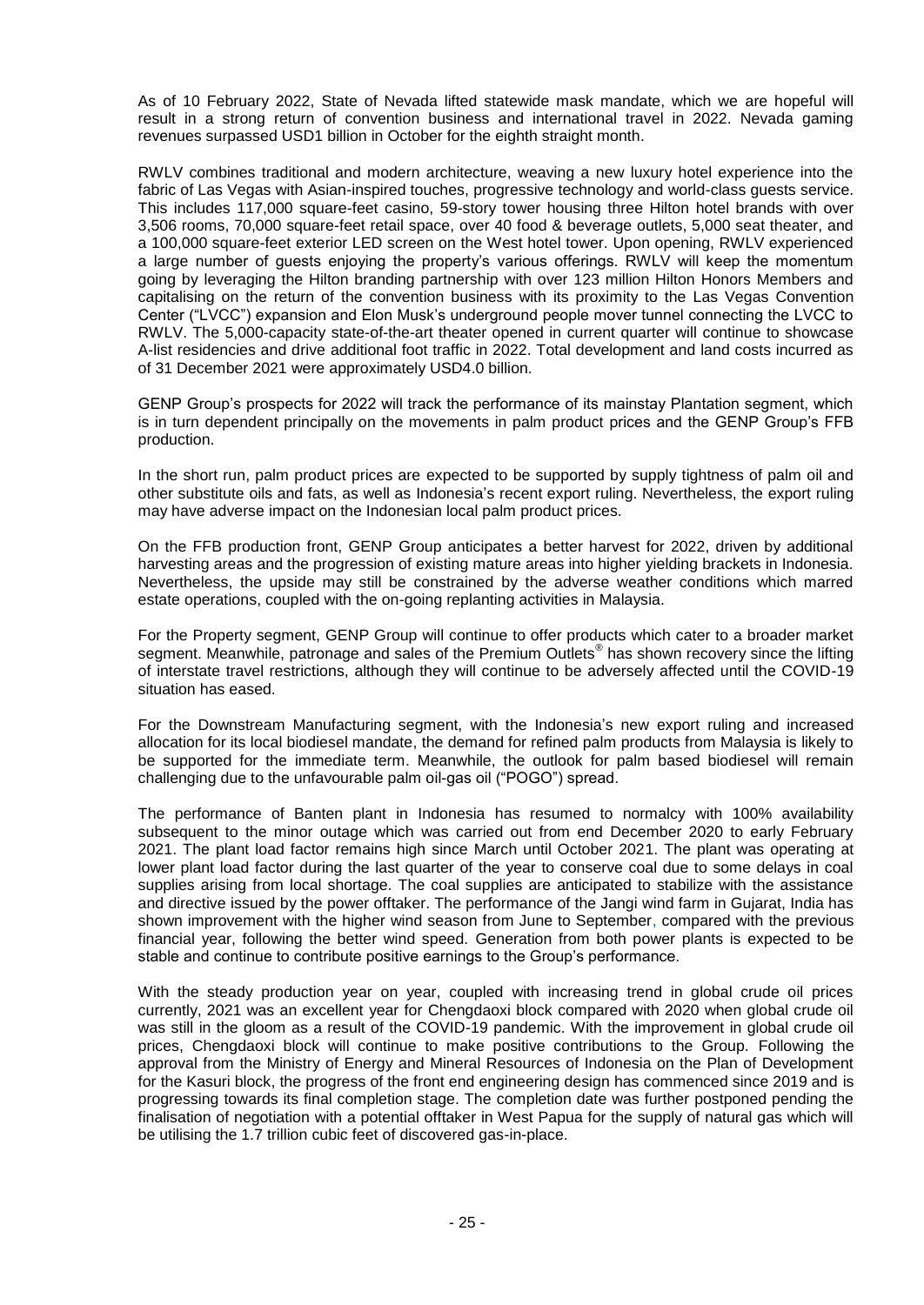#### 4. **Variance of Actual Profit from Forecast Profit**

The Group did not issue any profit forecast or profit guarantee for the year.

#### 5. **Taxation**

The breakdown of tax charges for the current quarter and current financial year ended 31 December 2021 is set out below:

|                                                  | <b>Current</b><br><b>Year Quarter</b><br>31/12/2021<br><b>RM'million</b> | <b>Preceding Year</b><br>Corresponding<br>Quarter<br>31/12/2020<br><b>RM'million</b> | <b>Current</b><br>Year to date<br>31/12/2021<br><b>RM'million</b> | <b>Preceding Year</b><br>Corresponding<br><b>Period</b><br>31/12/2020<br><b>RM'million</b> |
|--------------------------------------------------|--------------------------------------------------------------------------|--------------------------------------------------------------------------------------|-------------------------------------------------------------------|--------------------------------------------------------------------------------------------|
| Current taxation                                 |                                                                          |                                                                                      |                                                                   |                                                                                            |
| Malaysian income tax charge                      | 80.0                                                                     | 29.9                                                                                 | 159.2                                                             | 143.1                                                                                      |
| Foreign income tax charge                        | 93.0                                                                     | 117.9                                                                                | 375.8                                                             | 291.2                                                                                      |
|                                                  | 173.0                                                                    | 147.8                                                                                | 535.0                                                             | 434.3                                                                                      |
| Deferred tax charge/(credit)                     | 113.2                                                                    | 0.4                                                                                  | (21.3)                                                            | 78.1                                                                                       |
|                                                  | 286.2                                                                    | 148.2                                                                                | 513.7                                                             | 512.4                                                                                      |
| Prior period taxation<br>Income tax (over)/under |                                                                          |                                                                                      |                                                                   |                                                                                            |
| provided                                         | (31.5)                                                                   | (11.8)                                                                               | (71.4)                                                            | 35.1                                                                                       |
| Total tax charge                                 | 254.7                                                                    | 136.4                                                                                | 442.3                                                             | 547.5                                                                                      |

The effective tax rate of the Group for the current quarter ended 31 December 2021 is higher than the Malaysian statutory income tax rate mainly due to changes in tax rate in certain jurisdictions and expenses not deductible for tax purposes, partially offset by income not subject to tax.

The effective tax rate of the Group for the current financial year ended 31 December 2021 is higher than the Malaysian statutory income tax rate mainly due to expenses not deductible for tax purposes, increase in the future tax rate which has been enacted at the reporting date for jurisdictions where the Group operates and current year's tax losses and deductible temporary differences not recognised, partially offset by adjustment for over provision of prior period taxation as a result of utilisation of available tax losses of certain subsidiaries for group relief claim and income not subject to tax.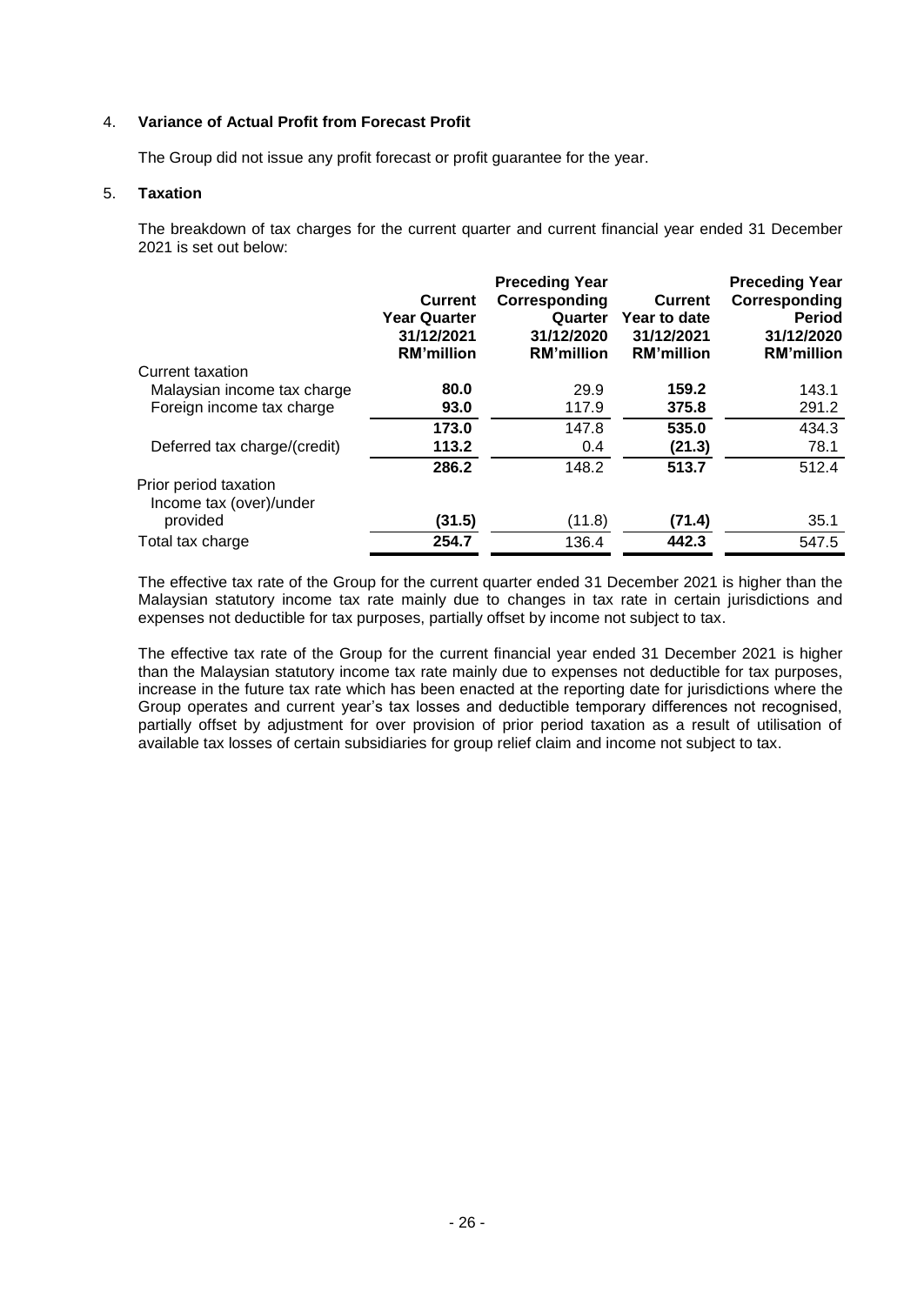# 6. **Profit/(loss) Before Taxation**

Profit/(loss) before taxation has been determined after inclusion of the following charges and credits:

|                                   | <b>Current</b><br><b>Year Quarter</b><br>31/12/2021<br><b>RM'million</b> | Preceding<br>Year<br>Corresponding<br>Quarter<br>31/12/2020<br><b>RM'million</b> | <b>Current</b><br>Year to date<br>31/12/2021<br><b>RM'million</b> | <b>Preceding Year</b><br>Corresponding<br><b>Period</b><br>31/12/2020<br><b>RM'million</b> |
|-----------------------------------|--------------------------------------------------------------------------|----------------------------------------------------------------------------------|-------------------------------------------------------------------|--------------------------------------------------------------------------------------------|
| <b>Charges:</b>                   |                                                                          |                                                                                  |                                                                   |                                                                                            |
| Finance cost                      | 393.3                                                                    | 232.1                                                                            | 1,255.4                                                           | 1,052.8                                                                                    |
| Depreciation and amortisation     | 773.5                                                                    | 584.2                                                                            | 2,764.3                                                           | 2,426.1                                                                                    |
| Net impairment losses             | 179.0                                                                    | 81.9                                                                             | 552.8                                                             | 856.7                                                                                      |
| Property, plant and equipment     |                                                                          |                                                                                  |                                                                   |                                                                                            |
| written off                       | 29.6                                                                     | 10.8                                                                             | 58.9                                                              | 46.0                                                                                       |
| Inventories (written back)/       |                                                                          |                                                                                  |                                                                   |                                                                                            |
| written off                       | (1.1)                                                                    | (0.7)                                                                            | 5.4                                                               | 10.4                                                                                       |
| Net fair value loss on derivative | 6.4                                                                      |                                                                                  |                                                                   |                                                                                            |
| financial instruments             |                                                                          |                                                                                  |                                                                   |                                                                                            |
| <b>Credits:</b>                   |                                                                          |                                                                                  |                                                                   |                                                                                            |
| Interest income                   | 46.0                                                                     | 49.1                                                                             | 154.1                                                             | 372.5                                                                                      |
| Investment income                 | 4.6                                                                      | 7.8                                                                              | 28.5                                                              | 44.3                                                                                       |
| Deferred income recognised        |                                                                          |                                                                                  |                                                                   |                                                                                            |
| for Government grant              | 44.7                                                                     | 5.0                                                                              | 99.2                                                              | 19.9                                                                                       |
| Net (impairment)/reversal         |                                                                          |                                                                                  |                                                                   |                                                                                            |
| of impairment on receivables      | (27.8)                                                                   | 32.4                                                                             | 56.8                                                              | 63.1                                                                                       |
| Gain on disposal of subsidiaries  | 119.8                                                                    |                                                                                  | 184.1                                                             |                                                                                            |
| Gain on disposal of assets        |                                                                          |                                                                                  |                                                                   |                                                                                            |
| classified as held for sale       |                                                                          |                                                                                  |                                                                   | 12.7                                                                                       |
| Net gain on disposal of           |                                                                          |                                                                                  |                                                                   |                                                                                            |
| property, plant and equipment     | 5.5                                                                      | 2.1                                                                              | 8.9                                                               | 5.8                                                                                        |
| Net gain on derecognition and     |                                                                          |                                                                                  |                                                                   |                                                                                            |
| change in shareholding of         |                                                                          |                                                                                  |                                                                   |                                                                                            |
| associates                        |                                                                          | 20.4                                                                             |                                                                   | 85.7                                                                                       |
| VAT claim on income from          |                                                                          |                                                                                  |                                                                   |                                                                                            |
| gaming machines                   | 109.4                                                                    |                                                                                  | 109.4                                                             |                                                                                            |
| Net surplus arising from          |                                                                          |                                                                                  |                                                                   |                                                                                            |
| Government acquisition            |                                                                          |                                                                                  |                                                                   | 7.0                                                                                        |
| Net fair value gain on            |                                                                          |                                                                                  |                                                                   |                                                                                            |
| financial assets at FVTPL         | 117.9                                                                    | 58.9                                                                             | 133.5                                                             | 29.8                                                                                       |
| Net foreign exchange (loss)/gain  | (5.3)                                                                    | (12.6)                                                                           | 12.1                                                              | (2.0)                                                                                      |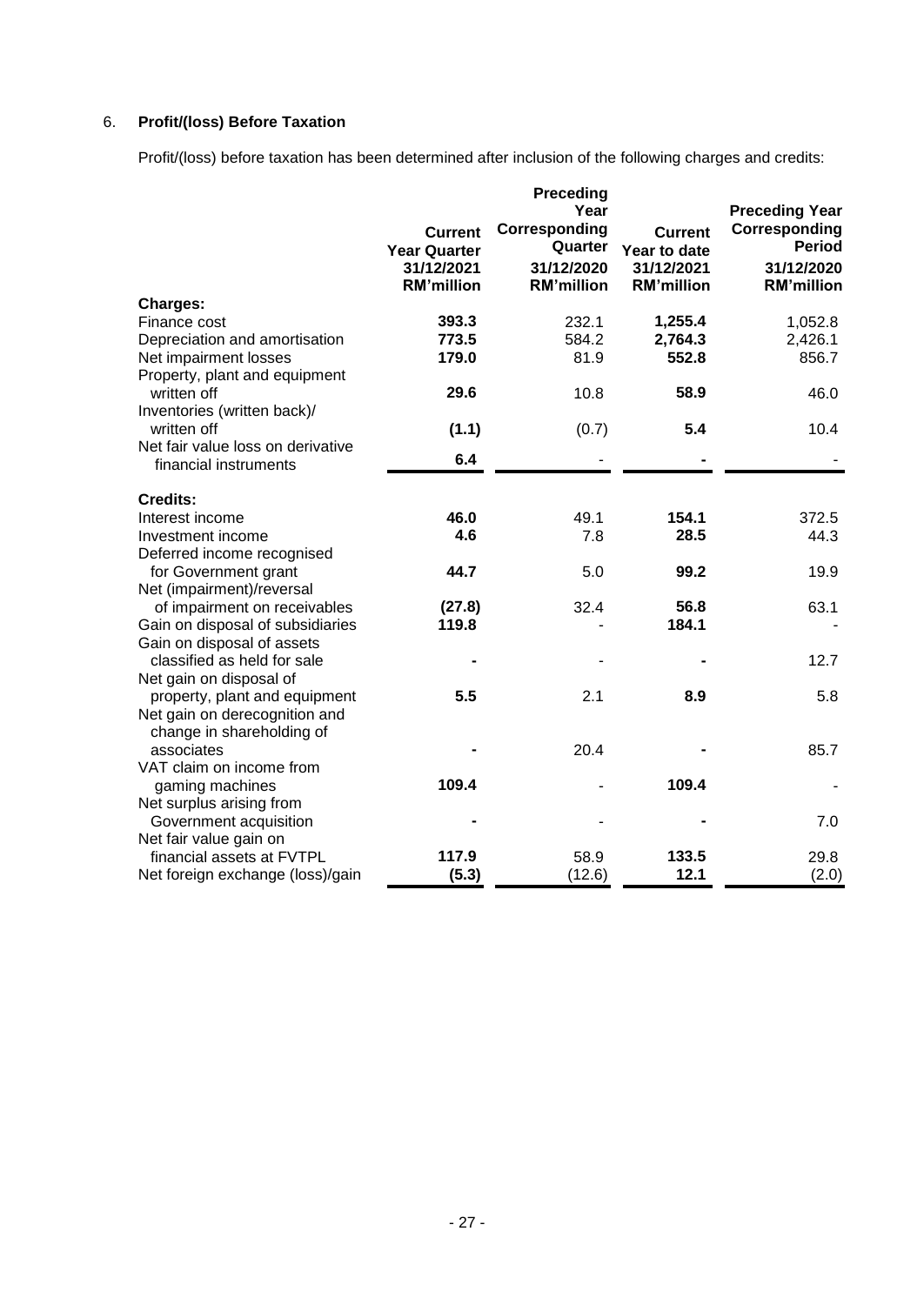# 7. **Status of Corporate Proposals Announced**

There were no corporate proposals announced but not completed as at 17 February 2022.

# 8. **Group Borrowings and Debt Securities**

The details of the Group's borrowings and debt securities as at 31 December 2021 are as set out below:

|                       | As at 31/12/2021             |                         |                             |                               | As at<br>31/12/2020           |
|-----------------------|------------------------------|-------------------------|-----------------------------|-------------------------------|-------------------------------|
|                       |                              |                         | Foreign                     | <b>RM</b>                     | <b>RM</b>                     |
|                       | Secured/<br><b>Unsecured</b> |                         | <b>Currency</b><br>'million | <b>Equivalent</b><br>'million | <b>Equivalent</b><br>'million |
|                       |                              |                         |                             |                               |                               |
| Short term borrowings | Secured                      | <b>RM</b>               |                             | 14.9                          | 3.9                           |
|                       | Secured                      | <b>USD</b>              | 94.0                        | 391.8                         | 557.8                         |
|                       | Secured                      | <b>GBP</b>              | 39.3                        | 221.2                         | 78.8                          |
|                       | Secured                      | <b>INR</b>              | 289.1                       | 16.2                          | 14.2                          |
|                       | Unsecured<br>Unsecured       | <b>RM</b><br><b>USD</b> | 112.9                       | 779.5<br>470.3                | 279.9<br>380.8                |
|                       | Unsecured                    | <b>GBP</b>              | 25.1                        | 141.1                         | 137.6                         |
|                       | Unsecured                    | <b>JPY</b>              | 20,001.0                    | 732.9                         | 1.0                           |
|                       |                              |                         |                             | 2,767.9                       | 1,454.0                       |
|                       |                              |                         |                             |                               |                               |
| Long term borrowings  | Secured                      | <b>RM</b>               |                             | 69.1                          | 83.9                          |
|                       | Secured                      | <b>USD</b>              | 2,326.6                     | 9,692.6                       | 12,228.5                      |
|                       | Secured                      | <b>GBP</b>              |                             |                               | 217.3                         |
|                       | Secured                      | <b>INR</b>              | 2,163.4                     | 121.6                         | 129.9                         |
|                       | Unsecured                    | <b>RM</b>               |                             | 8,742.2                       | 10,490.1                      |
|                       | Unsecured                    | <b>USD</b>              | 4,438.1                     | 18,489.0                      | 10,424.1                      |
|                       | Unsecured                    | <b>JPY</b>              |                             |                               | 778.1                         |
|                       |                              |                         |                             | 37,114.5                      | 34,351.9                      |
|                       |                              |                         |                             |                               |                               |
| Total borrowings      | Secured                      | <b>RM</b>               |                             | 84.0                          | 87.8                          |
|                       | Secured                      | <b>USD</b>              | 2,420.6                     | 10,084.4                      | 12,786.3                      |
|                       | Secured                      | <b>GBP</b>              | 39.3                        | 221.2                         | 296.1                         |
|                       | Secured                      | <b>INR</b>              | 2,452.5                     | 137.8                         | 144.1                         |
|                       | Unsecured<br>Unsecured       | <b>RM</b><br><b>USD</b> |                             | 9,521.7                       | 10,770.0                      |
|                       | Unsecured                    | <b>GBP</b>              | 4,551.0<br>25.1             | 18,959.3<br>141.1             | 10,804.9<br>137.6             |
|                       | Unsecured                    | <b>JPY</b>              | 20,001.0                    | 732.9                         | 779.1                         |
|                       |                              |                         |                             | 39,882.4                      | 35,805.9                      |

Approximately 58% of the Group's total borrowings has a maturity profile of more than 5 years.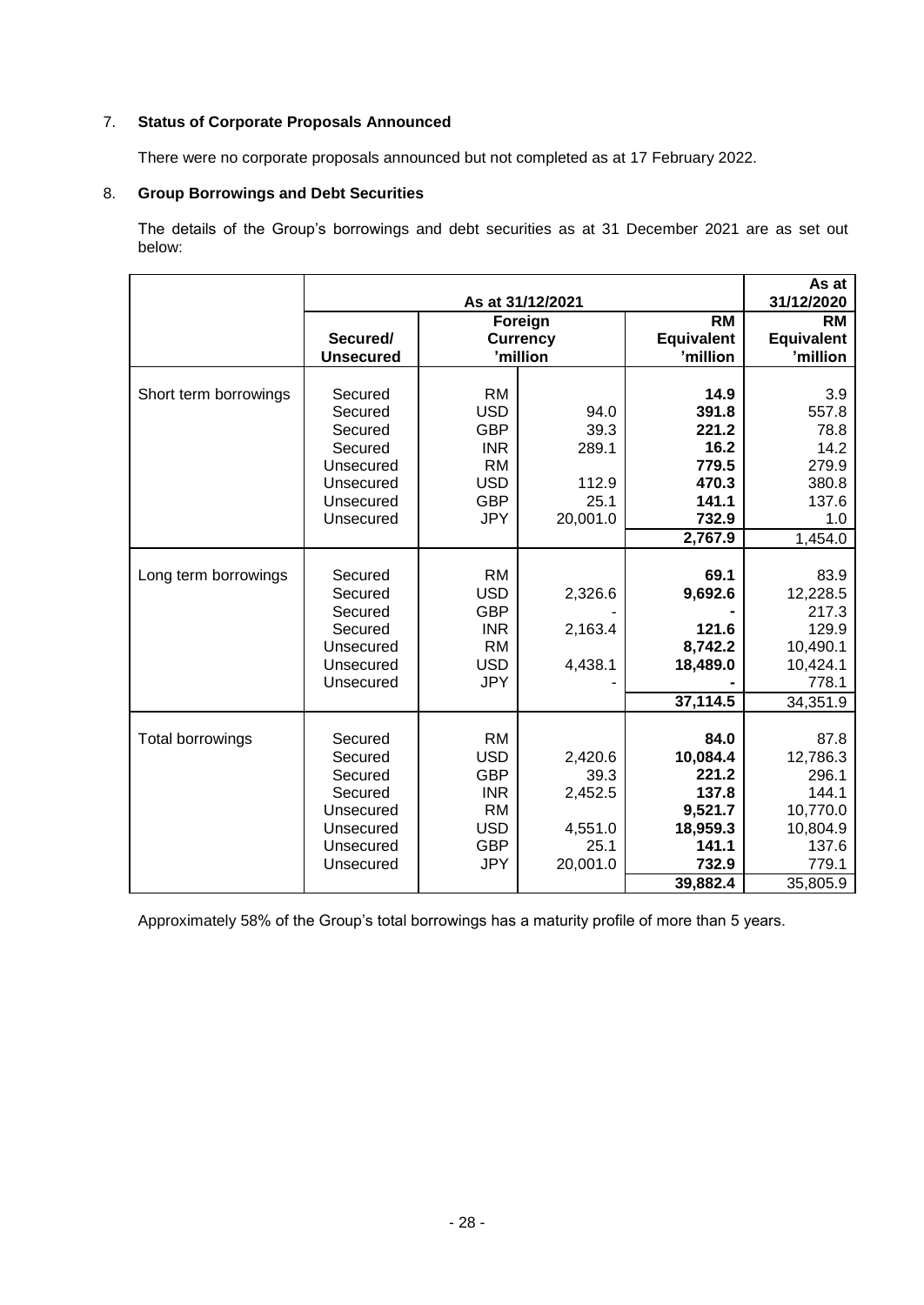### 9. **Outstanding Derivatives**

As at 31 December 2021, the values and maturity analysis of the outstanding derivatives of the Group are as follows:

| <b>Types of Derivative</b>                                                        | Contract/<br><b>Notional Value</b><br><b>RM'million</b> | <b>Fair Value</b><br><b>Assets/(Liabilities)</b><br><b>RM'million</b> |
|-----------------------------------------------------------------------------------|---------------------------------------------------------|-----------------------------------------------------------------------|
| <b>Interest Rate Swaps</b><br><b>USD</b><br>Less than 1 year<br>1 year to 3 years | 166.6                                                   | (1.0)<br>(1.1)                                                        |
| <b>GBP</b><br>Less than 1 year                                                    | 225.2                                                   | (1.3)                                                                 |
| Forward Foreign Currency Exchange<br><b>USD</b><br>Less than 1 year               | 163.7                                                   | 1.6                                                                   |
| <b>Commodity Future Contracts</b><br><b>RM</b><br>Less than 1 year                | 244.2                                                   | (13.0)                                                                |

There is no significant change for the financial derivatives in respect of the following since the last financial year ended 31 December 2020:

- (a) the credit risk, market risk and liquidity risk associated with these financial derivatives;
- (b) the cash requirements of the financial derivatives; and
- (c) the policy in place for mitigating or controlling the risks associated with these financial derivatives.

#### 10. **Fair Value Changes of Financial Liabilities**

As at 31 December 2021, the Group does not have any financial liabilities measured at fair value through profit or loss.

# 11. **Changes in Material Litigation**

There are no pending material litigations as at 17 February 2022.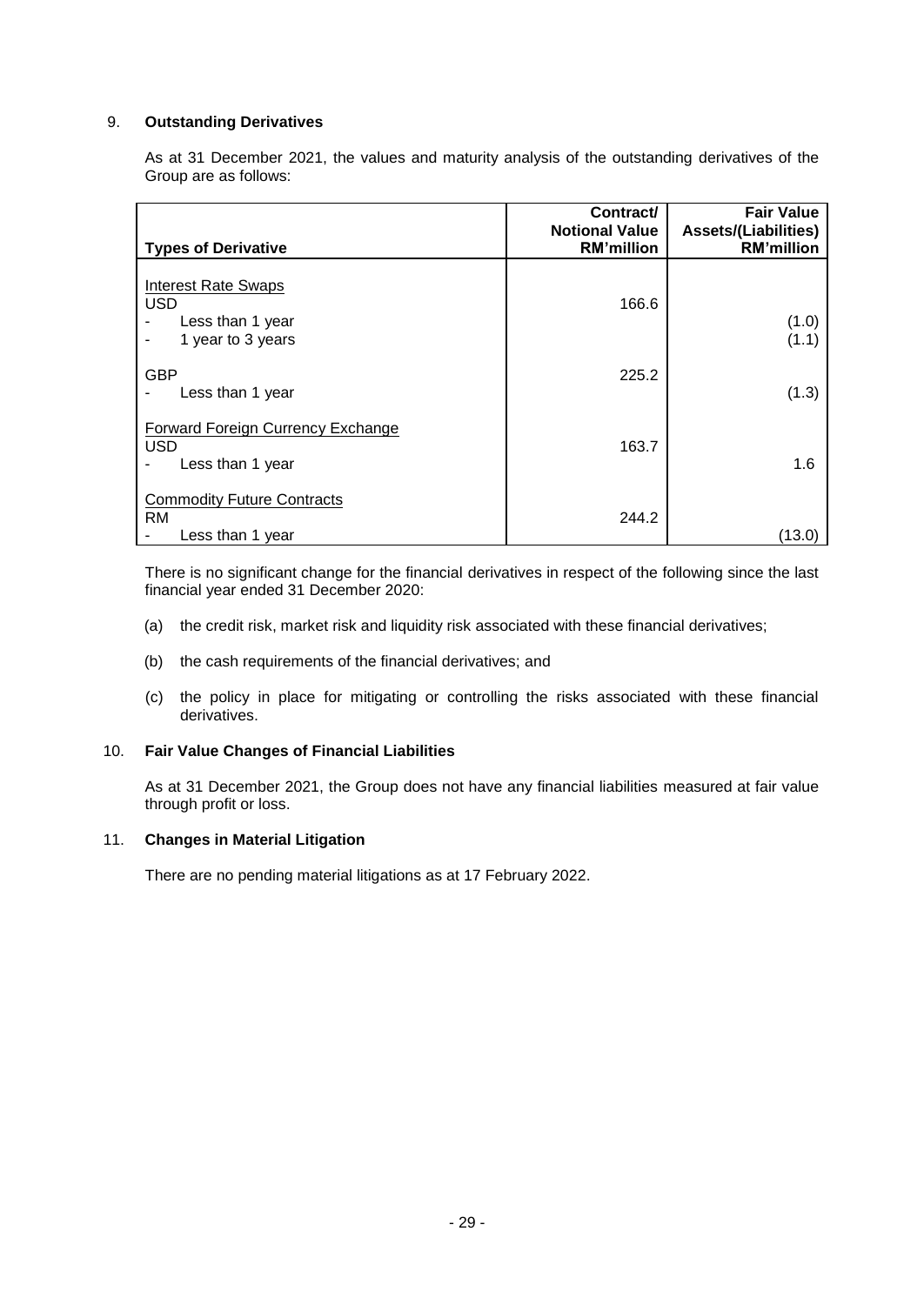#### 12. **Dividend Proposed or Declared**

- (a) i) The Board of Directors ("Board") has declared an interim single-tier dividend of 11.0 sen per ordinary share;
	- ii) The interim single-tier dividend shall be payable on 8 April 2022;
	- iii) Entitlement to the interim single-tier dividend:-

A Depositor shall qualify for entitlement to the interim single-tier dividend only in respect of:-

- Shares transferred into the Depositor's Securities Account before 4.30 pm on 15 March 2022 in respect of transfers; and
- Shares bought on Bursa Securities on a cum entitlement basis according to the Rules of Bursa Securities.
- (b) The total dividend payable for the current financial year ended 31 December 2021 would amount to 11.0 sen per ordinary share.

#### 13. **Loss Per Share**

(a) The loss used as the numerator in calculating basic and diluted loss per share for the current quarter and current financial year ended 31 December 2021 is as follows:

|                                                                                                                                                     | <b>Current Year</b><br>Quarter<br><b>RM'million</b> | <b>Current</b><br>Year to date<br><b>RM'million</b> |
|-----------------------------------------------------------------------------------------------------------------------------------------------------|-----------------------------------------------------|-----------------------------------------------------|
| Loss for the financial period attributable to equity<br>holders of the Company (used as numerator for the<br>computation of Basic loss per share)   | 129.9                                               | 1,369.7                                             |
| Net impact on loss on potential exercise of<br>Performance Share Scheme awarded to executives<br>of the Company's subsidiaries                      | 0.4                                                 | 1.1                                                 |
| Loss for the financial period attributable to equity<br>holders of the Company (used as numerator for the<br>computation of Diluted loss per share) | 130.3                                               | 1.370.8                                             |

(b) The weighted average number of ordinary shares used as the denominator in calculating basic and diluted loss per share for the current quarter and current financial year ended 31 December 2021 is as follows:

|                                                                                                                                         | <b>Current Year</b><br>Quarter<br>No. of shares<br>'million | <b>Current</b><br>Year to date<br>No. of shares<br>'million |
|-----------------------------------------------------------------------------------------------------------------------------------------|-------------------------------------------------------------|-------------------------------------------------------------|
| Weighted average number of ordinary shares in<br>issue (used as denominator for the computation of<br>Basic and Diluted loss per share) | 3,850.6                                                     | 3,850.6                                                     |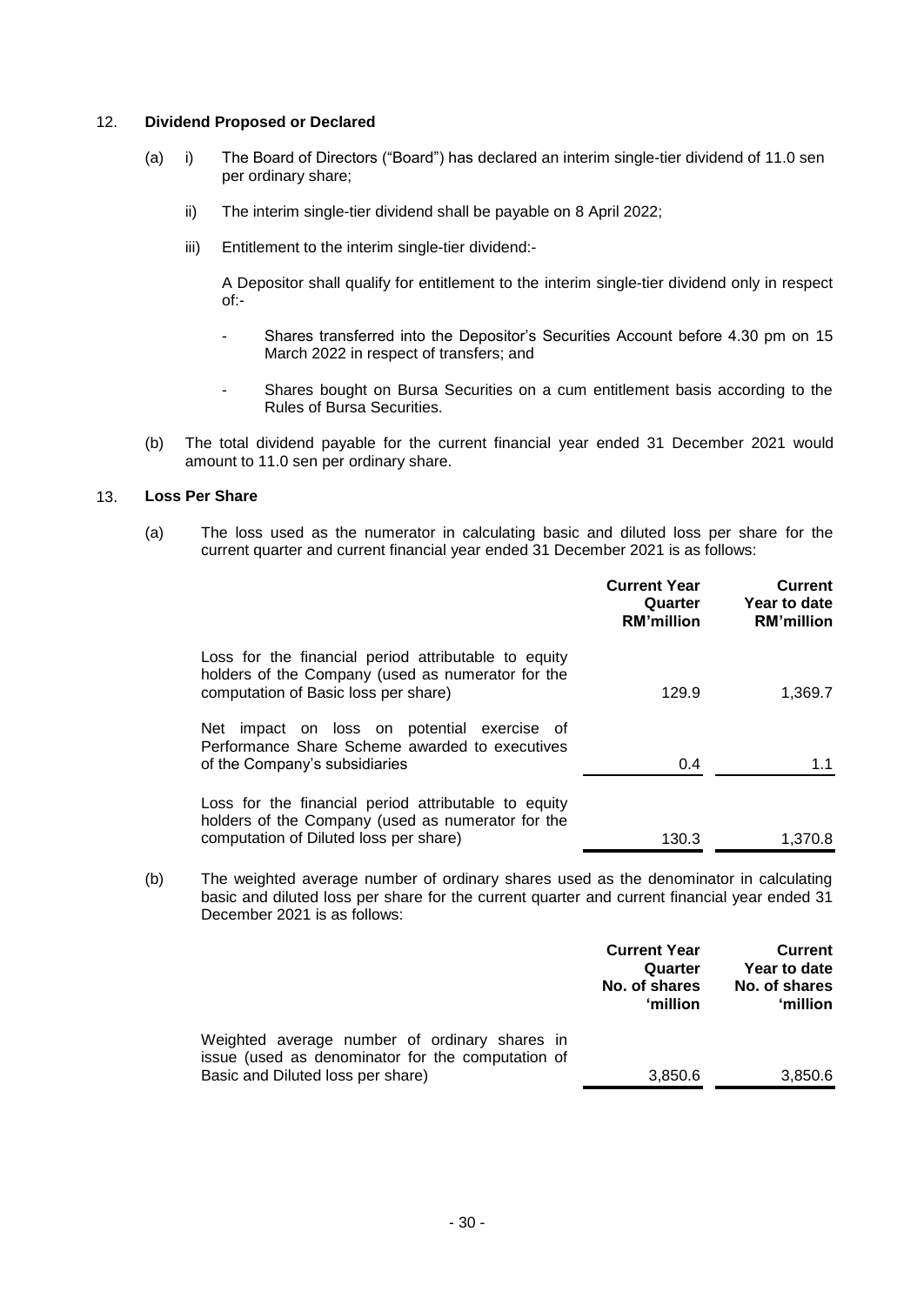# 14. **Disclosure of Audit Report Qualification and Status of Matters Raised**

The audit report of the Group's annual financial statements for the financial year ended 31 December 2020 did not contain any qualification.

## 15. **Approval of Interim Financial Statements**

The condensed consolidated financial statements have been approved for issue in accordance with a resolution of the Board of Directors on 24 February 2022.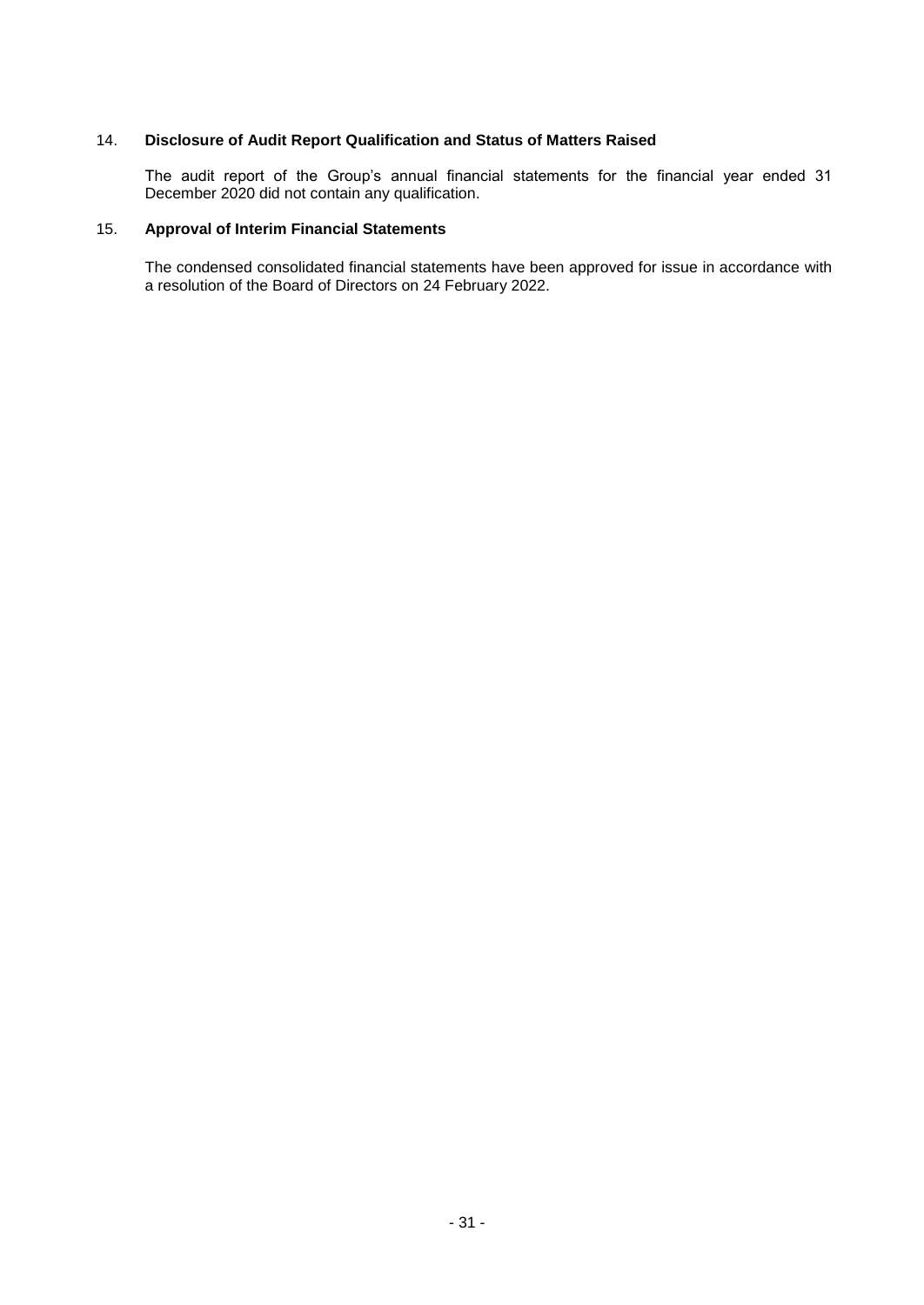

# **GENTING BERHAD ANNOUNCES RESULTS FOR THE FOURTH QUARTER AND YEAR ENDED 31 DECEMBER 2021**

**KUALA LUMPUR, 24 FEBRUARY 2022** - Genting Berhad today announced its financial results for the fourth quarter ("4Q21") and full year ("FY2021") ended 31 December 2021.

In 4Q21, Group revenue was RM4,837.6 million, an increase of 59% compared with the previous year's corresponding quarter's ("4Q20") revenue of RM3,048.1 million. The Group's adjusted earnings before interest, tax, depreciation and amortisation ("EBITDA") of RM1,610.3 million for 4Q21 improved by 37% compared with RM1,175.7 million in 4Q20, attributed mainly to the Leisure & Hospitality, Plantation and Property divisions.

Revenue and EBITDA of Resorts World Sentosa ("RWS") declined in 4Q21 as the resort experienced a decrease in visitorship, mainly due to an increase in Coronavirus Disease 2019 ("COVID-19") community cases and the recent emergence of the Omicron variant. A series of enhanced safe management measures introduced to contain the spread of the virus had a profound negative impact on RWS's operating capacity and visitor arrivals.

At Resorts World Genting ("RWG"), revenue and EBITDA improved significantly mainly due to higher business volume from the gaming and non-gaming segments after resumption of operations on 30 September 2021 followed by the lifting of inter-state travel restrictions since 11 October 2021. RWG has been temporarily closed since 1 June 2021 in compliance with a government directive to curb the spread of the COVID-19 virus. Revenue for 4Q20 had been impacted by the imposition of travel restrictions in most states in the country from 14 October 2020. The increase in EBITDA in 4Q21 was mainly due to the higher revenue, lower operating expenses and a reduction in payroll and related costs as a result of lower headcount.

The higher revenue from the leisure and hospitality businesses in United Kingdom ("UK") and Egypt in 4Q21 was mainly due to higher volume of business for its land-based casinos in the UK and Crockfords Cairo. The land-based casinos in the UK have recorded an improved performance since re-opening in mid-May 2021. In 4Q20, the land-based casinos had been intermittently closed throughout the period amid a resurgence of COVID-19 cases in the country. EBITDA recorded in 4Q21 as compared with the adjusted loss before interest, tax, depreciation and amortisation ("LBITDA") recorded in 4Q20 was primarily attributable to the recognition of RM109.4 million in relation to the recovery of value added taxes ("VAT") paid in prior years on income from gaming machines following the recent establishment of a legal precedent. In addition, higher revenue and lower debt written off, partially offset by higher payroll and related costs following the resumption of its operations since mid-May 2021 also contributed to the EBITDA during 4Q21.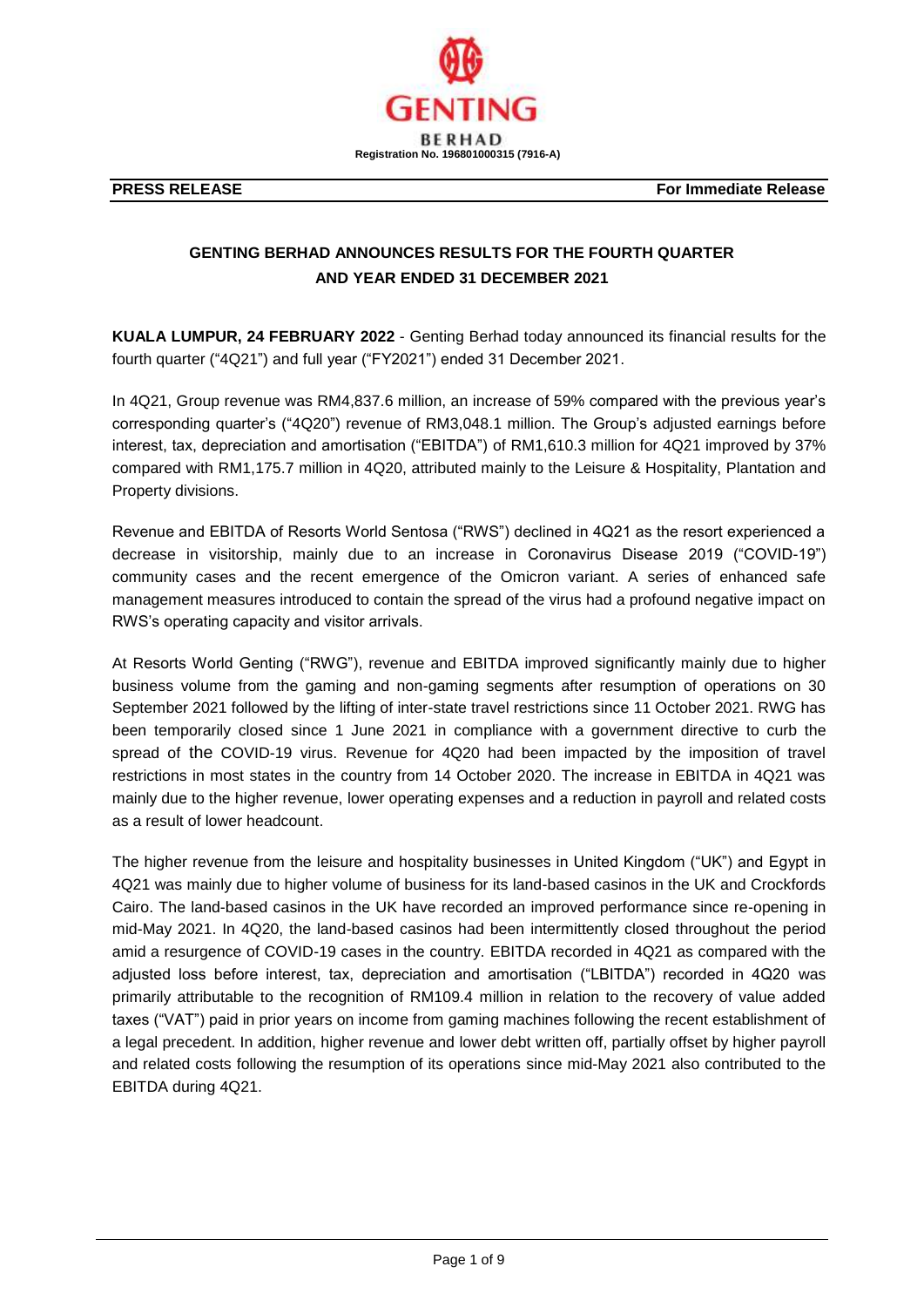

The leisure and hospitality businesses in the United States of America ("US") and Bahamas recorded higher revenue in 4Q21 compared with 4Q20 mainly due to the strong operating performance from Resorts World New York City ("RWNYC") since the full lifting of COVID-19 restrictions in June 2021. In 4Q20, RWNYC had operated with limited operating hours from mid-November 2020 in compliance with a government directive since re-opening in early September 2020. Consequently, EBITDA of the leisure and hospitality businesses in the US and Bahamas improved mainly due to higher revenue, partially offset by higher payroll and related costs following the opening of new facilities at RWNYC. A capital award in relation to the expansion project at RWNYC of RM44.6 million has also been recognised in 4Q21 as compared with RM5.0 million in 4Q20.

Resorts World Las Vegas ("RWLV") was cash flow positive and continues to build its base of business and databases. RWLV completed construction in 4Q21 with the opening of the Theater and other amenities. The Theater opened in December with two of RWLV's top residents: Carrie Underwood and Katy Perry. RWLV achieved 80% hotel occupancy in 4Q21 and overall revenue and EBITDA were comparable with that achieved in the third quarter.

The Plantation Division's revenue and EBITDA increased in 4Q21 as palm product prices strengthened against 4Q20, mitigated by lower fresh fruit bunches ("FFB") production. Downstream Manufacturing revenue increased in 4Q21 on the back of higher palm product prices which was partially mitigated by lower sales volume of biodiesel and refined palm products. Consequently, EBITDA improved due to higher revenue and better margins which more than compensated for the lower sales volume.

Revenue from the Power Division increased due to higher net generation from the Indonesian Banten Plant. However, EBITDA was lower on higher fuel loss.

Revenue and EBITDA from the Property Division increased in 4Q21 mainly due to the disposal of land by the Genting Malaysia Berhad ("GENM") Group.

The Oil & Gas Division recorded higher revenue and EBITDA mainly due to higher average oil prices partially mitigated by lower production in 4Q21.

The Group reported a profit before taxation of RM301.5 million in 4Q21 compared with a profit before taxation of RM291.8 million in 4Q20, an increase of 3%. This was mainly due to the Group's higher EBITDA and net gain on disposal of subsidiaries by GENM Group. This was partially mitigated by higher depreciation and net finance costs arising mainly from RWLV's commencement of operations and higher share of losses in joint ventures and associates mainly due to a share of loss from the Meizhou Wan power plant in China as a result of higher coal costs despite better generation.

In FY2021, Group revenue of RM13,529.5 million and EBITDA of RM4,017.7 million registered an increase of 17% and 38% respectively over the full year of 2020 ("FY2020"). The improved results are attributed mainly to the better performance of the Leisure & Hospitality, Plantation and Property divisions.

Revenue and EBITDA of RWS improved marginally in FY2021 compared with FY2020 as RWS continued to grapple with the pressure and limitations on its operations arising from the COVID-19 pandemic.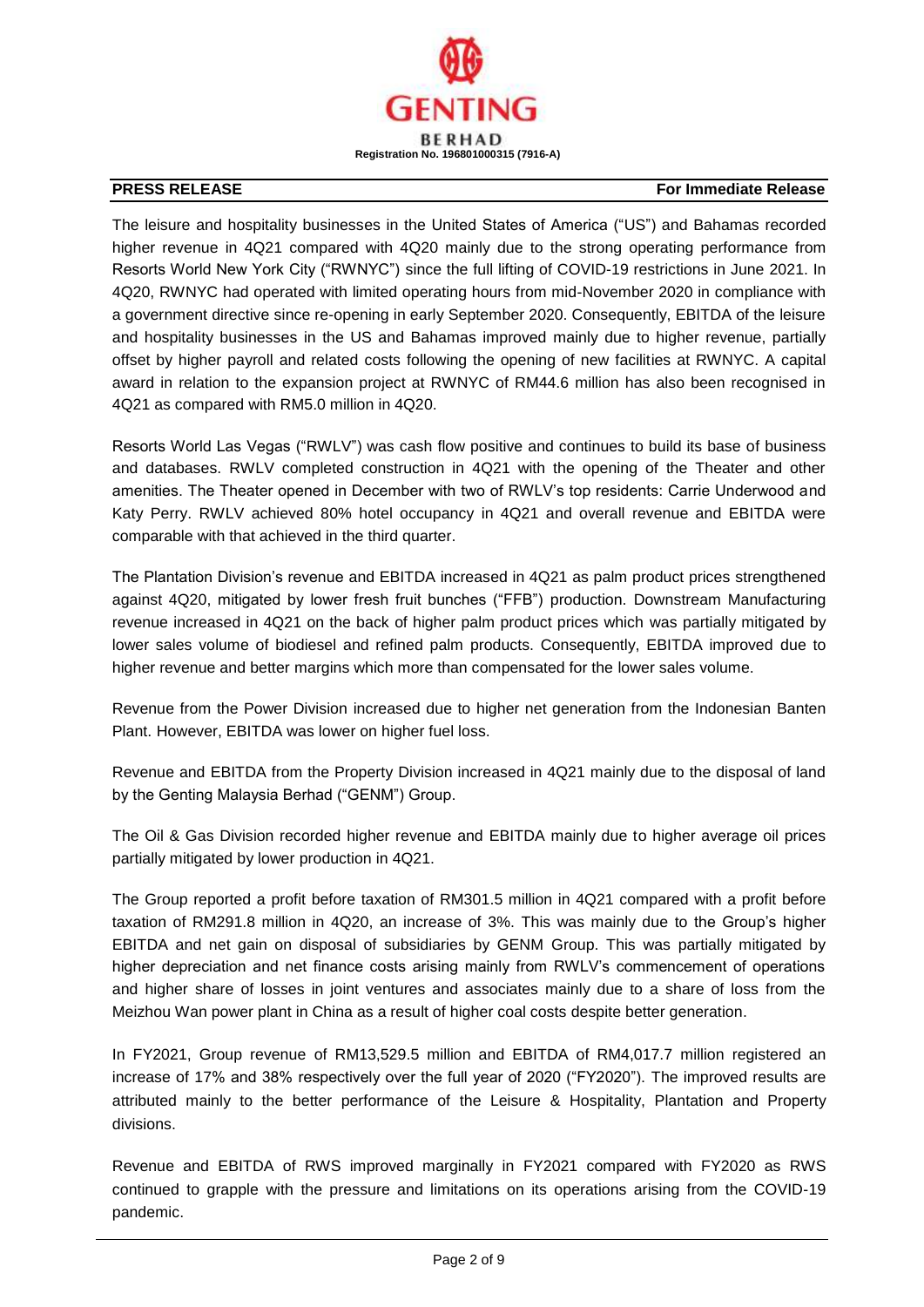

Lower revenue was recorded from RWG mainly due to the decline in overall business volume from gaming and non-gaming segments following the re-imposition of various COVID-19 restrictions by the government during FY2021. This resulted in a temporary closure of RWG for approximately five months compared with three months in FY2020. Consequently, RWG recorded a lower EBITDA for FY2021 primarily due to the lower revenue, mitigated by a reduction in operating expenses and payroll and related costs as a result of lower headcount.

Revenue from the leisure and hospitality businesses in UK and Egypt was higher mainly due to higher volume of business from its land-based casinos in the UK and Crockfords Cairo. These land-based casinos were temporary closed for approximately four and half months in FY2021 compared with approximately six months in FY2020. Consequently, EBITDA was recorded compared with LBITDA in FY2020 mainly due to higher revenue and higher debt recovery, partially offset by higher payroll and related costs. In addition, there was recognition of VAT claim on income from gaming machines of RM109.4 million during FY2021.

The leisure and hospitality businesses in the US and Bahamas recorded higher revenue primarily due to a strong rebound in demand at RWNYC as COVID-19 restrictions gradually eased during FY2021. In FY2020, the operations at RWNYC had been temporarily closed since mid-March 2020 and resumed business with reduced capacity in early September 2020. Consequently, EBITDA was recorded compared with LBITDA in FY2020 mainly due to the higher revenue partially offset by higher payroll and related costs following the resumption of its operations and the introduction of new facilities at RWNYC. In addition, the recognition of a capital award in relation to the expansion project at RWNYC of RM85.4 million as compared with RM19.9 million in FY2020 has further improved the EBITDA for the US and Bahamas operations.

RWLV which opened its doors to the public on 24 June 2021 generated positive cash flows and continues to build its base of business and databases. Construction of RWLV was officially completed in December and its various operations are still in the ramping up period towards stabilisation.

Higher revenue and EBITDA from the Plantation Division in FY2021 was mainly due to higher palm product prices which more than compensated for the lower FFB production attributable to replanting activities in Malaysia and mitigated by better harvest in Indonesia due to increased harvesting area. Revenue and EBITDA from Downstream Manufacturing segment was higher due to higher palm product prices and better margins which more than compensated the lower sales volume.

Revenue from the Power Division which comprised mainly revenue from sale of electricity by the Indonesian Banten Plant improved in FY2021 on higher net generation. However, EBITDA was lower due to higher operating and maintenance expenses following the minor scheduled outage which took place in early 2021.

The higher revenue and EBITDA from the Property Division was mainly due to the disposal of land by the GENM Group.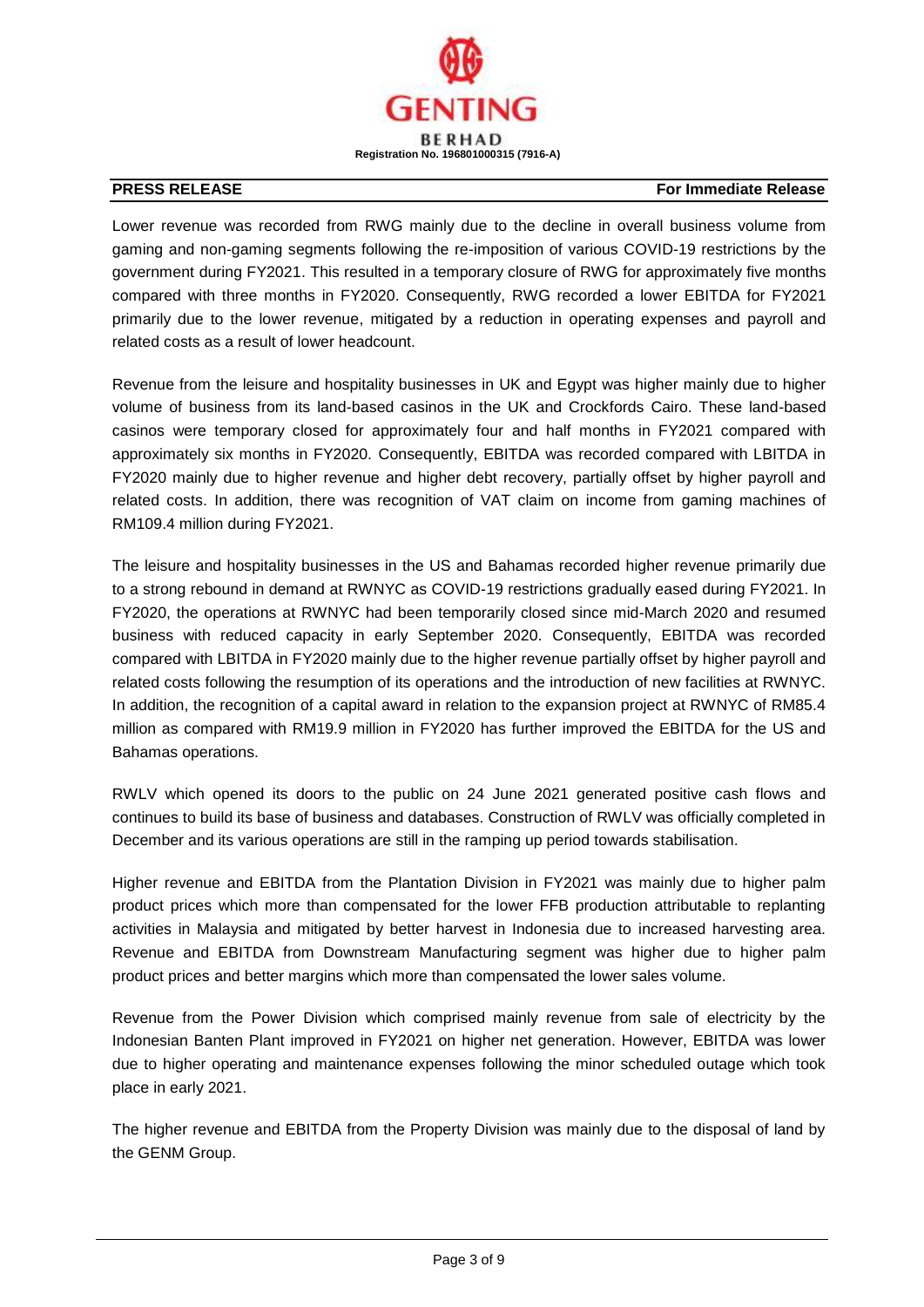

The Oil & Gas Division recorded higher revenue and EBITDA mainly due to higher average oil prices which was partially mitigated by higher platform maintenance and workover expenses.

The Group reported a loss before taxation of RM970.8 million in FY2021 compared with a loss before taxation of RM1,526.5 million in FY2020. The lower loss was mainly due to higher EBITDA and lower net impairment losses. However, this was partially offset by higher pre-opening expenses, higher depreciation and higher net finance costs, incurred mainly by RWLV upon commencement of its operations in FY2021. The higher share of losses in joint ventures and associates was mainly due to the Meizhou Wan power plant as a result of the significant increasing trend in coal prices due to shortage of supply. This was partly mitigated by the lower share of loss in Empire of RM183.8 million compared with RM285.1 million in FY2020 due to continued improvement in its operating performance following the full relaxation of COVID-19 restrictions since June 2021.

The performance of the Group for the 2022 financial year may be impacted as follows:

Global economic growth is expected to moderate amid a resurgence of COVID-19 variants, prolonged supply chain disruptions, as well as tightening fiscal and monetary policies in selected major economies. In Malaysia, the economy is expected to sustain its recovery trajectory, anchored by a rebound in domestic demand and continued expansion in exports.

While the outlook for international tourism is gradually improving, uncertainties surrounding COVID-19 developments will continue to pose headwinds to global travel. Nevertheless, higher vaccination rates worldwide and the introduction of vaccine passports in certain countries will support the recovery of the tourism, leisure and hospitality industries, including the regional gaming sector.

Against this backdrop, GENM Group remains cautiously optimistic on the near-term prospects of the leisure and hospitality industry but is wary of the increased spread of COVID-19 variants.

In Malaysia, the latest announcement by government authorities on the potential reopening of national borders will further support GENM Group's recovery given RWG's prime position as a leading integrated resort destination in the region. Meanwhile, the soft opening of the highly anticipated first class worldclass Genting SkyWorlds took place on 8 February 2022 and GENM Group is focused on the progressive roll out of the remaining attractions in the theme park. The addition of Genting SkyWorlds complements RWG's extensive entertainment offerings and will be a key growth initiative for GENM Group in Malaysia.

In the UK and Egypt, GENM Group remains focused on sustaining its recovery momentum by capitalising on the improving trading environment following the relaxation of COVID-19 restrictions. GENM Group will continue to ramp up its operations in line with demand, whilst proactively managing its cost structure to better adapt to the fluid operating environment.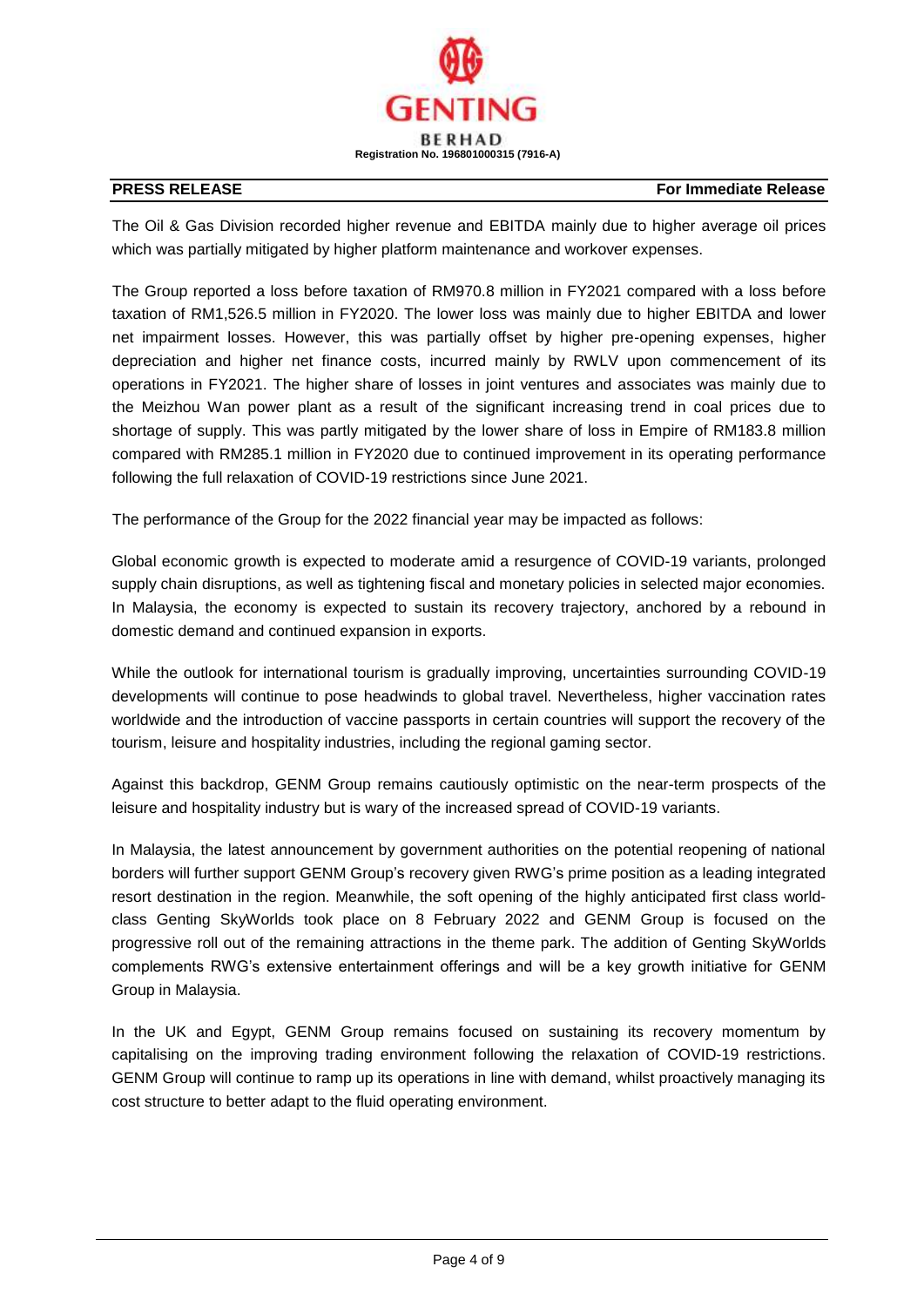

In the US, GENM Group remains committed to expanding its presence and strengthening its market leading position in the New York State. To this end, GENM Group will continue to pursue strategic initiatives between RWNYC and Empire to improve business volume and overall returns of its US operations. The development of Resorts World Hudson Valley, a new video gaming machine facility located in Orange County, New York is progressing well and remains on track to open in the summer of 2022. In addition, preparations are underway for Empire to commence its mobile sports betting operations in New York. At the same time, GENM Group will also place emphasis on scaling up operations at RWNYC following the completion of the USD400 million expansion project to transform the property into a world-class integrated resort destination. In the Bahamas, GENM Group will continue to leverage cross-marketing initiatives with strategic partners to drive visitation and spend at Resorts World Bimini ("RW Bimini") through increased port calls at the new RW Bimini Cruise Port.

Whilst the COVID-19 pandemic has severely impacted the business of Genting Singapore Limited ("GENS"), there are signs that allow it a sense of optimism for the travel and tourism industry. GENS is hopeful that with further relaxation of Singapore's COVID-19 related regulations and gradual resumption of mutual vaccinated travel lanes (VTLs), more travellers will return to Singapore in 2022. However, such tourism flow is expected to be mostly small groups of FIT (Free Independent Traveller) leisure and business travellers.

As GENS anticipates a gradual return of visitors from its traditional markets over the next two years, GENS remains resilient and continue to harness opportunities to refresh and build new visitor offerings to emerge stronger from the pandemic for the return of visitors to pre-COVID levels. With this in mind, GENS is moving forward with its reinvestment and expansion plans at RWS. The preparation works for Universal Studios Singapore's new themed zone, Minion Land and the Singapore Oceanarium ("SGO") have been progressing steadily. The tender for the construction of Minion Land has been awarded. A total amount of about SGD400 million will be invested in 2022 for RWS 2.0 and related refurbishment works.

GENS is pleased that RWS and National University of Singapore ("NUS") launched the RWS-NUS Living Laboratory on 5 January 2022. With RWS committing SGD10 million in funding support, the Living Laboratory places RWS and NUS at the forefront to deliver on Singapore's long-term goals to achieve sustainable tourism. It also marks the single largest academic-industry partnership focused on biodiversity and energy conservation with direct contribution to the tourism economy and environmental education and sustainability efforts in Singapore's ESG (Environmental, Social & Corporate Governance) development. GENS will continue to partner respected and expert stakeholders in its journey to develop its aquarium into an institution well known for its research and education in marine conservation, sciences and biodiversity.

In all of GENS's developments for RWS 2.0 and major refurbishment works as mentioned above, GENS is acutely aware of the need to embody into its design a more sustainable environment. GENS is engaging various stakeholders and consultants to incorporate the latest technology and research to achieve this goal.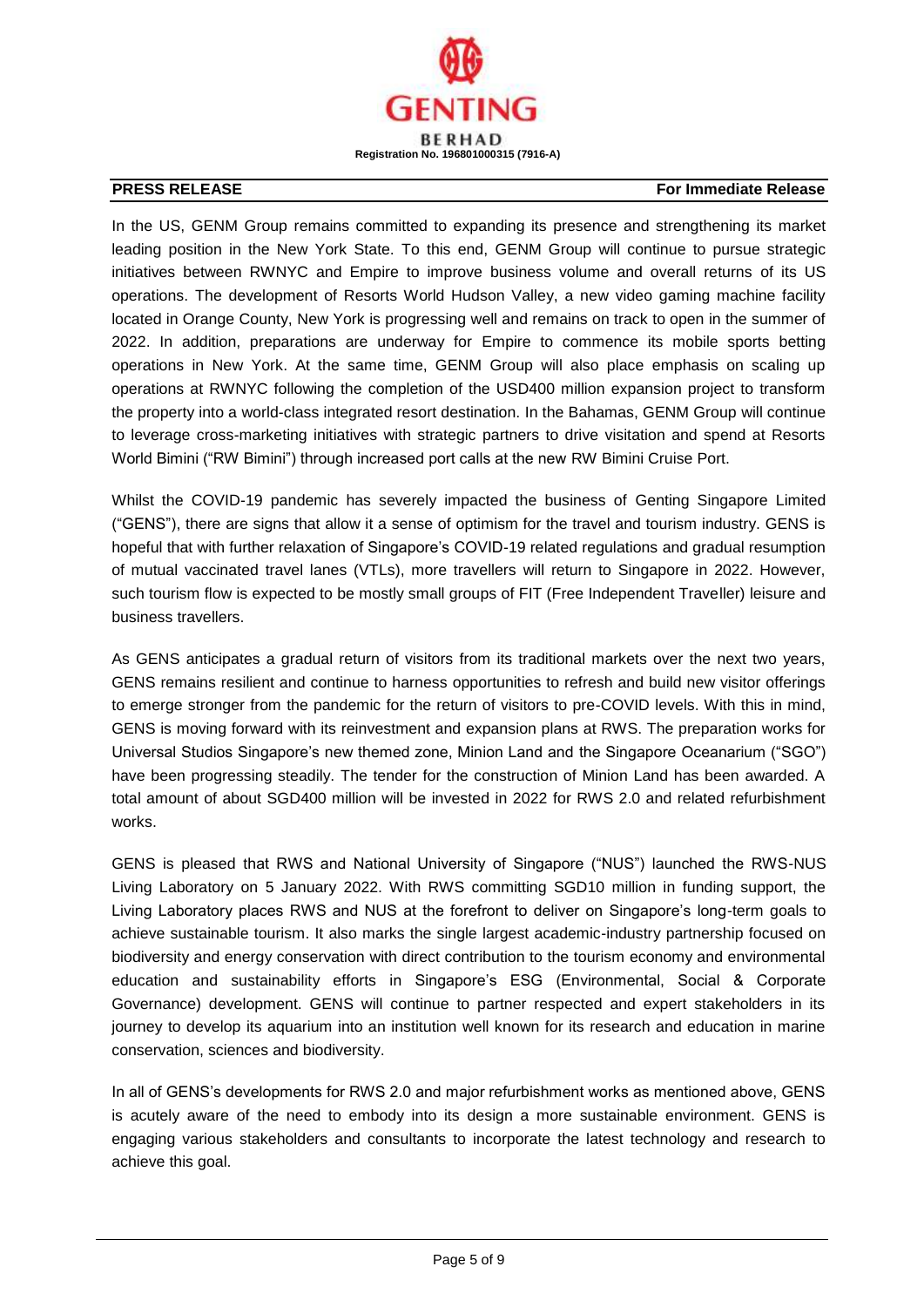

GENS is pleased that the Casino Regulatory Authority has renewed RWS's casino licence for another three years with effect from 6 February 2022. As Singapore's first integrated resort and a key tourism player, GENS committed to upholding the best-in-class social safeguards and promoting responsible gambling at its casino, while continuing to reinvest and expand the Integrated Resort's offerings to ensure that RWS remains a world-class destination to support the sustainable recovery of Singapore's tourism.

As of 10 February 2022, State of Nevada lifted statewide mask mandate, which we are hopeful will result in a strong return of convention business and international travel in 2022. Nevada gaming revenues surpassed USD1 billion in October for the eighth straight month.

RWLV combines traditional and modern architecture, weaving a new luxury hotel experience into the fabric of Las Vegas with Asian-inspired touches, progressive technology and world-class guests service. This includes 117,000 square-feet casino, 59-story tower housing three Hilton hotel brands with over 3,506 rooms, 70,000 square-feet retail space, over 40 food & beverage outlets, 5,000 seat theater, and a 100,000 square-feet exterior LED screen on the West hotel tower. Upon opening, RWLV experienced a large number of guests enjoying the property's various offerings. RWLV will keep the momentum going by leveraging the Hilton branding partnership with over 123 million Hilton Honors Members and capitalising on the return of the convention business with its proximity to the Las Vegas Convention Center ("LVCC") expansion and Elon Musk's underground people mover tunnel connecting the LVCC to RWLV. The 5,000-capacity state-of-the-art theater opened in 4Q21 will continue to showcase A-list residencies and drive additional foot traffic in 2022. Total development and land costs incurred as of 31 December 2021 were approximately USD4.0 billion.

Genting Plantations Berhad ("GENP") Group's prospects for 2022 will track the performance of its mainstay Plantation segment, which is in turn dependent principally on the movements in palm product prices and the GENP Group's FFB production.

In the short run, palm product prices are expected to be supported by supply tightness of palm oil and other substitute oils and fats, as well as Indonesia's recent export ruling. Nevertheless, the export ruling may have adverse impact on the Indonesian local palm product prices.

On the FFB production front, GENP Group anticipates a better harvest for 2022, driven by additional harvesting areas and the progression of existing mature areas into higher yielding brackets in Indonesia. Nevertheless, the upside may still be constrained by the adverse weather conditions which marred estate operations, coupled with the on-going replanting activities in Malaysia.

For the Property segment, GENP Group will continue to offer products which cater to a broader market segment. Meanwhile, patronage and sales of the Premium Outlets® has shown recovery since the lifting of interstate travel restrictions, although they will continue to be adversely affected until the COVID-19 situation has eased.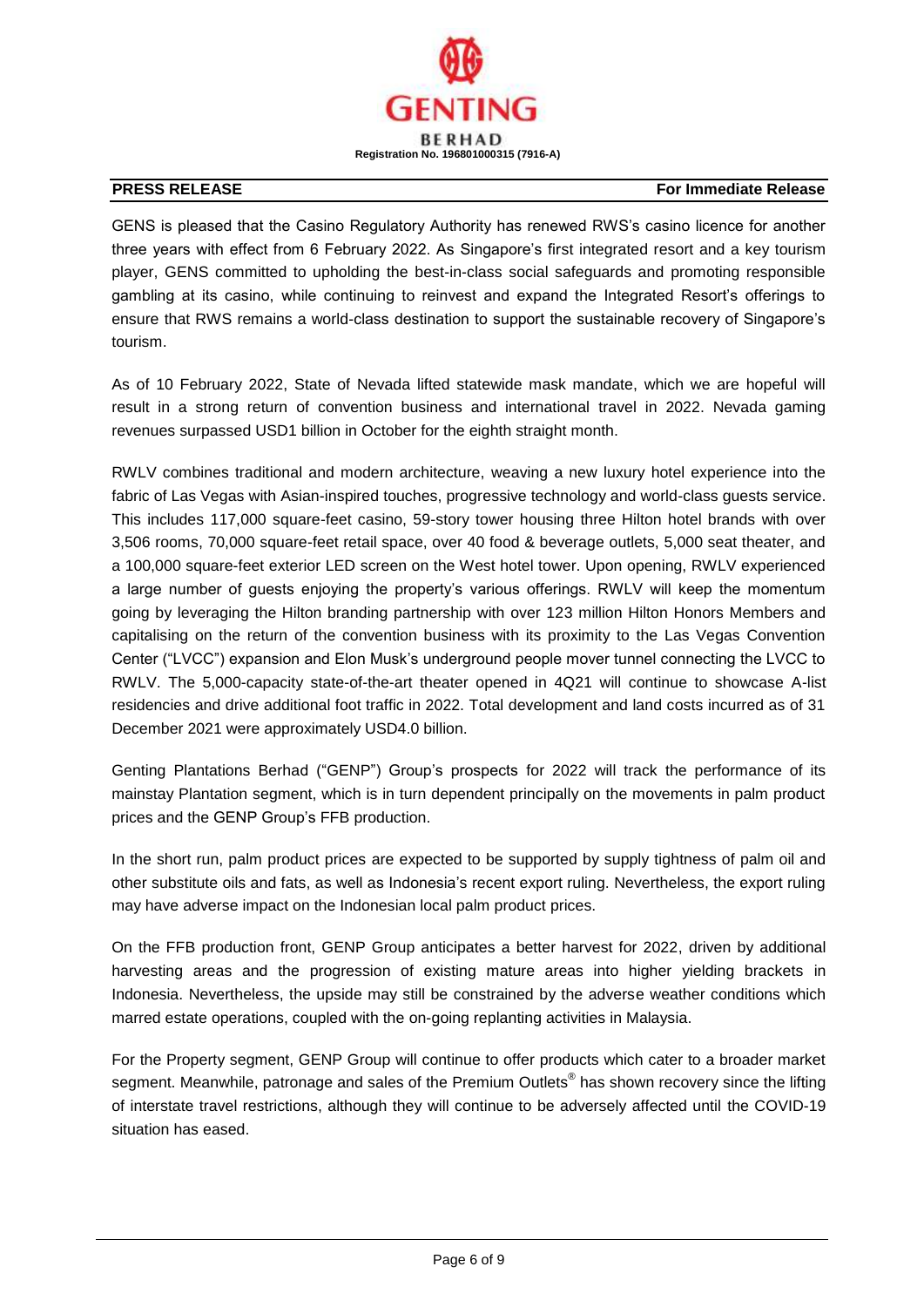

For the Downstream Manufacturing segment, with the Indonesia's new export ruling and increased allocation for its local biodiesel mandate, the demand for refined palm products from Malaysia is likely to be supported for the immediate term. Meanwhile, the outlook for palm based biodiesel will remain challenging due to the unfavourable palm oil-gas oil ("POGO") spread.

The performance of Banten plant in Indonesia has resumed to normalcy with 100% availability subsequent to the minor outage which was carried out from end December 2020 to early February 2021. The plant load factor remains high since March until October 2021. The plant was operating at lower plant load factor during the last quarter of the year to conserve coal due to some delays in coal supplies arising from local shortage. The coal supplies are anticipated to stabilize with the assistance and directive issued by the power offtaker. The performance of the Jangi wind farm in Gujarat, India has shown improvement with the higher wind season from June to September, compared with the previous financial year, following the better wind speed. Generation from both power plants is expected to be stable and continue to contribute positive earnings to the Group's performance.

With the steady production year on year, coupled with increasing trend in global crude oil prices currently, 2021 was an excellent year for Chengdaoxi block compared with 2020 when global crude oil was still in the gloom as a result of the COVID-19 pandemic. With the improvement in global crude oil prices, Chengdaoxi block will continue to make positive contributions to the Group. Following the approval from the Ministry of Energy and Mineral Resources of Indonesia on the Plan of Development for the Kasuri block, the progress of the front end engineering design has commenced since 2019 and is progressing towards its final completion stage. The completion date was further postponed pending the finalisation of negotiation with a potential offtaker in West Papua for the supply of natural gas which will be utilising the 1.7 trillion cubic feet of discovered gas-in-place.

The Board of Directors has declared an interim single-tier dividend of 11.0 sen per ordinary share for FY2021. Total dividend for FY2021 will amount to 11.0 sen per ordinary share. In comparison, the total dividend amounted to 15.0 sen per ordinary share for FY2020.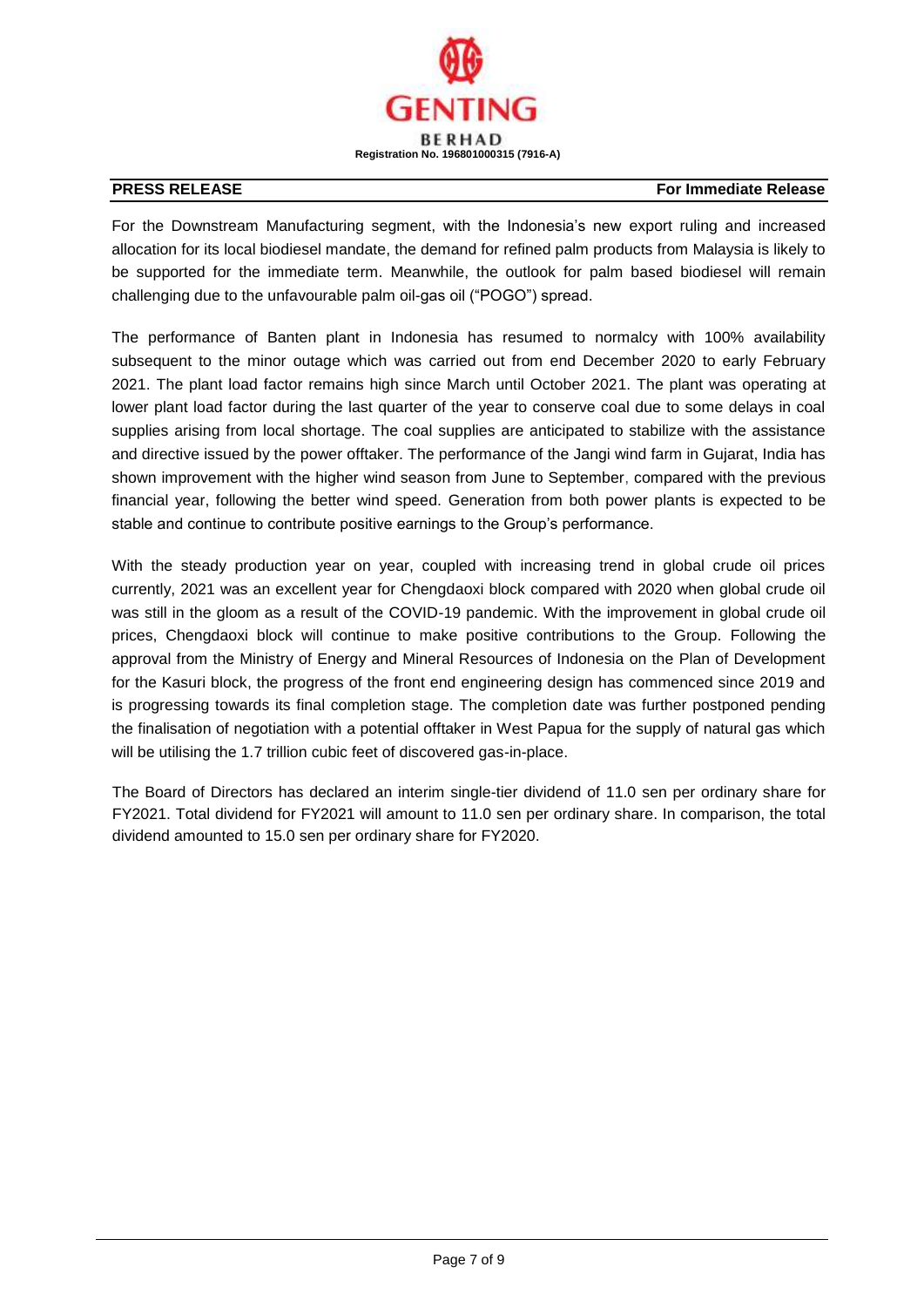

| <b>GENTING BERHAD</b>                                     |                   |                   |                 |                   |                   | FY2021              |
|-----------------------------------------------------------|-------------------|-------------------|-----------------|-------------------|-------------------|---------------------|
|                                                           | 4Q21              | 4Q20              | 4Q21 vs<br>4Q20 | FY2021            | FY2020            | VS<br><b>FY2020</b> |
| <b>SUMMARY OF RESULTS</b>                                 | <b>RM'million</b> | <b>RM'million</b> | %               | <b>RM'million</b> | <b>RM'million</b> | %                   |
|                                                           |                   |                   |                 |                   |                   |                     |
|                                                           |                   |                   |                 |                   |                   |                     |
| Revenue                                                   |                   |                   |                 |                   |                   |                     |
| Leisure & Hospitality                                     |                   |                   |                 |                   |                   |                     |
| - Malaysia                                                | 957.6             | 643.0             | $+49$           | 1,506.8           | 3,126.6           | $-52$               |
| - Singapore                                               | 803.3             | 910.1             | $-12$           | 3,285.4           | 3,047.8           | $+8$                |
| - UK and Egypt                                            | 433.2             | 116.1             | >100            | 1.064.7           | 651.9             | $+63$               |
| - US and Bahamas                                          | 1,066.7           | 245.3             | >100            | 2,824.0           | 603.6             | >100                |
|                                                           | 3,260.8           | 1,914.5           | $+70$           | 8,680.9           | 7,429.9           | $+17$               |
| Plantation                                                |                   |                   |                 |                   |                   |                     |
| - Oil Palm Plantation                                     | 677.7             | 441.8             | $+53$           | 2,077.4           | 1,469.9           | $+41$               |
| - Downstream Manufacturing                                | 572.7             | 408.2             | $+40$           | 1,632.1           | 1,486.2           | +10                 |
|                                                           |                   |                   |                 |                   |                   |                     |
|                                                           | 1,250.4           | 850.0             | $+47$           | 3,709.5           | 2,956.1           | $+25$               |
| - Intra segment                                           | (212.3)           | (155.4)           | $-37$           | (679.1)           | (543.3)           | $-25$               |
|                                                           | 1,038.1           | 694.6             | $+49$           | 3,030.4           | 2,412.8           | $+26$               |
| Power                                                     | 249.0             | 221.8             | $+12$           | 1,052.6           | 962.0             | $+9$                |
| Property                                                  | 157.1             | 62.8              | >100            | 280.9             | 163.8             | +71                 |
| Oil & Gas                                                 | 91.3              | 73.4              | $+24$           | 351.3             | 300.1             | $+17$               |
| Investments & Others                                      | 41.3              | 81.0              | $-49$           | 133.4             | 295.5             | $-55$               |
|                                                           | 4,837.6           | 3,048.1           | $+59$           | 13,529.5          | 11,564.1          | $+17$               |
|                                                           |                   |                   |                 |                   |                   |                     |
| Profit/(loss) for the period                              |                   |                   |                 |                   |                   |                     |
| Leisure & Hospitality                                     |                   |                   |                 |                   |                   |                     |
| - Malaysia                                                | 458.4             | 187.6             | >100            | 62.5              | 848.0             | $-93$               |
| - Singapore                                               | 231.1             | 672.1             | -66             | 1,448.8           | 1,358.2           | $+7$                |
| - UK and Egypt                                            | 178.8             | (44.6)            | >100            | 234.5             | (238.9)           | >100                |
| - US and Bahamas                                          | 213.0             | 61.0              | >100            | 630.5             | (181.0)           | >100                |
|                                                           | 1,081.3           | 876.1             | $+23$           | 2,376.3           | 1,786.3           | $+33$               |
| Plantation                                                |                   |                   |                 |                   |                   |                     |
| - Oil Palm Plantation                                     | 304.3             | 185.2             | $+64$           | 922.6             | 523.8             | $+76$               |
| - Downstream Manufacturing                                | 16.2              | 5.6               | >100            | 59.7              | 33.5              | $+78$               |
|                                                           | 320.5             | 190.8             | $+68$           | 982.3             | 557.3             | $+76$               |
| Power                                                     | 90.2              | 102.1             | $-12$           | 390.4             | 407.9             | $-4$                |
| Property                                                  | 110.4             | 1.1               | >100            | 133.6             | 40.6              | >100                |
| Oil & Gas                                                 | 70.1              | 51.2              | $+37$           | 272.0             | 228.1             | $+19$               |
| Investments & Others                                      | (62.2)            | (45.6)            | $-36$           | (136.9)           | (119.2)           | $-15$               |
|                                                           |                   |                   |                 |                   |                   |                     |
| <b>Adjusted EBITDA</b>                                    | 1,610.3           | 1,175.7           | $+37$           | 4.017.7           | 2,901.0           | $+38$               |
| Net fair value loss on derivative financial               |                   |                   |                 |                   |                   |                     |
| instruments                                               | (6.4)             |                   | <b>NM</b>       |                   |                   |                     |
| Net fair value gain on financial assets at fair value     |                   |                   |                 |                   |                   |                     |
| through profit or loss                                    | 117.9             | 58.9              | >100            | 133.5             | 29.8              | >100                |
| Net gain on derecognition and change in                   |                   |                   |                 |                   |                   |                     |
| shareholding of associates                                |                   | 20.4              | $-100$          |                   | 85.7              | $-100$              |
| Gain on disposal of subsidiaries<br>Net impairment losses | 119.8<br>(179.0)  | (81.9)            | ΝM<br>$> -100$  | 184.1<br>(552.8)  | (856.7)           | ΝM<br>+35           |
| Depreciation and amortisation                             | (773.5)           | (584.2)           | -32             | (2,764.3)         | (2,426.1)         | -14                 |
| Interest income                                           | 46.0              | 49.1              | -6              | 154.1             | 372.5             | $-59$               |
| Finance cost                                              | (393.3)           | (232.1)           | $-69$           | (1,255.4)         | (1,052.8)         | -19                 |
| Share of results in joint ventures and associates         | (174.5)           | (32.2)            | $> -100$        | (335.7)           | (89.3)            | $> -100$            |
| Others                                                    | (65.8)            | (81.9)            | $+20$           | (552.0)           | (490.6)           | -13                 |
| Profit/(loss) before taxation                             | 301.5             | 291.8             | $+3$            | (970.8)           | (1,526.5)         | +36                 |
| Taxation                                                  | (254.7)           | (136.4)           | -87             | (442.3)           | (547.5)           | +19                 |
| Profit/(loss) for the period                              | 46.8              | 155.4             | $-70$           | (1, 413.1)        | (2,074.0)         | $+32$               |
|                                                           |                   |                   |                 |                   |                   |                     |
| Basic (loss)/earnings per share (sen)                     | (3.37)            | 0.65              | $> -100$        | (35.57)           | (26.60)           | $-34$               |

NM= Not meaningful